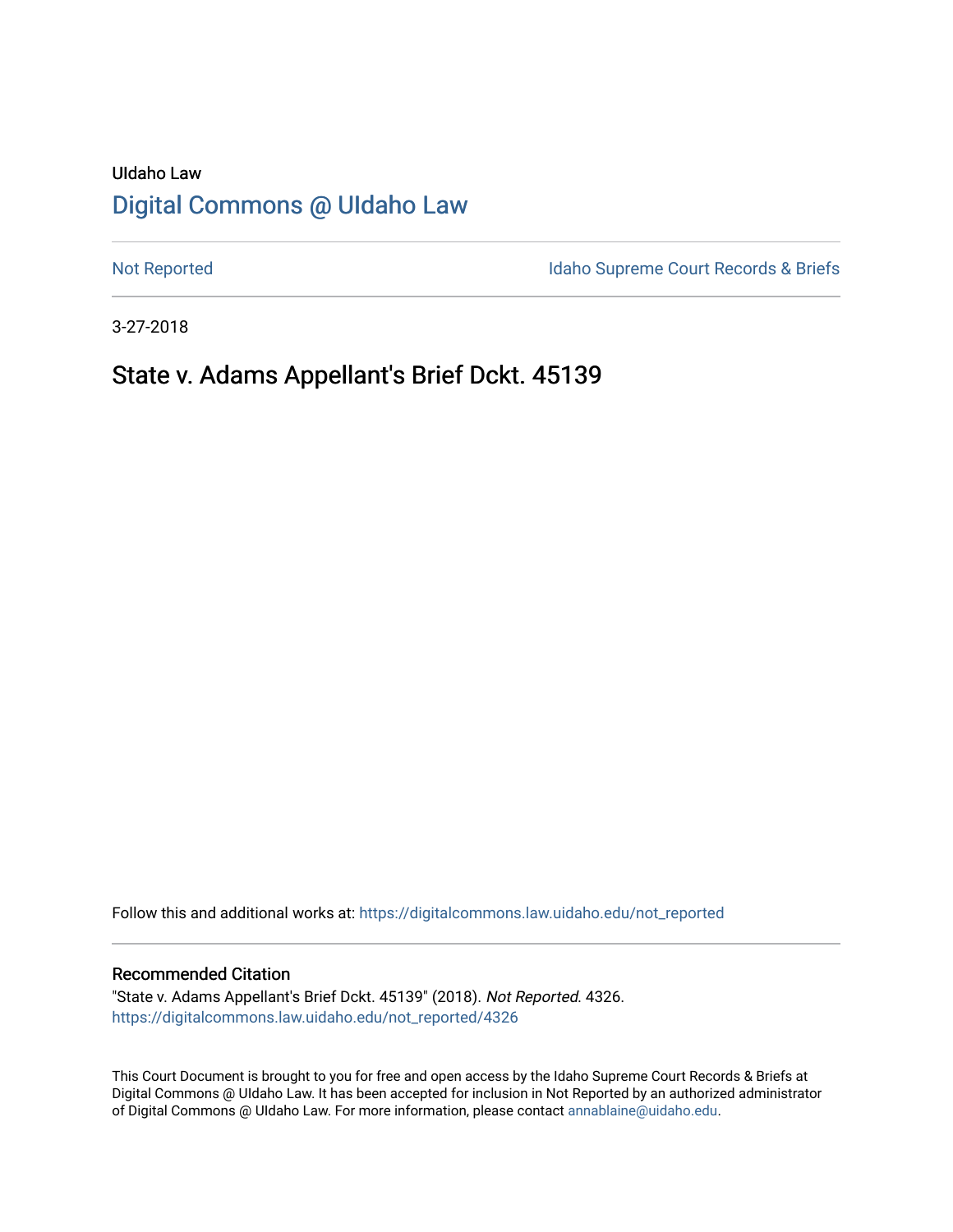#### **IN THE SUPREME COURT OF THE STATE OF IDAHO**

**STATE OF IDAHO, )**

**Plaintiff-Respondent, )**

**v. )**

**Defendant-Appellant. ) \_\_\_\_\_\_\_\_\_\_\_\_\_\_\_\_\_\_\_\_\_\_\_\_\_\_\_\_\_\_)**

**) NO. 45139**

**) CUSTER COUNTY NO. CR 2016-277**

**SABRA L. ADAMS, ) APPELLANT'S BRIEF**

## **BRIEF OF APPELLANT** \_\_\_\_\_\_\_\_\_\_\_\_\_\_\_\_\_\_\_\_\_\_\_\_

\_\_\_\_\_\_\_\_\_\_\_\_\_\_\_\_\_\_\_\_\_\_\_\_

**)**

**)**

## **APPEAL FROM THE DISTRICT COURT OF THE SEVENTH JUDICIAL DISTRICT OF THE STATE OF IDAHO, IN AND FOR THE COUNTY OF CUSTER**

\_\_\_\_\_\_\_\_\_\_\_\_\_\_\_\_\_\_\_\_\_\_\_\_

**HONORABLE ALAN C. STEPHENS District Judge**

\_\_\_\_\_\_\_\_\_\_\_\_\_\_\_\_\_\_\_\_\_\_\_\_

**ERIC D. FREDERICKSEN KENNETH K. JORGENSEN State Appellate Public Defender Deputy Attorney General I.S.B. #6555 Criminal Law Division**

**SALLY J. COOLEY Boise, Idaho 83720-0010 Deputy State Appellate Public Defender (208) 334-4534 I.S.B. #7353 322 E. Front Street, Suite 570 Boise, Idaho 83702 Phone: (208) 334-2712 Fax: (208) 334-2985 E-mail: documents@sapd.state.id.us**

**ATTORNEYS FOR ATTORNEY FOR DEFENDANT-APPELLANT PLAINTIFF-RESPONDENT**

**P.O. Box 83720**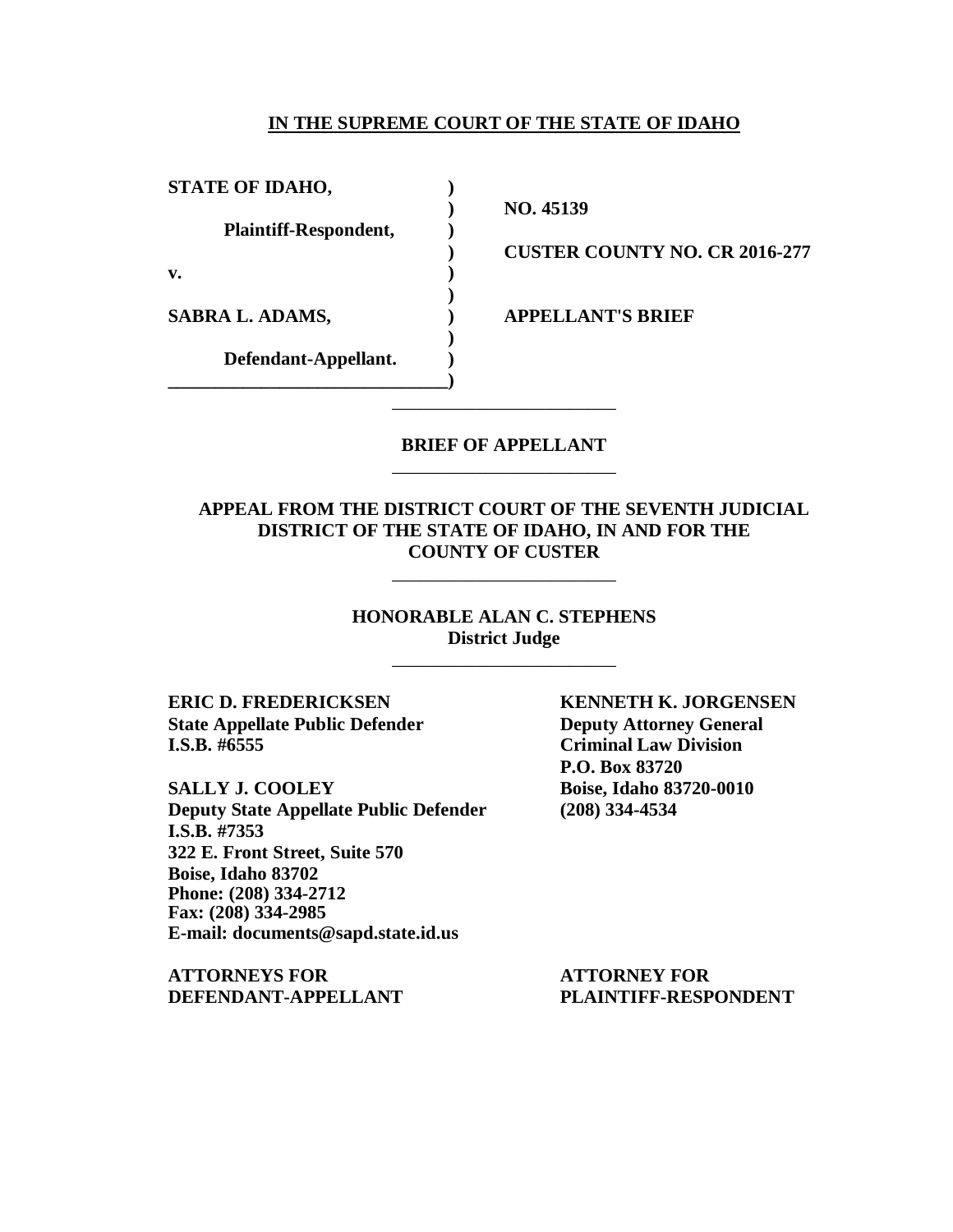## **TABLE OF CONTENTS**

## PAGE

| Statement of the Facts and                                                                                                                                                                                                                                                                                                                                                                                                                                          |
|---------------------------------------------------------------------------------------------------------------------------------------------------------------------------------------------------------------------------------------------------------------------------------------------------------------------------------------------------------------------------------------------------------------------------------------------------------------------|
|                                                                                                                                                                                                                                                                                                                                                                                                                                                                     |
|                                                                                                                                                                                                                                                                                                                                                                                                                                                                     |
| I.<br>The District Court Erred In Admitting Irrelevant                                                                                                                                                                                                                                                                                                                                                                                                              |
|                                                                                                                                                                                                                                                                                                                                                                                                                                                                     |
|                                                                                                                                                                                                                                                                                                                                                                                                                                                                     |
| C. The District Court Erred When It Admitted Evidence Of Ms. Adams'<br>Statements As She Was Leaving The Bar Because They Were<br>Irrelevant And Inadmissible Evidence Of Propensity, And The<br>State Failed To Provide Timely Notice Of Its Intent To Introduce<br>This Evidence, And The Evidence Was More Prejudicial Than<br>1. Ms. Adams' Statements As She Was Leaving The Bar Are Irrelevant<br>To The Issue Of Whether Ms. Adams Threatened Ms. Smith With |
| 2. Testimony As To Threats Ms. Adams Made To Another Person                                                                                                                                                                                                                                                                                                                                                                                                         |
| 3. The State Failed To Provide Timely Notice Of Its Intent To Use                                                                                                                                                                                                                                                                                                                                                                                                   |
| 4. The Record Was Insufficient To Support Admission Of                                                                                                                                                                                                                                                                                                                                                                                                              |
| 5. The District Court Erred In Admitting Testimony Of Comments<br>Made By Ms. Adams After The Incident With Ms. Smith Because<br>The Potential Prejudice Of This Evidence Substantially<br>Outweighed Any Probative Value That The Evidence                                                                                                                                                                                                                         |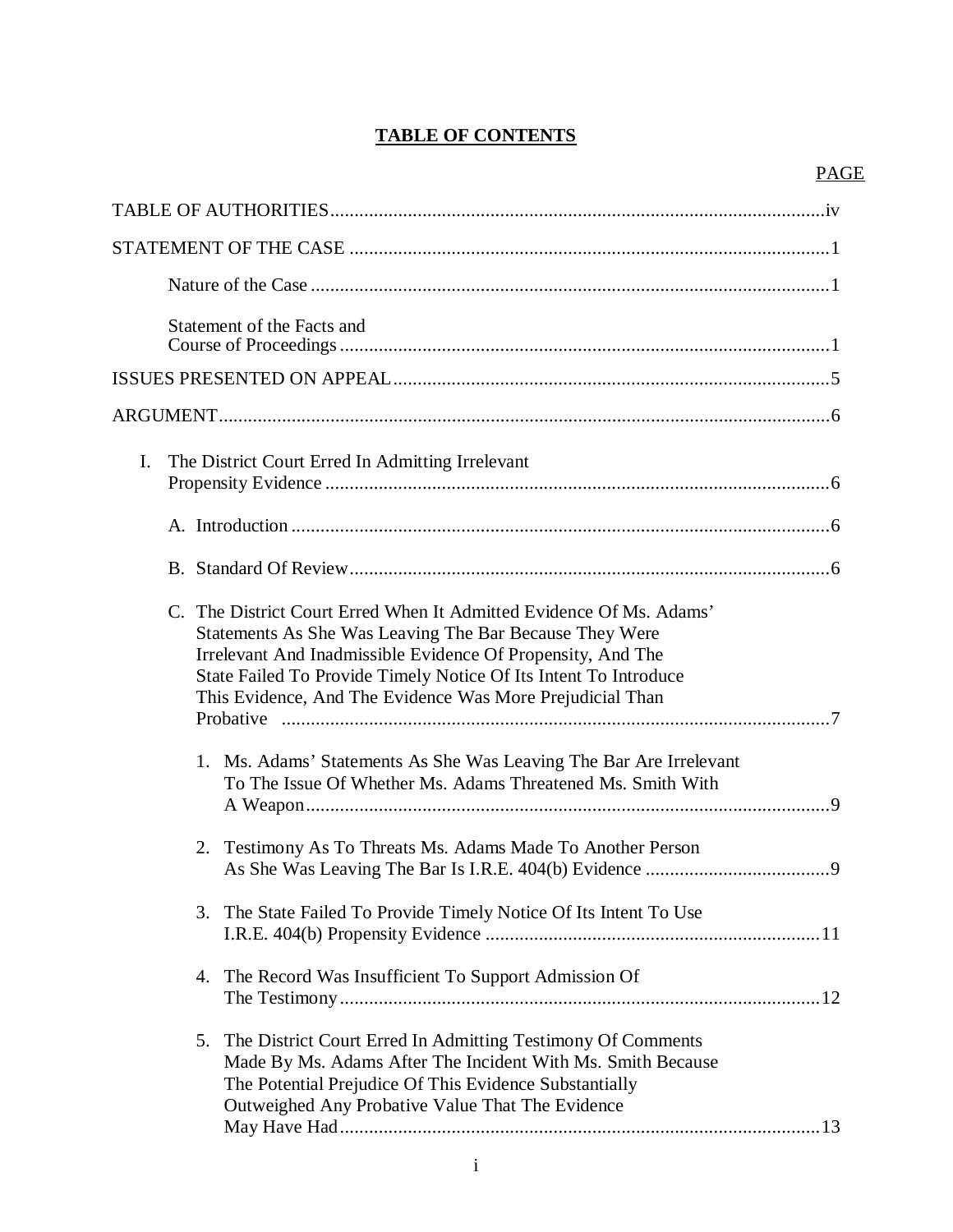| II. Ms. Adams' Constitutional Right To A Fair Trial With An Impartial Jury<br>Was Violated When The District Court Denied Her Motion For Mistrial<br>Following A Seated Juror's Disclosure That He Knew The Complaining                                             |
|---------------------------------------------------------------------------------------------------------------------------------------------------------------------------------------------------------------------------------------------------------------------|
|                                                                                                                                                                                                                                                                     |
|                                                                                                                                                                                                                                                                     |
|                                                                                                                                                                                                                                                                     |
| C. Ms. Adams' Constitutional Right To A Fair Trial With An Impartial<br>Jury Was Violated When The District Court Denied Her Motion<br>For Mistrial Following A Seated Juror's Disclosure That He                                                                   |
| III. The Prosecutor Committed Misconduct By Disparaging Defense Counsel<br>And By Lowering The State's Burden Of Proof By Misstating The                                                                                                                            |
|                                                                                                                                                                                                                                                                     |
|                                                                                                                                                                                                                                                                     |
|                                                                                                                                                                                                                                                                     |
|                                                                                                                                                                                                                                                                     |
| 1. The Prosecutor Committed Misconduct By Disparaging                                                                                                                                                                                                               |
| 2. The Prosecutor Committed Misconduct By Effectively Misstating The<br>Reasonable Doubt Standard And Lowering The State's Burden Of                                                                                                                                |
|                                                                                                                                                                                                                                                                     |
|                                                                                                                                                                                                                                                                     |
| IV. The District Court Abused Its Discretion In Denying Ms. Adams' Motion<br>For A New Trial As The Court's Finding That Ms. Adams' Newly<br>Discovered Evidence Was Evidence The Defense Should Have<br>Located Had It Exercised Due Diligence Is Not Supported By |
|                                                                                                                                                                                                                                                                     |
|                                                                                                                                                                                                                                                                     |
|                                                                                                                                                                                                                                                                     |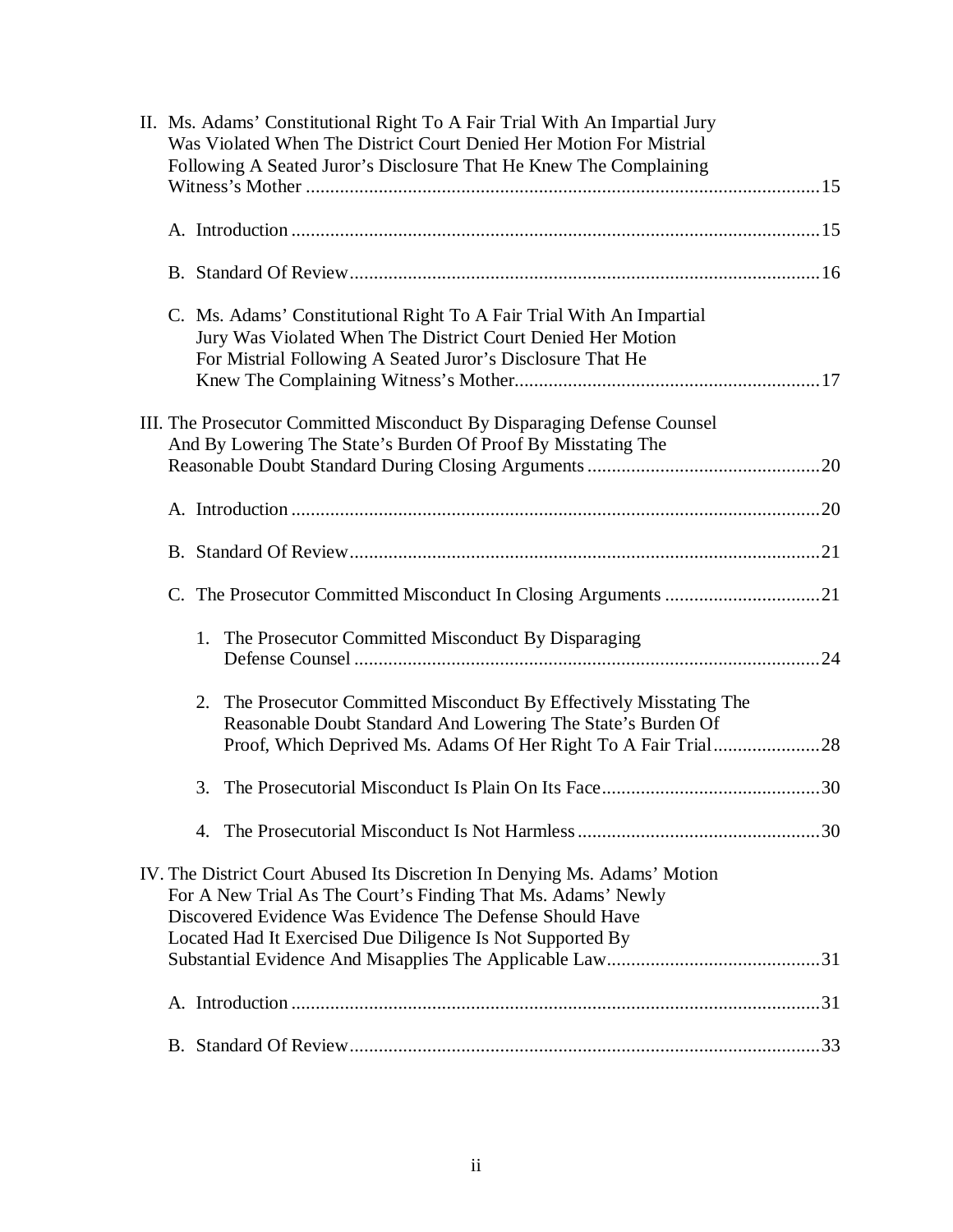| C. The District Court Abused Its Discretion In Denying Ms. Adams' Motion<br>For A New Trial As The Court's Finding That Mr. Sherwood's Interview<br>Was Not Suppressed Is Not Supported By Substantial Evidence And |  |
|---------------------------------------------------------------------------------------------------------------------------------------------------------------------------------------------------------------------|--|
| D. The Court Erred When It Denied Ms. Adams' Motion For A New Trial<br>In Light Of The <i>Brady</i> Claim Regarding The State's Interview Of                                                                        |  |
|                                                                                                                                                                                                                     |  |
|                                                                                                                                                                                                                     |  |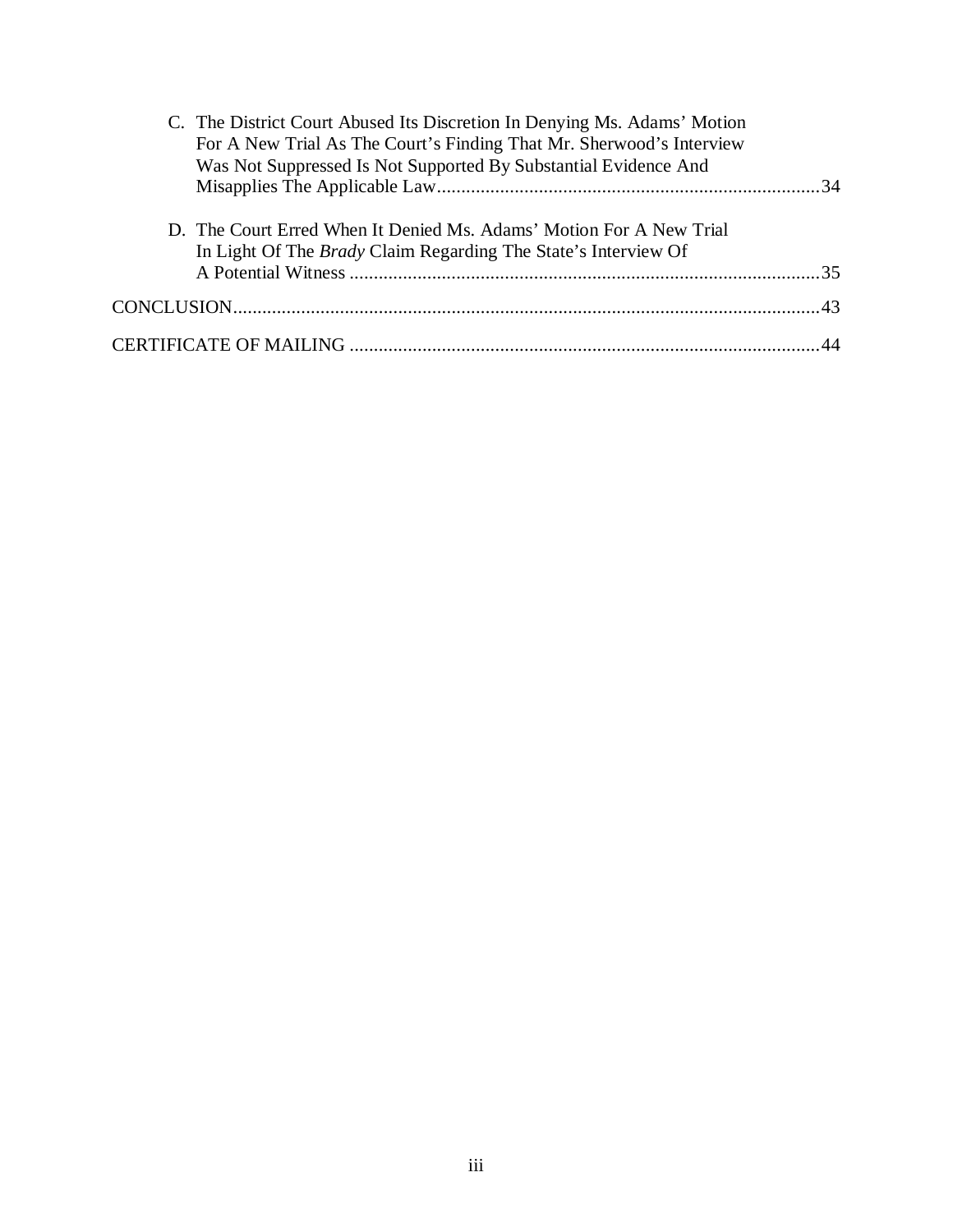## **TABLE OF AUTHORITIES**

## Cases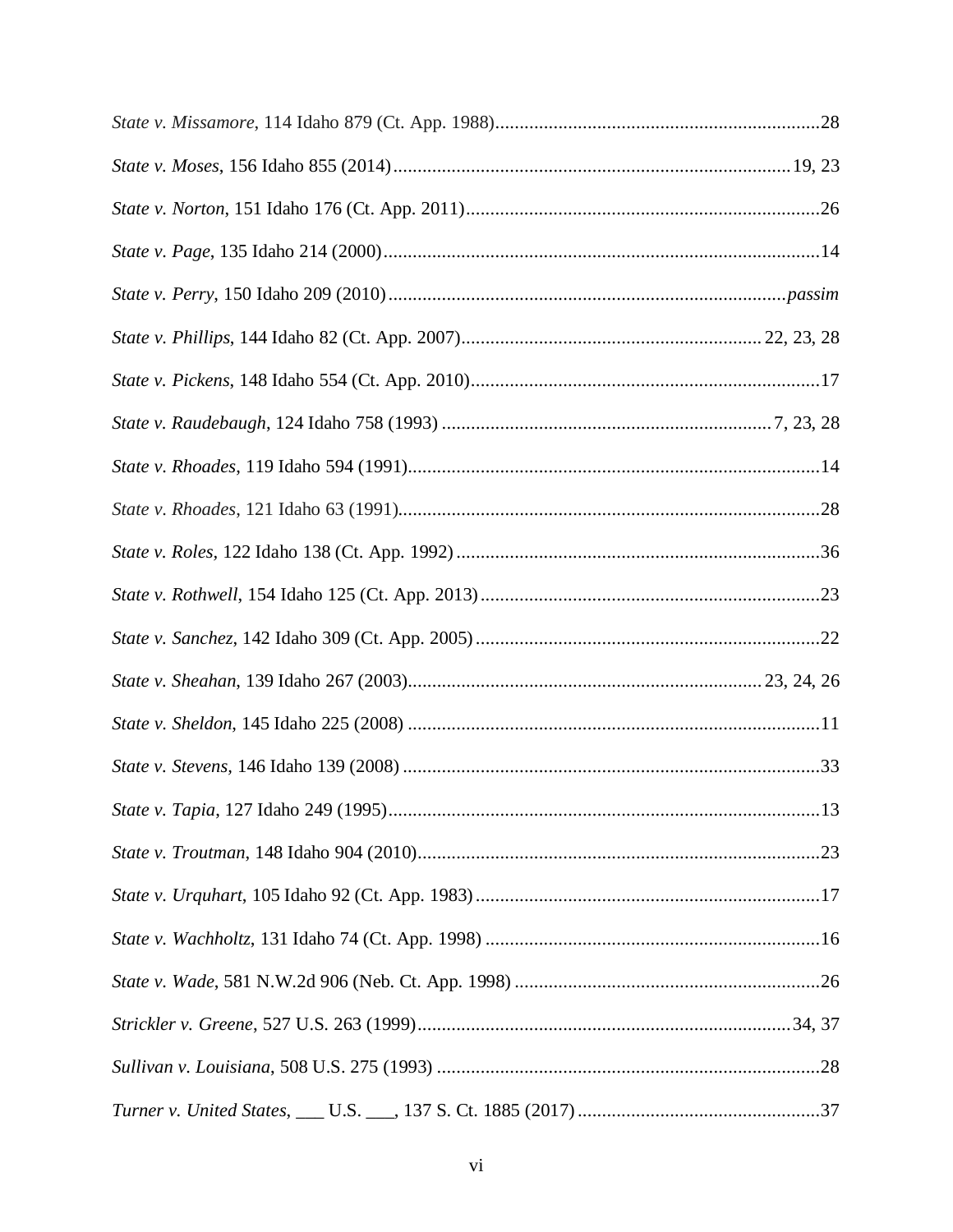## **Statutes**

|--|

## Rules

| $I.R.E. 403 passim$                                                                                                                  |  |
|--------------------------------------------------------------------------------------------------------------------------------------|--|
| $\label{eq:1.1} \textbf{I.R.E. 404}.\textit{} \textit{} \textit{} \textit{} \textit{} \textit{} \textit{} \textit{} \textit{passim}$ |  |

## **Constitutional Provisions**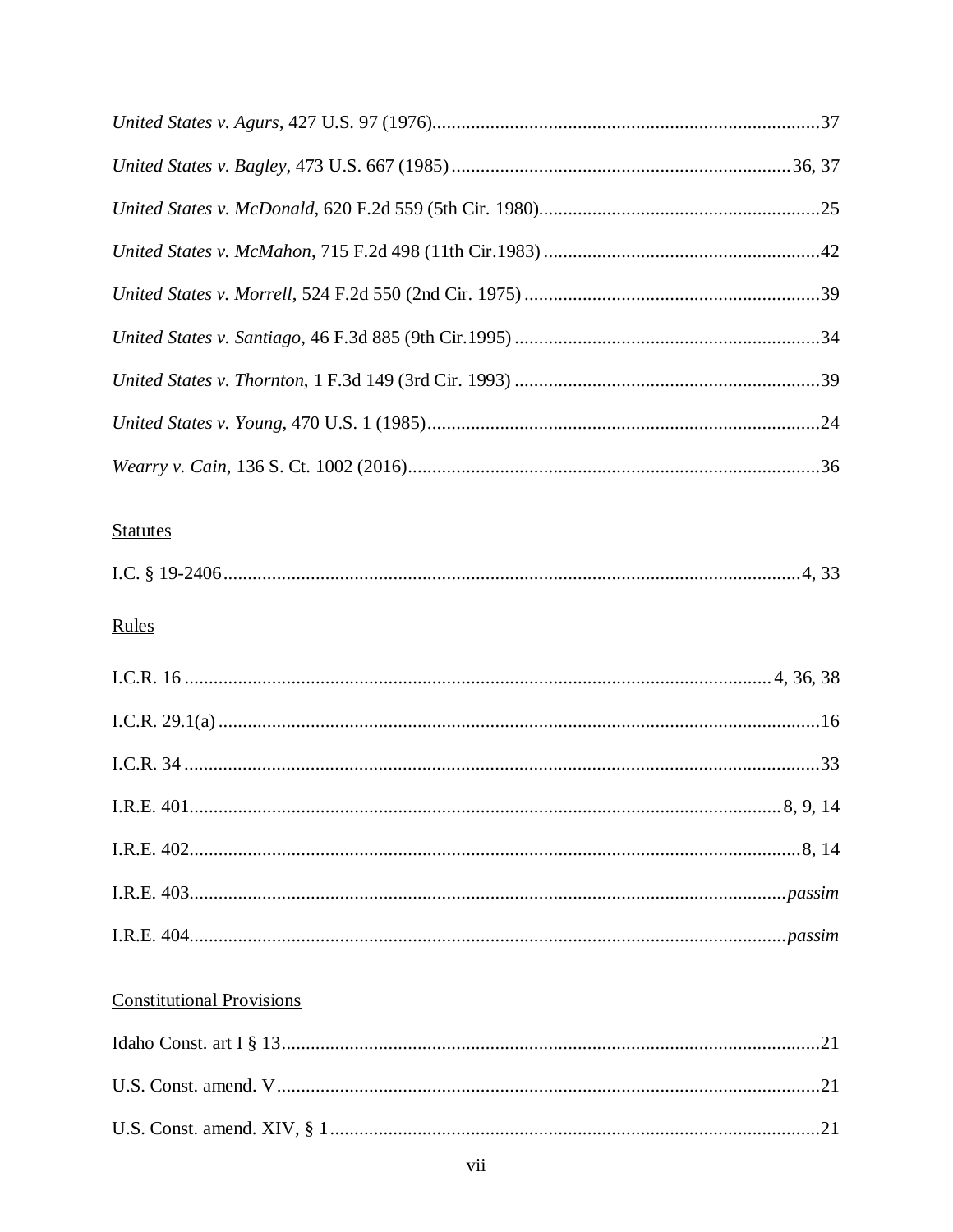## **Additional Authorities**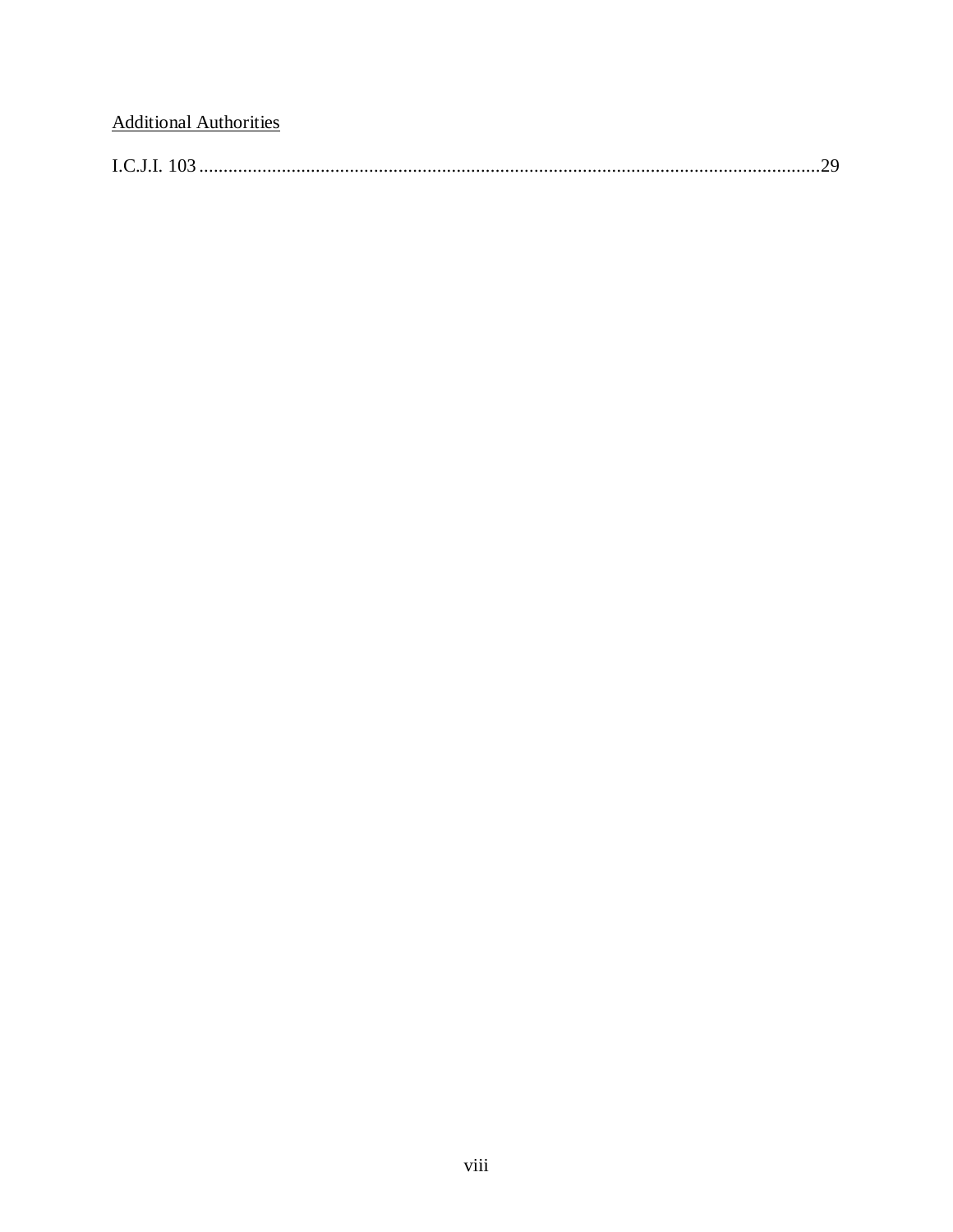#### STATEMENT OF THE CASE

#### Nature of the Case

Sabra Adams was convicted of aggravated assault after a jury trial. On appeal, she asserts the district court erred when it denied her motion for a mistrial after one juror admitted, midway through the trial, that he knew the complaining witness's mother. Ms. Adams asserts district court erred in admitting irrelevant evidence which was also prohibited 404(b) propensity evidence. Ms. Adams also asserts that that the State committed prosecutorial misconduct when the prosecutor disparaged the defense and misstated the reasonable doubt jury instruction, thereby lessening the State's burden of proof. Finally, Ms. Adams contends that the district court erred by denying her motion for a new trial.

#### Statement of the Facts and Course of Proceedings

On April 30, 20[1](#page-10-0)6, Sabra Adams attended a memorial service at Bux's Place. (Trial Tr..<sup>1</sup>) p.210, Ls.4-12; p.242, Ls.7-24.) Ms. Adams used to bartend there. (Trial Tr., p.317, Ls.13-17.) Ms. Adams' boyfriend, Mike Skinner, was also at the bar that evening. (Trial Tr., p.245, L.23 – p.246, L.3.) While Mr. Skinner was speaking to another bar patron, Latisha Smith, they conversed about breast implants and Ms. Smith grabbed one of Mr. Skinner's breasts. (Trial Tr., p.174, L.17 – p.175, L.21.) Ms. Adams was conversing with Dale Bruno at the time, but when she saw this exchange, she commented to Ms. Smith, "Keep your hands off my man," and walked towards Ms. Smith. (Trial Tr., p.322, Ls.3-7.) Ms. Adams confronted Ms. Smith, and the two began arguing and shoving each other. (Trial Tr.,  $p.322$ , Ls.7-16;  $p.323$ , L.7 –  $p.324$ ,

<span id="page-10-0"></span><sup>&</sup>lt;sup>1</sup> Because there are multiple volumes of transcripts of proceedings in this case, for ease of reference, citations made herein to the primary volume of transcripts for the trial and sentencing proceedings in this case are referred to herein as "Trial Tr." All other citations to the transcripts are made in accordance with the date of the proceeding transcribed.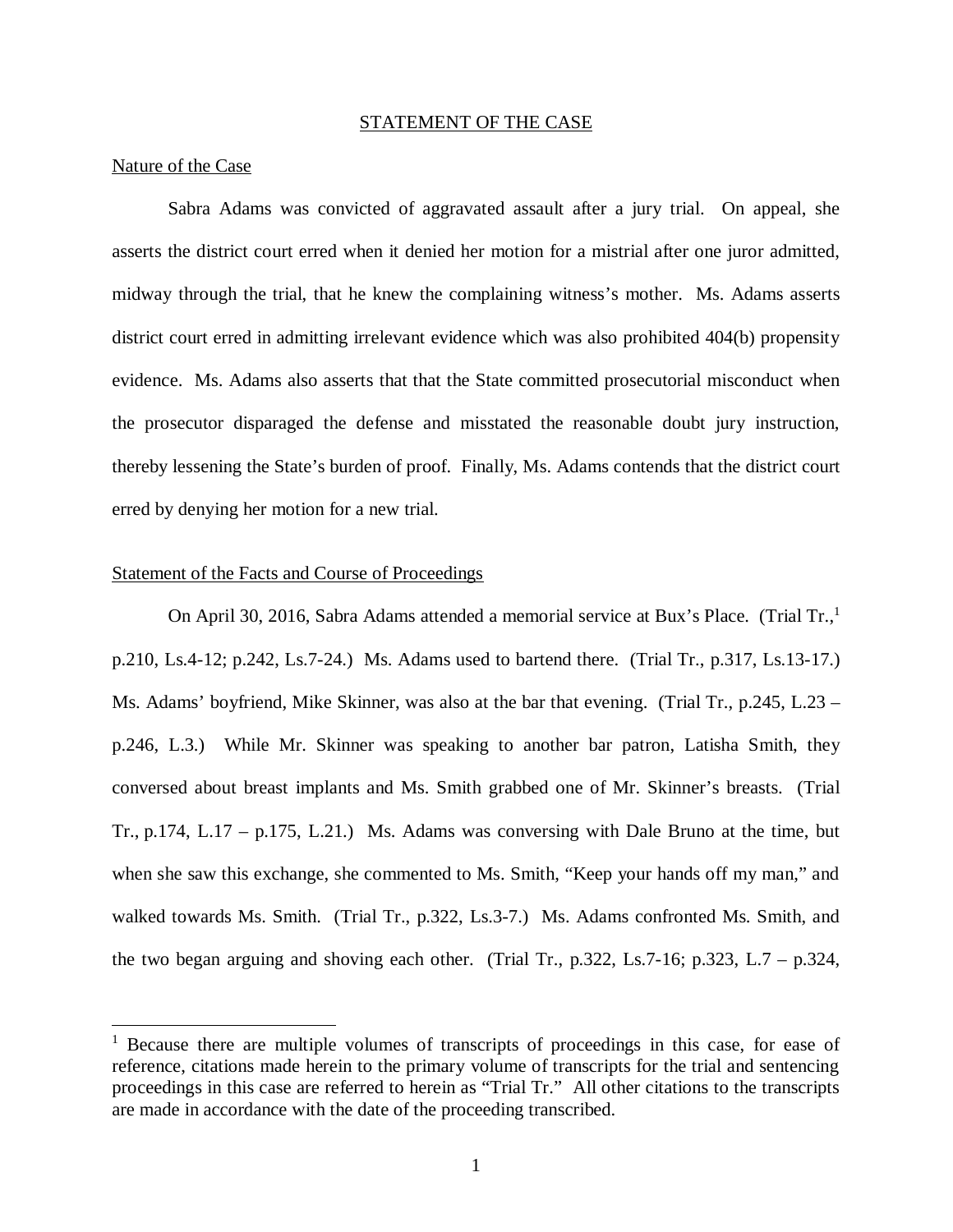L.5.) The other bar patrons broke up the altercation, and Ms. Adams left the bar out the back door. (Trial Tr., p.322, Ls.8-17.)

Ms. Smith did not report the conduct or arrange to file a complaint until several days later, on May 3, 2016. (R., p.14; Trial Tr., p.164, Ls.5-16.) Ms. Smith claimed that Ms. Adams walked toward her holding a knife, saying she was going to cut her throat. (Trial Tr., p.177, Ls.5-7; p.177, Ls.13-23; p.179, L.8 - p.180, L.14.) Officer Talbot, who took Ms. Smith's statement, went to the bar to inquire "if there was a knife anywhere," and was handed a small knife from the cash register. (Trial Tr., p.150, Ls.10-16; p.156, Ls.1-17.) A Complaint was filed nearly three months later, on July 18, 2016, charging Ms. Adams with aggravated assault. (R., p.12.)

Based on the accusations of these witnesses, Ms. Adams was charged by Information with one count of aggravated assault. (R., pp.52-53.)

Ms. Adams exercised her constitutional right to a jury trial. After the jury was empaneled and had heard the testimony of the complaining witness, a juror came forward and told the district court that he knew the complaining witness's mother. (Trial Tr., p.265, L.13 – p.266, L.8.) Defense counsel moved to strike the juror for cause, but the alternate had already been removed for cause, and the district court did not want to declare a mistrial if Ms. Adams ended up being acquitted anyway. (Trial Tr. p.272, Ls.12-18.)

Three of the State's witnesses testified that they saw Ms. Adams with a knife. The three witnesses' testimony as to what Ms. Adams said, who was present during the altercation, and how Ms. Adams approached Ms. Smith, were drastically different. Ms. Smith testified that after she grabbed Mike Skinner's breast, Ms. Adams came over to her and Mr. Skinner. (Trial Tr., p.175, L.17 – p.176, L.16.) Ms. Adams yelled for Ms. Smith not to touch Mr. Skinner or she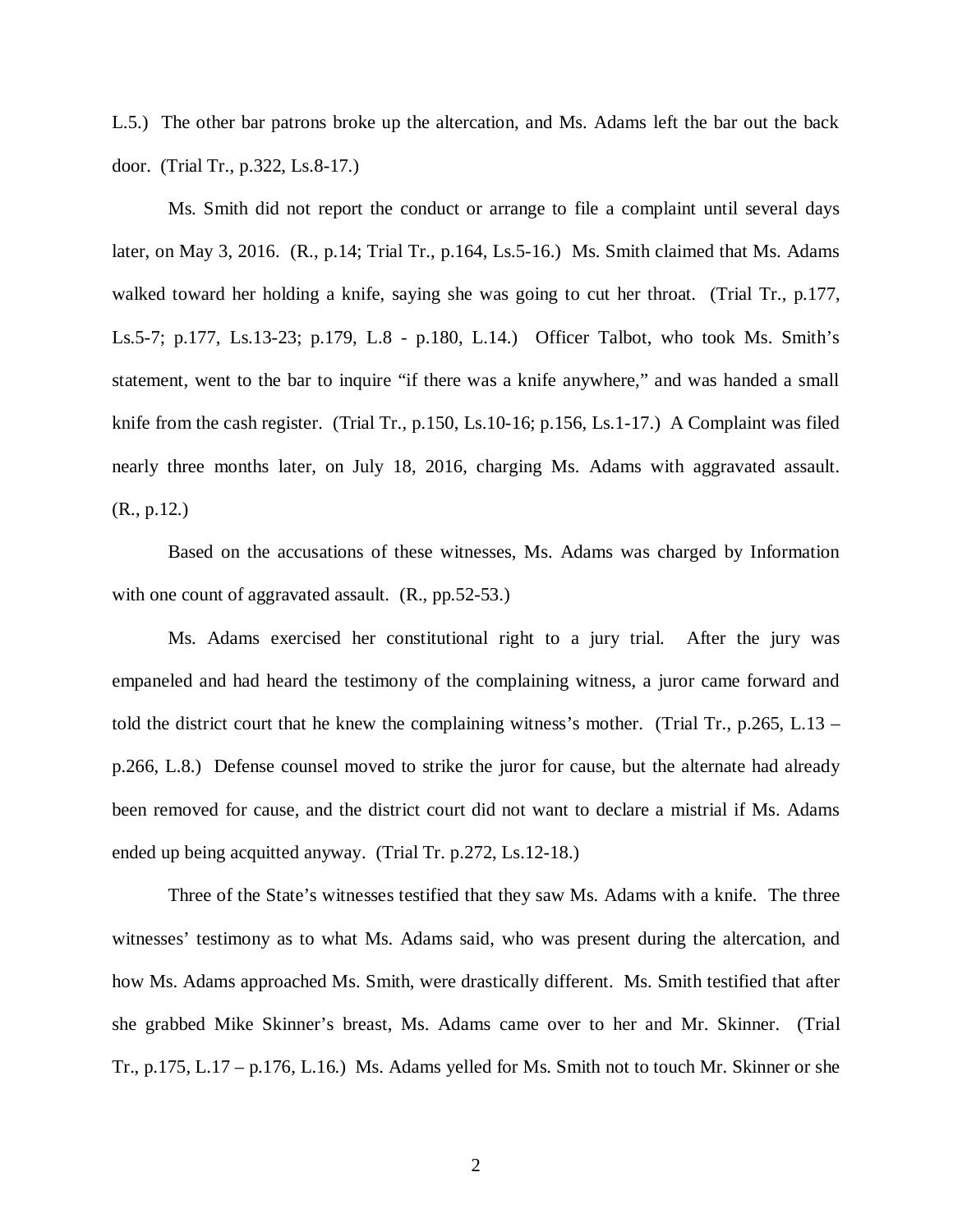would cut her throat. (Trial Tr., p.177, Ls.5-7.) Ms. Smith told her, "I'd like to see you try," and then Ms. Adams went to her purse and extracted a knife. (Trial Tr., p.177, Ls.13-23.) She came back toward Ms. Smith, holding the knife, and, once she got to arm's length away, Ms. Smith pushed Ms. Adams down. (Trial Tr., p.179, L.8 - p.180, L.14.) Mr. Sherwood then held Ms. Smith back. (Trial Tr., p.180, Ls.15-19.) Ms. Smith testified that Ms. Adams was yelling "Just let me go so I can cut her throat." (Trial Tr., p.181, Ls.8-12.)

Nicole Shippy was bartending that night. (Trial Tr., p.210, Ls.4-8.) Ms. Shippy testified that she saw Ms. Smith and Mr. Skinner talking, then saw Ms. Adams go straight to her purse, walk up to Ms. Smith, grab Ms. Smith's shoulder and hold the knife to her. (Trial Tr. p.217, Ls.6-8; p.231, L.4 – p.232, L.20.) Ms. Shippy testified that Mr. Skinner then grabbed Ms. Adams. (Trial Tr., p.232, Ls.17-24.) After Janette Perkins escorted Ms. Adams out of the back door of the bar, Ms. Shippy locked both the front and back doors. (Trial Tr., p.233, Ls.10- 17; p.235, L.15 – p.236, L.2.) Over defense counsel's objections, Ms. Shippy also testified that, as Ms. Adams was leaving the bar, she threatened Ms. Shippy "about giving her knife back, and that she would slit my throat, that she would burn the bar down also." (Trial Tr., p.226, L.7 – p.227, L.10.)

Cheryl Hicks also worked as a bartender; however, she was cooking steaks that night and not working the bar. (Trial Tr., p.236, L.21 – p.237, L.5; p.243, Ls.22-25.) Ms. Hicks testified that she saw Ms. Adams slam her pool stick down and go to her purse. (Trial Tr., p.248, Ls.3-6.) She saw Ms. Adams with a knife in her hand, walking between the bar and the pool table and then Mr. Skinner grabbed her. (Trial Tr., p.248, Ls.18-24.) Ms. Adams told them to let her go, and then the people surrounding her took the knife away. (Trial Tr.,  $p.248$ , L.24 –  $p.249$ , L.2.) She saw Ms. Shippy escort Ms. Adams out the back door. (Trial Tr., p.252, Ls.3-6.) She also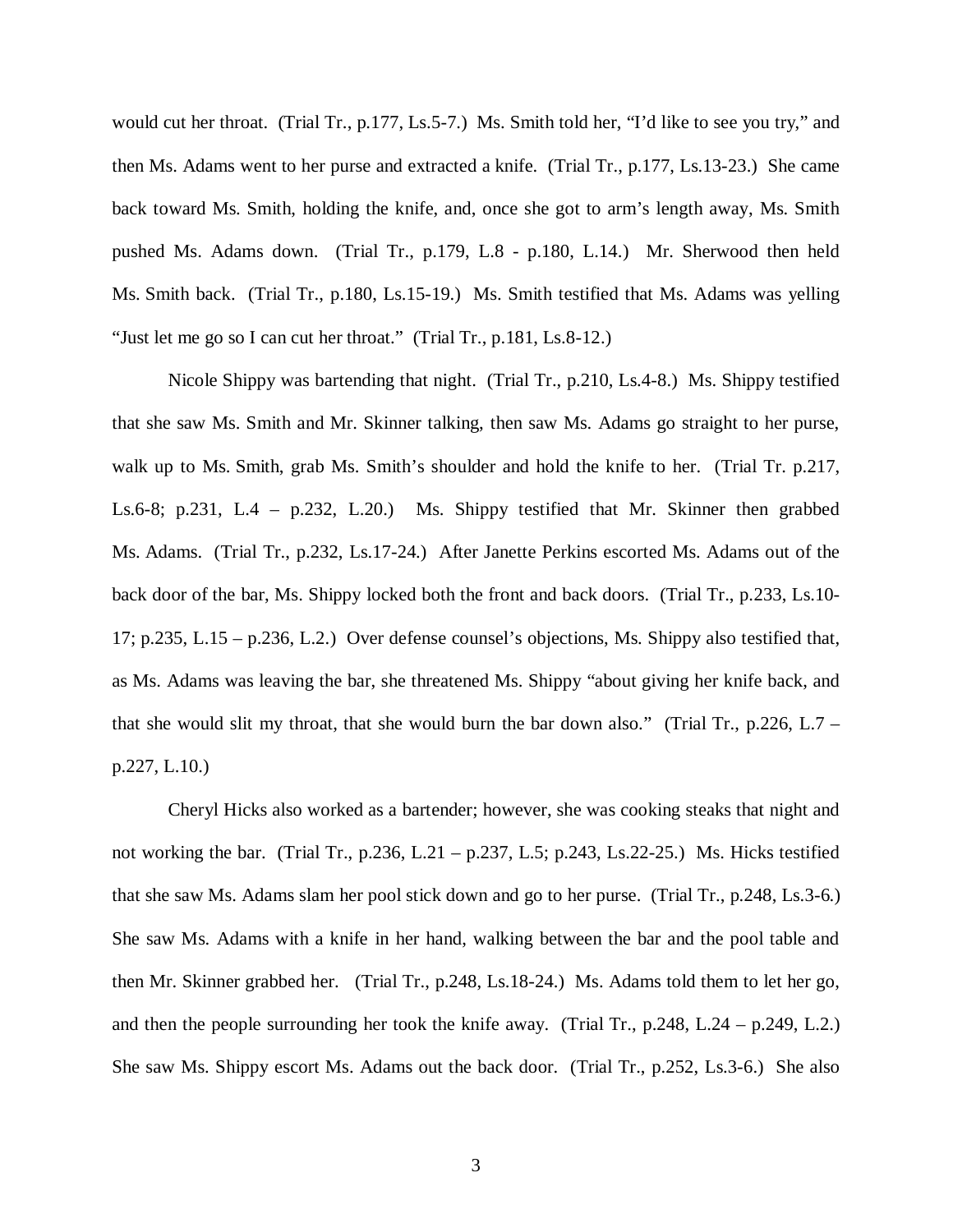testified that Ms. Shippy grabbed one of Ms. Adams' arms during the altercation. (Trial Tr., p.255, Ls.8-11.)

The defense called two witnesses, Dale Bruno and September Moore. (Trial Tr., p.274, L.12 – p.336, L.15.) Both of these witnesses testified that they only saw/heard one altercation, and saw Ms. Adams leave the bar immediately afterward. (Trial Tr., p.280, L.24 – p.282, L.7; p.283, Ls.11-20; p.285, Ls.1-4; p.321, L.5 – p.323, L.19.) They both testified that they never saw Ms. Adams with a knife. (Trial Tr., p.285, Ls.1-4; p.323, Ls.20-23.) Ms. Adams did not testify at her trial. (Trial Tr., p.337, Ls.17-22.)

The jury found Ms. Adams guilty as charged. (Trial Tr., p.380, Ls.12-19; R., p.181.)

Post-trial, Ms. Adams renewed her motion for a mistrial, which the district court denied. (Trial Tr., p.390, Ls.12-13; R., pp.206-208.) Ms. Adams also filed a motion for a new trial on the basis of newly discovered evidence pursuant to I.C. § 19-2406 and I.C.R. 16, in which she asserted that the prosecution failed to disclose the investigating officer's interview the day before trial of Wes Sherwood, a witness to the altercation. (R., pp.209-213, 216-219.) In support of her motion, Ms. Adams submitted the affidavit of Mr. Sherwood, who told Officer Talbot that he never saw a knife. (R., pp.216-219.) The district court denied the motion, finding that Mr. Sherwood was a witness who was known to the defense where his name was mentioned at the preliminary hearing. (Trial Tr., p.394, L.2 – p.412, L.24; R., pp.229-230.) Ms. Adams filed a Notice of Appeal timely from the Judgment of Conviction. (R., pp.269-272, 278-282.)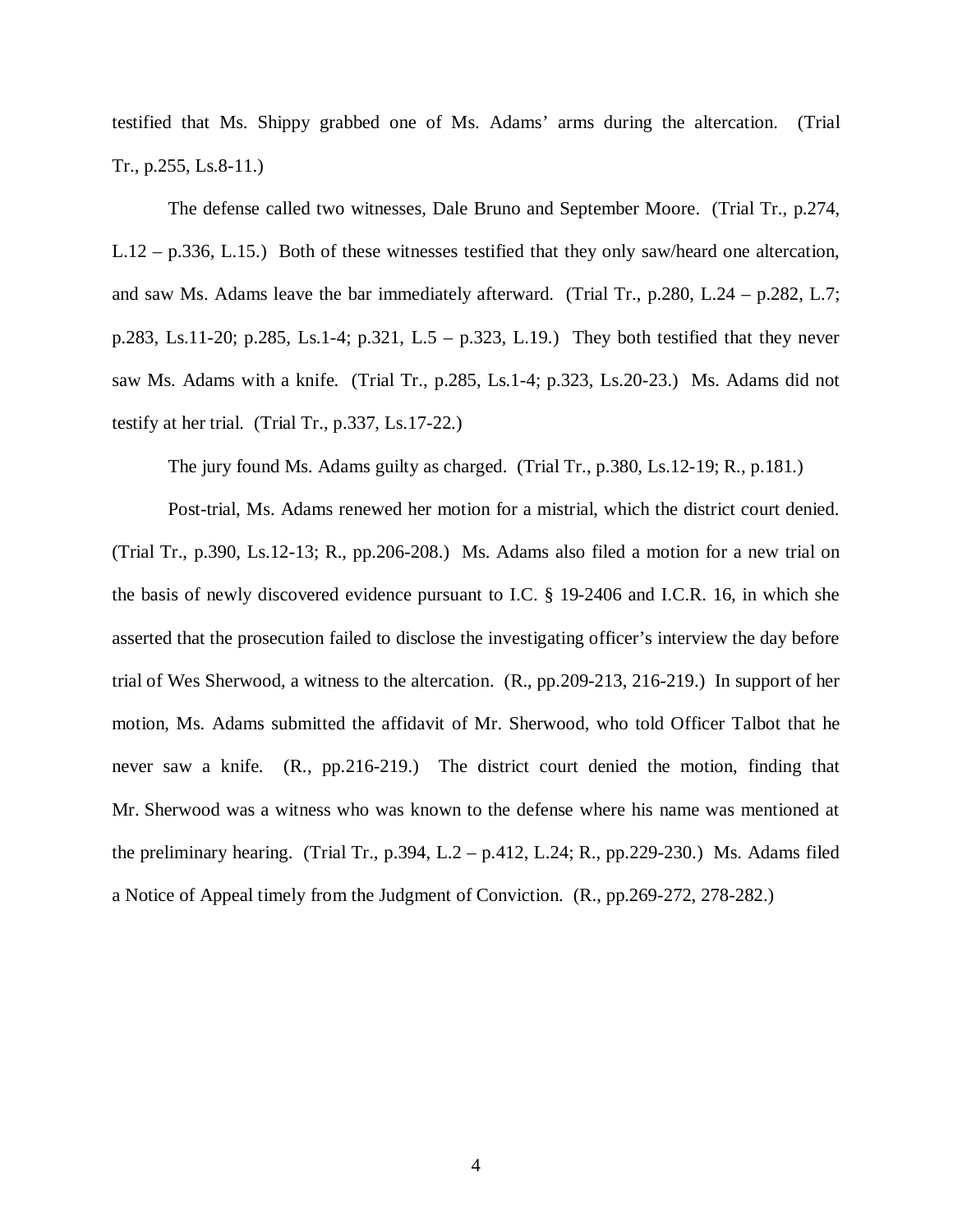#### ISSUES

- I. Did the district court err in admitting irrelevant propensity evidence?
- II. Was Ms. Adams' constitutional right to a fair trial with an impartial jury violated when the district court failed to give a curative instruction and denied her motion for mistrial following a seated juror's disclosure that he knew the complaining witness's mother?
- III. Did the prosecutor commit misconduct by disparaging the defense and by misstating the State's burden of proof?
- IV. Did the district court abuse its discretion by denying Ms. Adams' motion for a new trial as the court's finding that Ms. Adams' newly discovered evidence was evidence the defense should have located had it exercised due diligence is not supported by substantial evidence and misapplies the applicable law?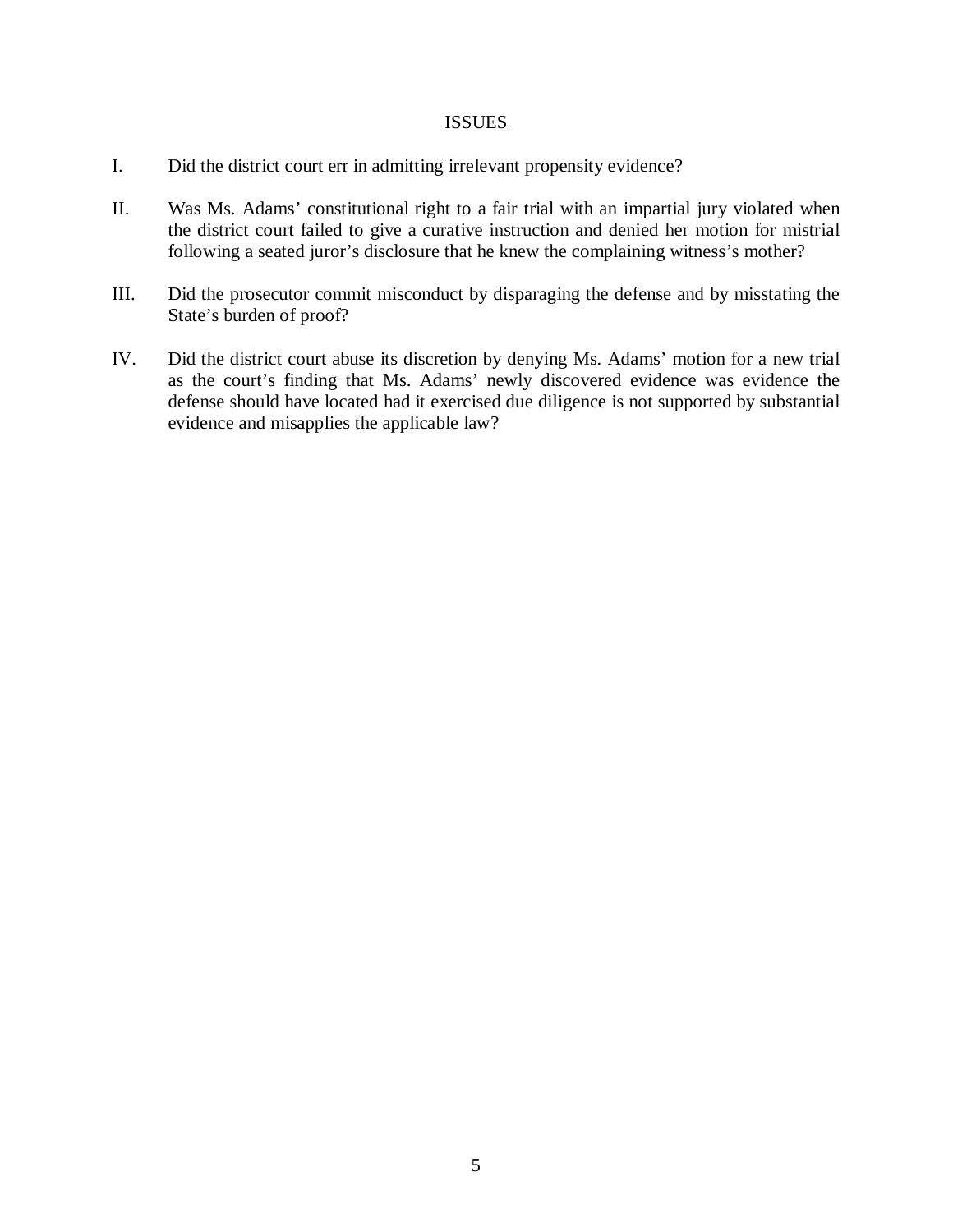#### ARGUMENT

I.

#### The District Court Erred In Admitting Irrelevant Propensity Evidence

#### A. Introduction

At trial, the jury heard from a State's witness that Ms. Adams threatened her and said she was going to "burn down the bar" as she was being escorted out of the bar. This testimony was admitted over defense counsel's objection that such conduct is irrelevant to whether Ms. Adams committed aggravated assault against Latisha Smith, and further, was propensity evidence improperly admitted absent I.R.E. 404(b) considerations. Ms. Adams asserts that district court erroneously admitted the irrelevant testimony without analyzing the prejudicial nature of the testimony, and it failed to address the State's I.R.E. 404(b) notice violation.

Although the district court overruled the objections after an off-record sidebar, (Trial Tr., p.226, Ls.13-20), the testimony of Ms. Adams' purported threat(s) to Ms. Shippy was clearly irrelevant evidence used to demonstrate Ms. Adams' propensity to commit crimes. The district court further erred when it admitted the State's evidence in absence of any showing of good cause that would excuse the State's failure to timely provide and serve notice of its intent to introduce prior bad acts evidence at trial, and by failing to consider the prejudicial effect of such information versus any probative value pursuant to I.R.E. 403.

### B. Standard Of Review

This Court generally reviews the district court's decision whether to admit prior bad acts evidence under I.R.E. 404(b) for an abuse of discretion. *See, e.g., State v. Grist*, 147 Idaho 49, 51 (2009). Under I.R.E. 404(b), this Court reviews both whether the evidence admitted was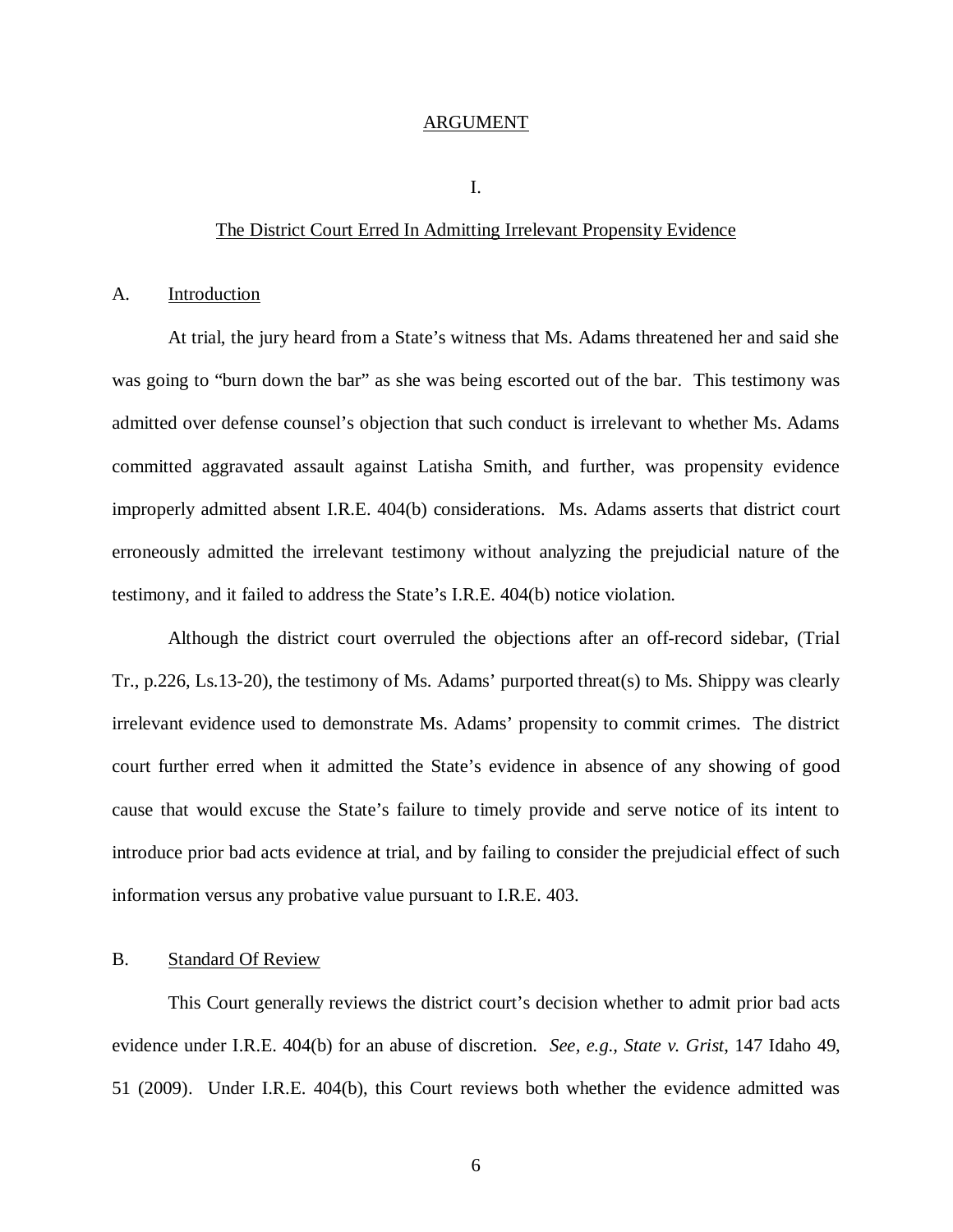relevant to a material and disputed issue regarding the crime charged, other than propensity, and whether the probative value of the evidence is outweighed by the danger of unfair prejudice to the defendant. *State v. Field*, 144 Idaho 559, 569 (2007). The district court's determination as to whether to admit or to exclude evidence based upon the potential for prejudice of that evidence under I.R.E. 403 is likewise reviewed by this Court for an abuse of discretion. *State v. Johnson*, 148 Idaho 664, 667 (2010). Three pertinent considerations are attendant upon review for an abuse of discretion: (1) whether the district court correctly perceived the issue as an issue of discretion; (2) whether the district court acted in accordance with applicable legal standards and within the proper bounds of its discretion; and (3) whether the district court reached its decision through an exercise of reason. *Id*.

However, the relevance of evidence is a question of law and therefore this Court reviews the district court's determination that evidence is relevant *de novo*. *State v. Raudebaugh*, 124 Idaho 758, 764 (1993).

C. The District Court Erred When It Admitted Evidence Of Ms. Adams' Statements As She Was Leaving The Bar Because They Were Irrelevant And Inadmissible Evidence Of Propensity, And The State Failed To Provide Timely Notice Of Its Intent To Introduce This Evidence, And The Evidence Was More Prejudicial Than Probative

Ms. Adams asserts that the district court failed to act in accordance with applicable legal standards when it admitted the testimony by Ms. Shippy that, as Ms. Adams was leaving the bar, she threatened Ms. Shippy and threatened to burn down the bar, as this evidence should have been excluded as irrelevant and as purely propensity evidence under I.R.E. 404(b).

Relevant evidence means evidence having the tendency to make the existence of a fact of consequence to the determination of the action more probable or less probable than it would be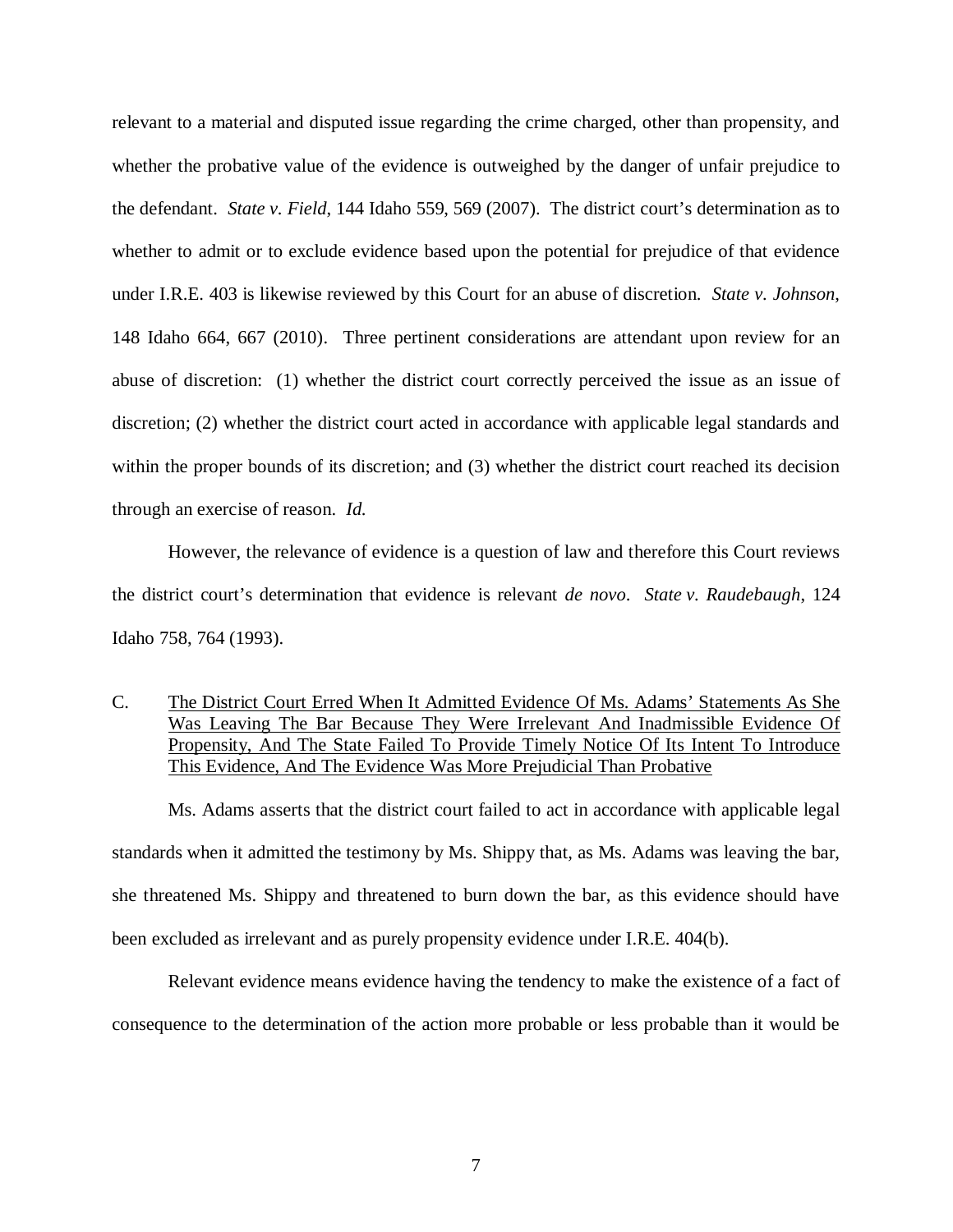without the evidence. Idaho Rule of Evidence 401. All relevant evidence is admissible except as otherwise provided by the rules of evidence or other applicable rules. I.R.E. 402.

"Under I.R.E. 404(b), evidence of other crimes, wrongs, or acts is not admissible to show a defendant's criminal propensity." *Johnson*, 148 Idaho at 667. Such evidence may, however, be admissible for a non-propensity or character purpose so long as the prosecution provides timely notice of its intent to use such evidence. *Id*.

To determine the admissibility of evidence of prior bad acts, the Idaho Supreme Court had adopted a two-tiered test. The first tier involves a two-part inquiry as to whether: (1) there is sufficient evidence to establish the prior bad act as fact; and (2) the prior bad act is relevant to a material disputed issue concerning the crime charged, excepting propensity. *Grist*, 147 Idaho at 52; *State v. Johnson*, 148 Idaho 664, 667 (2010). The second tier of the I.R.E. 404(b) analysis is a determination under I.R.E. 403 regarding whether the probative value of the evidence is substantially outweighed by unfair prejudice. *Johnson*, 148 Idaho at 667; *Grist*, 147 Idaho at 52.

In reviewing a trial court's decision regarding the admissibility of "bad act" evidence under Rule 404(b), Idaho's appellate courts apply differing standards of review to the different steps of the analysis. The questions of whether there is sufficient evidence to establish the "bad act" as fact, and whether the "bad act" evidence is relevant to an issue other than character or propensity, are questions of law which are reviewed *de novo*. *See State v. Joy*, 155 Idaho 1, 8 (2013); *see also Grist*, 147 Idaho at 52 (making it clear that the question of whether there was sufficient evidence of the "bad act" is judged under an objective standard and is actually part of the relevance analysis). On the other hand, the question of whether the probative value of the evidence was substantially outweighed by the risk of unfair prejudice is reviewed for an abuse of discretion. *Joy*, 155 Idaho at 8.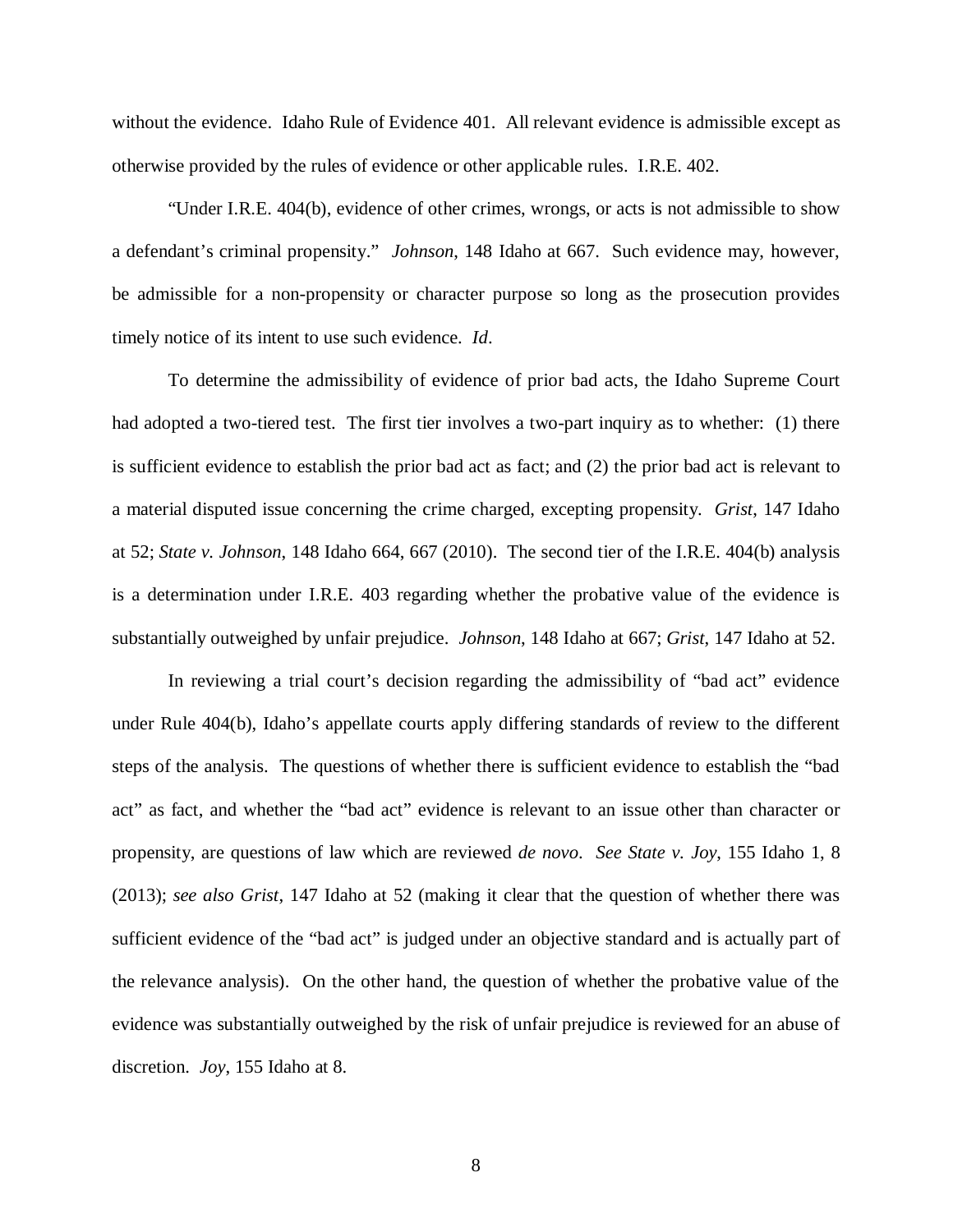## 1. Ms. Adams' Statements As She Was Leaving The Bar Are Irrelevant To The Issue Of Whether Ms. Adams Threatened Ms. Smith With A Weapon

Ms. Adams asserts Ms. Shippy's testimony about what Ms. Adams said while exiting the bar was not relevant. "Generally, character evidence is not permissible to prove a person acted in conformity therewith." *State v. Almaraz*, 154 Idaho 584, 591 (2013) (citing I.R.E. 404(a)). Ms. Shippy's testimony of Ms. Adams' remarks while leaving the bar was nothing more than impermissible character evidence to show the jury Ms. Adams made threats to others that night, which asked the jury to impermissibly conclude that it was more likely that Ms. Adams threatened Ms. Smith, too. Her testimony does not make any material fact to the charged offenses "more or less probable." I.R.E. 401.

Thus, it follows that only purpose for offering Ms. Shippy's statements was to show Ms. Adams' bad character or her propensity to commit acts similar to the one with which she was charged. This was impermissible. Ms. Adams contends the district court erred by admitting the testimony of Ms. Shippy as to threats Ms. Adams made when exiting the bar.

### 2. Testimony As To Threats Ms. Adams Made To Another Person As She Was Leaving The Bar Is I.R.E. 404(b) Evidence

Evidence of uncharged misconduct must be relevant to a material and disputed issue concerning the crime charged, other than propensity. The State not only had to show that an I.R.E 404(b) exception applied, but it also had to show that the evidence is relevant under I.R.E. 401, and that its probative value is not substantially outweighed by the danger of unfair prejudice, confusing the issues, misleading the jury, undue delay, wasting time, or needlessly presenting cumulative evidence, consistent with I.R.E. 403. This it did not do.

During Ms. Adams' trial, as part of the State's case-in-chief, the prosecutor introduced into evidence testimony by Nicole Shippy that Ms. Adams threatened her and said she was going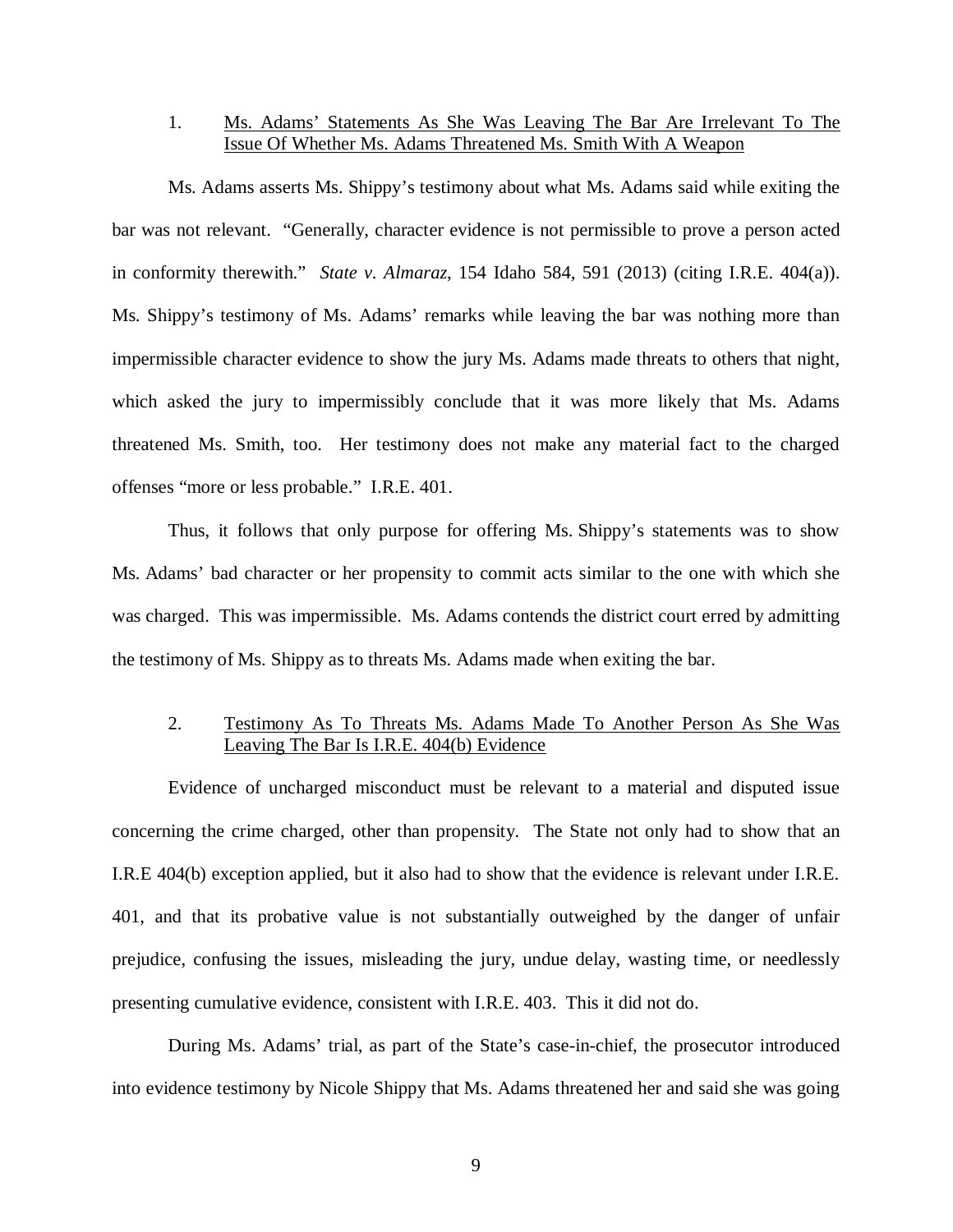to "burn the bar down," as she was leaving on the night of the altercation. (Trial Tr., p.227, Ls.7-

10.) Ms. Adams timely objected when the prosecutor sought to elicit this testimony:

| <b>PROSECUTOR:</b> | And so my question was: Do you recall her, being the<br>defendant, making any threats against anyone other than<br>Latisha Smith before she was escorted out the back door of<br>the bar? |
|--------------------|-------------------------------------------------------------------------------------------------------------------------------------------------------------------------------------------|
| DEFENSE:           | Objection, Your Honor; relevance. We don't believe it's<br>permissible, 404. And we would like a sidebar.                                                                                 |
|                    | (Trial Tr., p.226, Ls.7-13.) After an untranscribed sidebar, the prosecutor asked the                                                                                                     |

question again:

| <b>PROSECUTOR:</b> | So my question again was whether you – whether the<br>defendant made any threats to others before she was<br>escorted out the back door of the bar. Now that you've had<br>the opportunity to review your written statement, can you<br>answer my question? |
|--------------------|-------------------------------------------------------------------------------------------------------------------------------------------------------------------------------------------------------------------------------------------------------------|
| DEFENSE:           | And we would renew our objection for the record, Your<br>Honor.                                                                                                                                                                                             |
| THE COURT:         | Objection's noted. You can answer the question.                                                                                                                                                                                                             |
| <b>WITNESS:</b>    | Yes.                                                                                                                                                                                                                                                        |
| PROSECUTOR:        | And what did she say?                                                                                                                                                                                                                                       |
| WITNESS:           | She threatened me, about giving her knife back, and that<br>she would slit my throat, that she would burn the bar down<br>also.                                                                                                                             |

(Trial Tr., p.226, L.21 – p.227, L.10.)

However, the testimony of Ms. Shippy did not give any insight as to whether Ms. Adams committed the aggravated assault against Ms. Smith that night, the only purpose in having the evidence admitted would be to demonstrate that Ms. Adams had a propensity to threaten harm. In overruling Ms. Adams's objection, the district court never provided any basis for its decision, and never addressed the fact that the State failed to give notice pursuant to I.R.E. 404(b) that it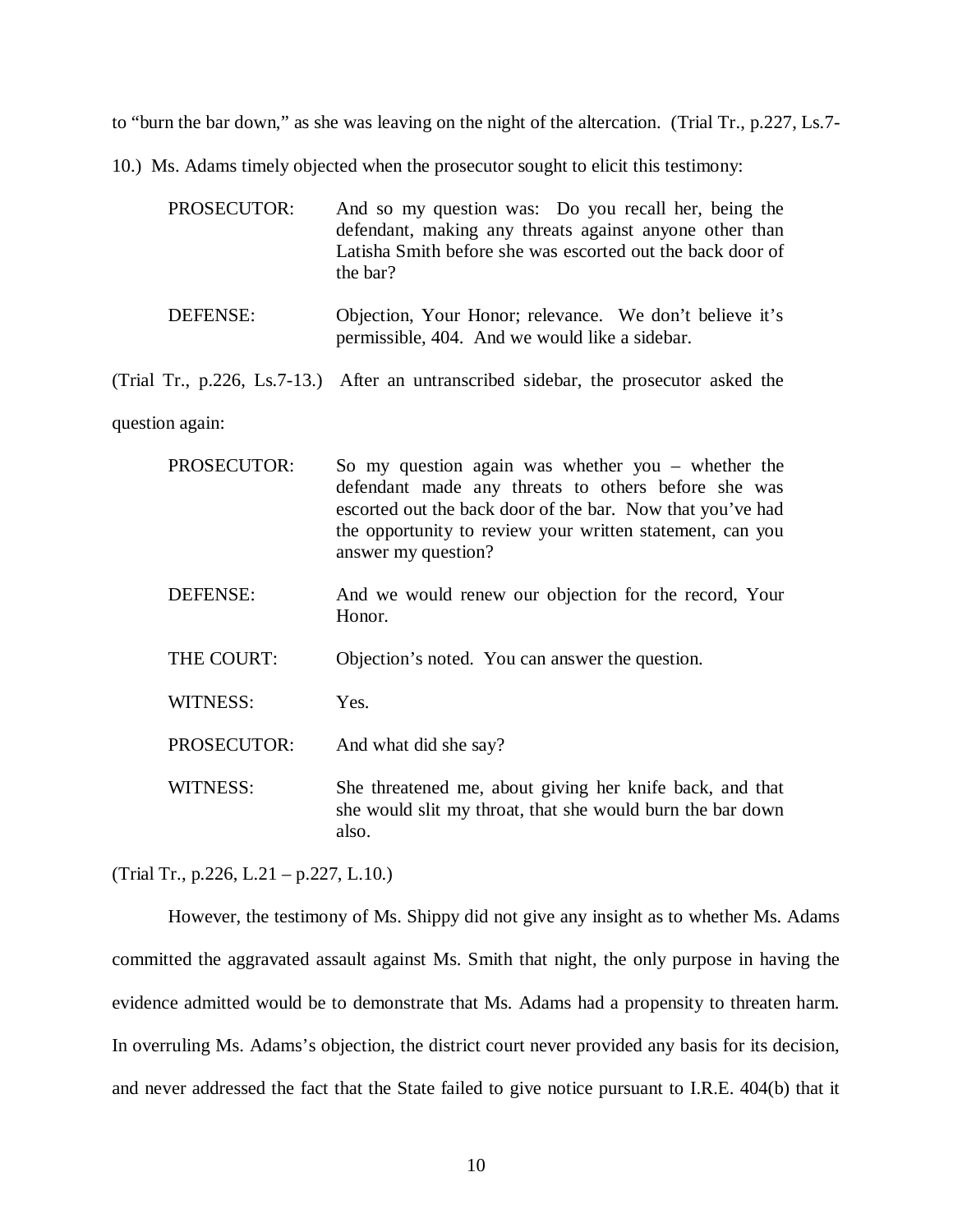intended to seek admission of testimony that Ms. Adams threatened Ms. Shippy and to "burn the bar down." (Trial Tr., p.226, Ls.14-20.) Further, the district court did not conduct any I.R.E. 403 analysis on the record of whether the evidence was more prejudicial than probative.

In this case, the evidence proffered by the State of subsequent bad conduct lacked relevance, timely notice of its intended use by the State, and was more prejudicial than probative.

## 3. The State Failed To Provide Timely Notice Of Its Intent To Use I.R.E. 404(b) Propensity Evidence

Under I.R.E. 404(b), the State may be able to introduce other-acts evidence against a defendant if, *inter alia*, the State files and serves notice of its intent to introduce such evidence reasonably in advance of trial, or during trial if the district court excuses the lack of such notice upon a showing of good cause for the failure to provide such notice. I.R.E. 404(b).

The Idaho Supreme Court in *State v. Sheldon* has addressed the practical consequences for the State's failure to provide timely notice of its intent to introduce prior bad acts evidence at trial. *See State v. Sheldon*, 145 Idaho 225 (2008). In *Sheldon*, the State elicited evidence at trial regarding allegations that the defendant had made statements admitting that he had previously engaged in drug sales. *Id*. at 227. In reviewing whether the admission of the prior bad acts evidence was error in light of the State's failure to file timely notice of this evidence, the *Sheldon* Court held that compliance with the notice requirement of I.R.E. 404(b) is mandatory. *Id*. at 230-231. The *Sheldon* Court further concluded that, because the State failed to comply with the notice provisions contained in I.R.E. 404(b), the State's prior bad acts evidence was inadmissible. *Id*. As the introduction of this evidence was highly prejudicial to the defendant, and because such evidence also likely caught defense counsel off-guard when the district court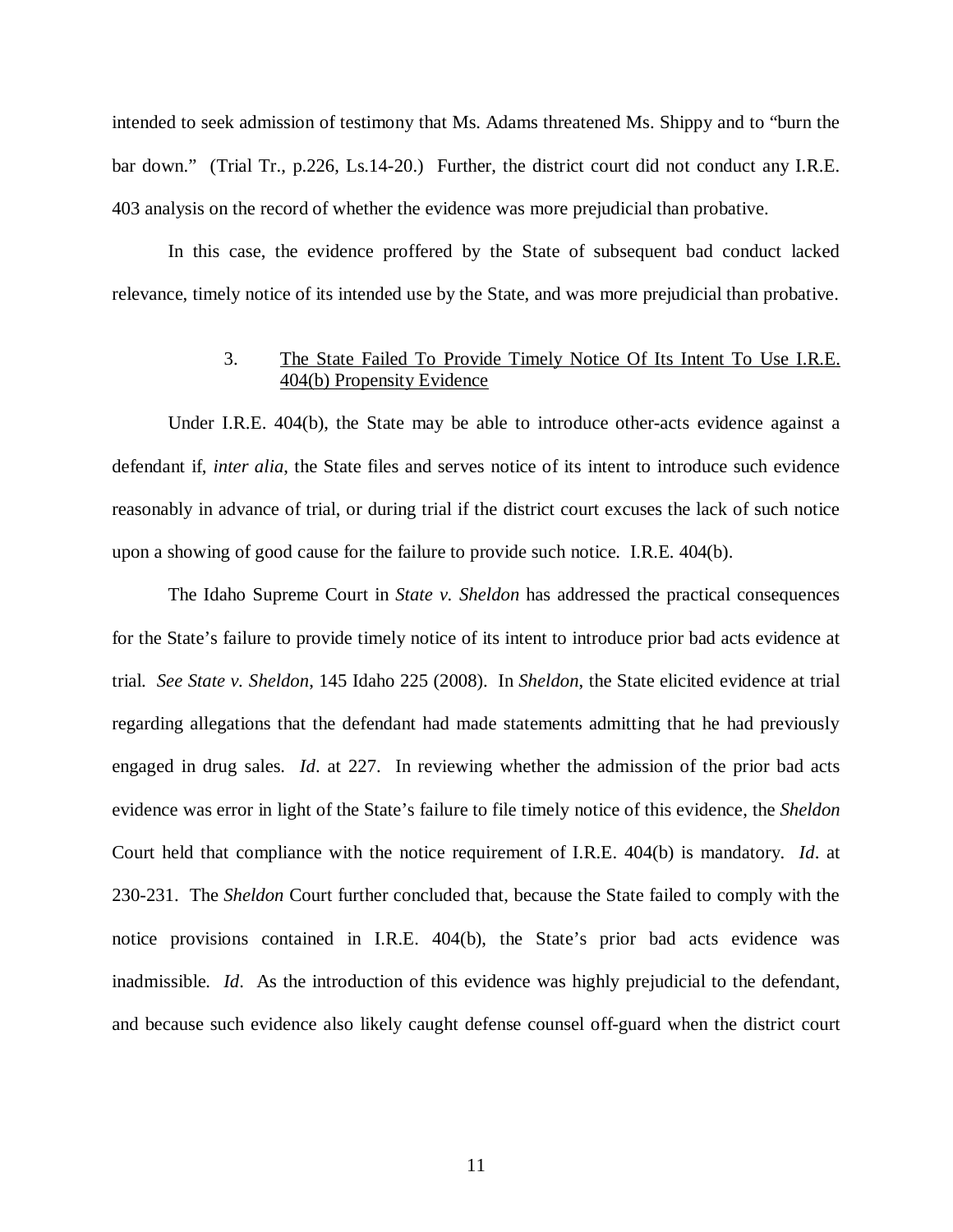permitted its introduction, the *Sheldon* Court vacated the defendant's conviction for trafficking in methamphetamine. *Id*.

This Court should do the same. The State in this case failed to provide notice of its intent to admit evidence of uncharged acts "reasonably in advance of trial." In fact, the State did not provide *any* notice of its intent to admit this evidence prior to trial.

The district court did not make any findings on the record, including whether there was good cause that would excuse the untimeliness. The lack of notice deprived Ms. Adams of any ability to defend against these allegations. In light of this, the district court erred when it admitted evidence that Ms. Adams threatened Ms. Shippy and threatened to "burn the bar down."

#### 4. The Record Was Insufficient To Support Admission Of The Testimony

Although Ms. Shippy initially did not recall writing a report in which she indicated that, as Ms. Adams was being escorted out of the bar, she threatened to slit Ms. Shippy's throat and "burn the bar down," once her recollection was refreshed at trial, she recalled writing her previous statement. (Trial Tr., p.224, L.20 – p.227, L.10.)

However, after defense counsel objected to the admission of these statements on relevancy and as prohibited I.R.E 404(b) evidence, the district court overruled defense counsel's objections in a sidebar, and allowed the prosecutor to elicit the testimony. (Trial Tr., p.226, L.11 – p.227, L.10.) The district court did not explain on the record why it admitted the testimony, and did not make any findings as to whether it was relevance, whether it was evidence of prior bad acts, or whether the State had noticed its intent to introduce the information at trial. Nor did the court weigh the probative value versus the prejudicial effect.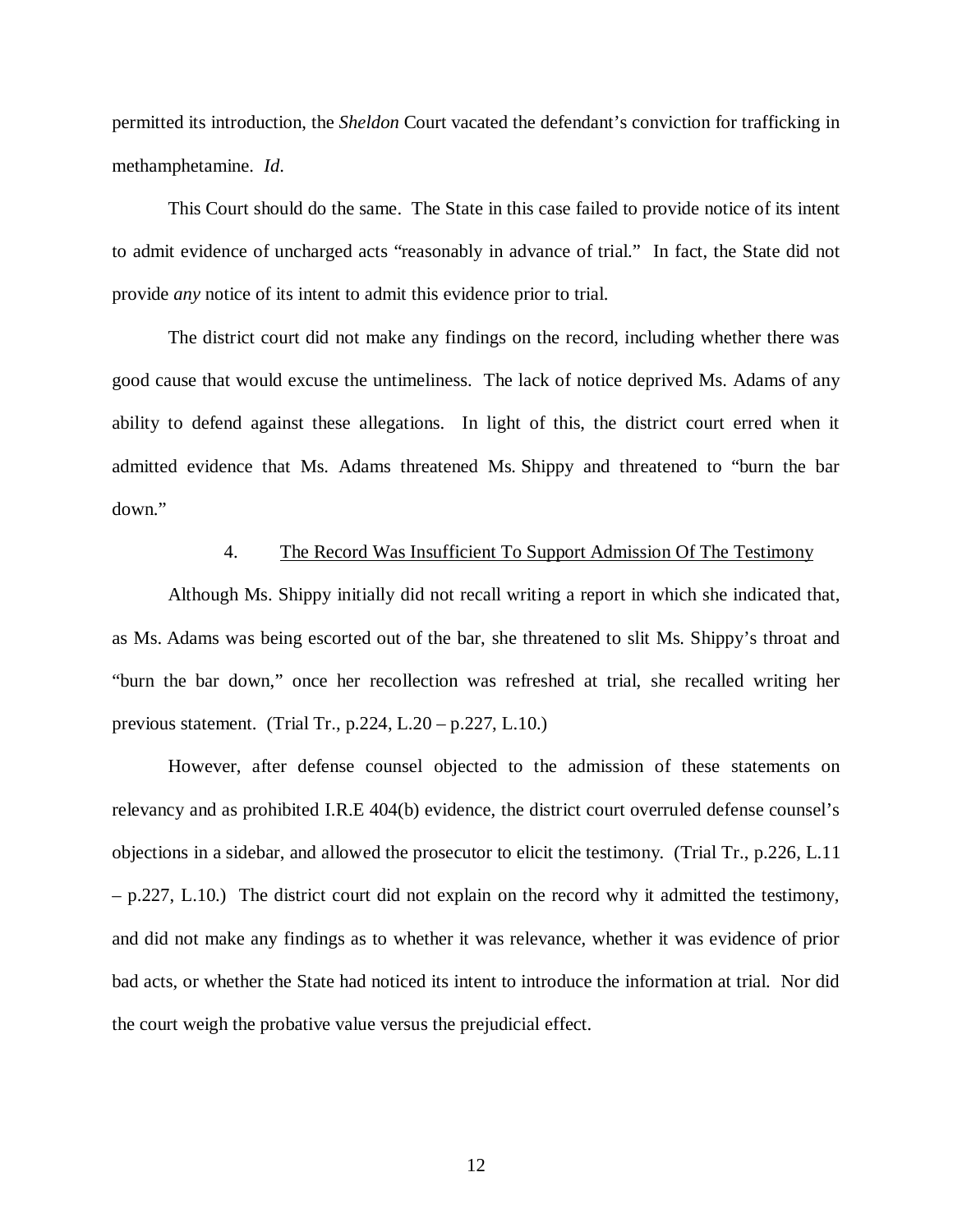The lack of explanation or reasoning of the district court demonstrates that the district court failed to act consistently with applicable legal standards and within the proper bounds of its discretion when ruling on the relevance and 404(b) objection. The district court failed to reach its decision through an exercise of reason, and the admittance of the testimony was erroneous and an abuse of its discretion.

## 5. The District Court Erred In Admitting Testimony Of Comments Made By Ms. Adams After The Incident With Ms. Smith Because The Potential Prejudice Of This Evidence Substantially Outweighed Any Probative Value That The Evidence May Have Had

Ms. Adams asserts that the district court's admission at trial of testimony that she threatened a witness and threatened to "burn the bar down" was error because the prejudice of this evidence substantially outweighed any probative value.

"As with the admissibility of any piece of evidence, where the probative value of the statement[s] is substantially outweighed by the danger of unfair prejudice . . . this evidence should be excluded." *State v. Goodrich*, 97 Idaho 472, 477 (1976). This requires an analysis of whether the testimony should have been excluded under Idaho Rule of Evidence 403, which allows for the exclusion of relevant evidence "if its probative value is substantially outweighed by the danger of unfair prejudice." *See* I.R.E. 403. Under I.R.E. 403, relevant evidence can be excluded by the district court if, *inter alia*, the probative value of that evidence is substantially outweighed by the danger of unfair prejudice, confusion of the issues, danger of misleading the jury, or if the evidence would involve needless presentation of cumulative evidence. *State v. Tapia*, 127 Idaho 249, 254 (1995). "The trial judge, in determining probative worth, focuses upon the degree of relevance and materiality of the evidence and the need for it on the issue on which it is to be introduced." *Davidson v. Beco Corp*., 114 Idaho 107, 110 (1987). To some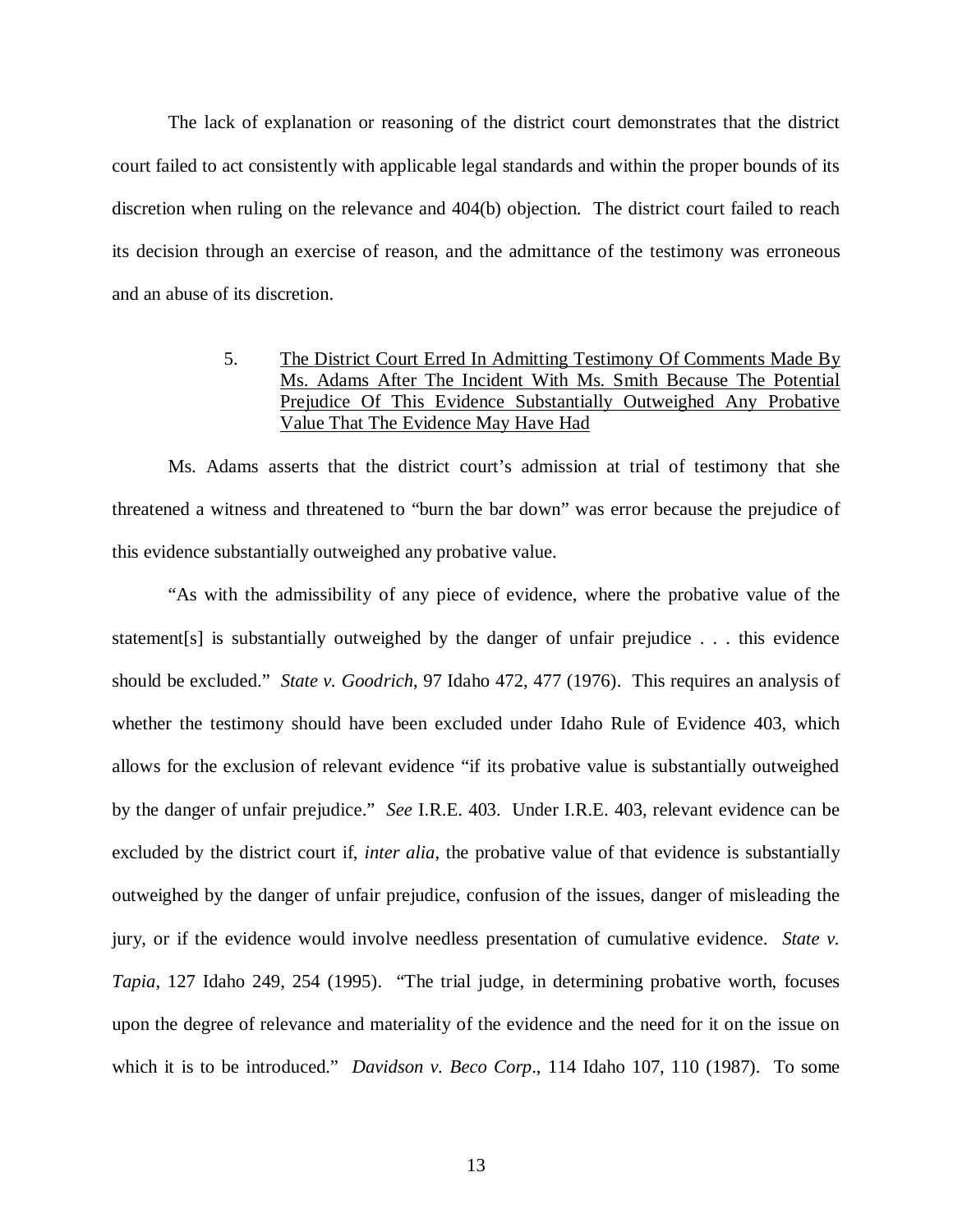extent, all probative evidence is prejudicial. *State v. Gauna*, 117 Idaho 83, 88 (Ct. App. 1989). The question is whether that prejudice is unfair; whether it harms the defendant because it is so inflammatory that it would lead the jury to convict regardless of other facts presented. *Id*. This inquiry does not center on "whether the evidence is harmful to the strategy of the party opposing its introduction," but on whether the evidence "invites inordinate appeal to lines of reasoning outside the evidence or emotion which are irrelevant to the decision making process." *State v. Rhoades*, 119 Idaho 594, 604 (1991).

The district court erred in admitting the testimony. The testimony was not relevant to whether Ms. Adams threatened Ms. Smith while holding a knife, further, if this Court finds it was relevant, any minimally probative value was substantially outweighed by the risk of unfair prejudice. *See* I.R.E. 401, 402 & 403. Whether evidence is relevant is reviewed *de novo*, while trial court "conclusions of whether the probative value of the evidence is substantially outweighed by the danger of unfair prejudice is reviewed under an abuse of discretion standard." *State v. Page*, 135 Idaho 214, 219 (2000).

The statements had no probative value as to whether Ms. Adams threatened Ms. Smith while holding a knife. As such, the testimony allowed the prosecution to better portray Ms. Adams as a violent person or a criminal. Accordingly, the testimony was exceptionally and unfairly prejudicial (as well as irrelevant to whether Ms. Adams committed the charged act), it is clear that the district court abused its discretion by failing to apply the correct legal standards in determining whether the testimony was admissible and by failing to reach its decision by an exercise in reason.

The district court also should have excluded the testimony on the basis that the potential for prejudice of the allegations that Ms. Adams had threatened another person at the bar and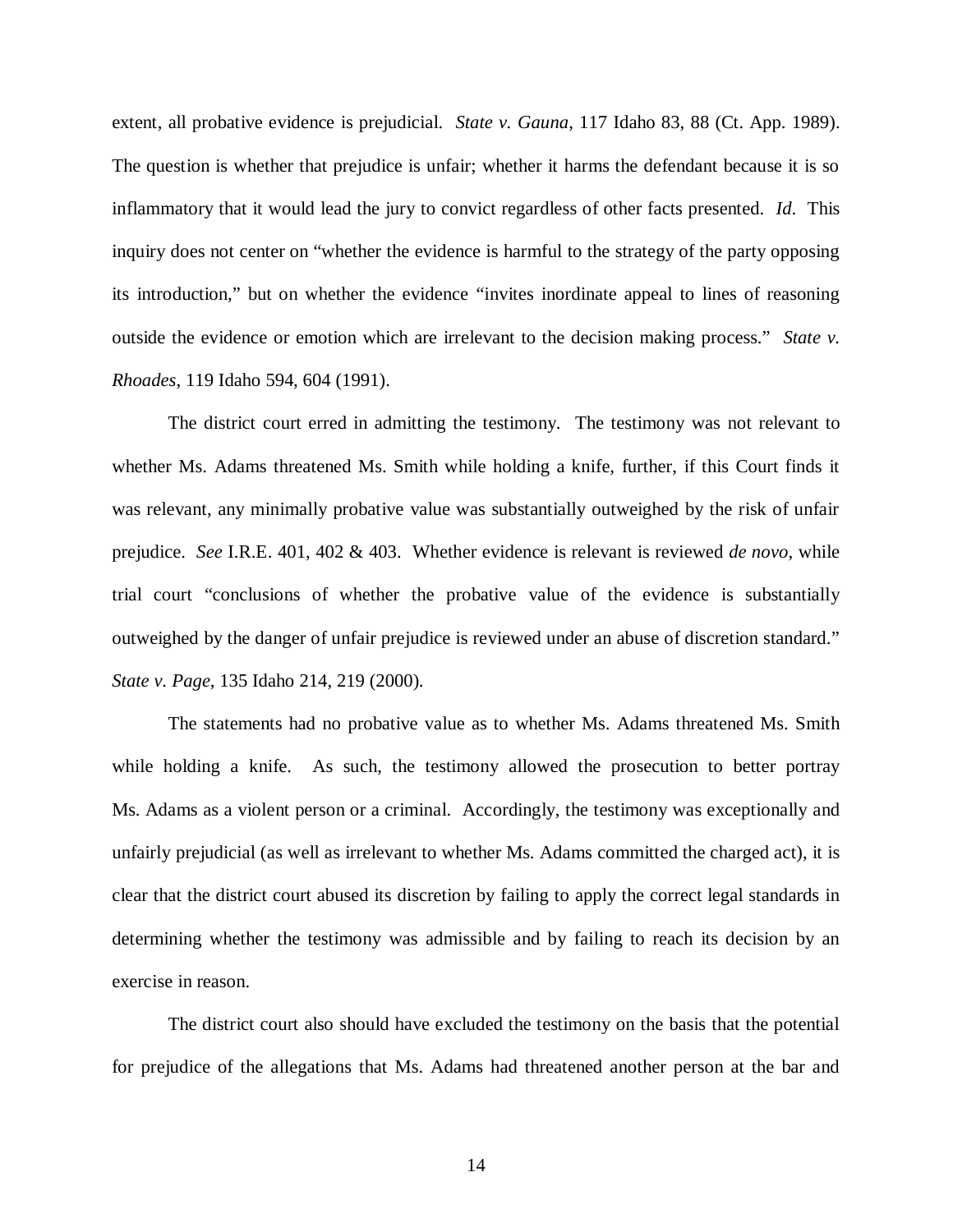made a statement that she was going to commit arson substantially outweighed any probative value of this evidence. *See* I.R.E. 403. The testimony placed Ms. Adams' propensity to commit crimes in front of the jury. Thus, admission of this evidence tended to work great prejudice on Ms. Adams' case, as this evidence necessarily would tend to imply that Ms. Adams had a propensity to commit offenses like the ones charged in this case. This prejudice was amplified by the lack of notice that the State would be eliciting testimony of this nature against Ms. Adams, effectively defeating her ability to investigate and prepare a defense against the implication that she had made threats to others in the bar that night.

In sum, the testimony depicted Ms. Adams as a person with a propensity to commit the charged offense in the minds of the jury. The total lack of disclosure by the State coupled with the extremely prejudicial nature of the allegation precluded Ms. Adams from being able to provide a defense against the assertion. The evidence was irrelevant, and the admission of this evidence was improper. Furthermore, it was not harmless given that the case turned on the witnesses' credibility, and where the prosecutor even referenced the testimony in his closing argument, asking the jury to conclude that Ms. Adams "is a very, very angry woman." (Trial Tr., p.357, Ls.19-23.).

II.

## Ms. Adams' Constitutional Right To A Fair Trial With An Impartial Jury Was Violated When The District Court Denied Her Motion For Mistrial Following A Seated Juror's Disclosure That He Knew The Complaining Witness's Mother

#### A. Introduction

Ms. Adams asserts that district court committed reversible error when it denied her motion for a mistrial. After the jury was empaneled and had heard the testimony of the complaining witness, a juror stepped forward and told the district court that he knew the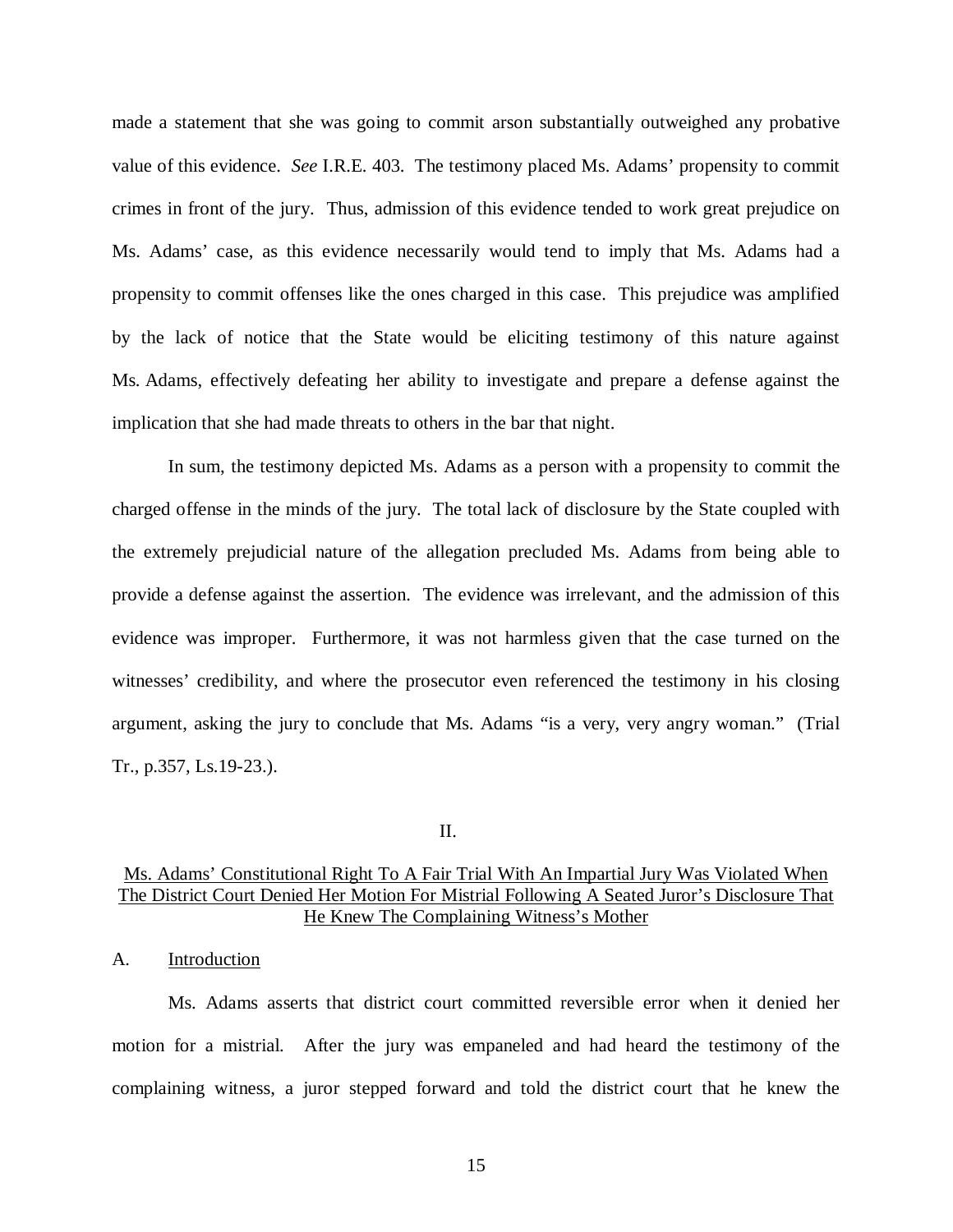complaining witness's mother. (Trial Tr., p.265, Ls.13-24.) While he did not immediately recognize the alleged victim's last name as being the same as his friend from elementary school, when Ms. Smith testified, he realized that he had gone to school for many years with her mother. (Trial Tr., p.266, Ls.4-8.) Defense counsel moved to strike the juror for cause, but district court denied the motion where the alternate juror had already been struck for cause, and the court did not want to declare a mistrial "if Ms. Adams ended up being acquitted anyway." (Trial Tr., p.270, Ls.10-11; p.271, L.16 – p.272, L.18.)

The State will not be able to meet its burden of showing beyond a reasonable doubt that this error is harmless. The guilty verdict from the jury on which the contested juror sat and deliberated demonstrates that the district court committed reversible error when it denied Ms. Adams' motion for a mistrial.

### B. Standard Of Review

Under Idaho Criminal Rule 29.1(a), "[a] mistrial may be declared," *inter alia*, "upon motion of the defendant, when there occurs during the trial an error or legal defect in the proceedings, or conduct inside or outside the courtroom, which is prejudicial to the defendant. . . ." I.C.R. 29.1(a). "The decision whether to grant a mistrial rests within the sound discretion of the district court . . . On appellate review [the] inquiry is whether the event which brought about the motion for a mistrial constitutes reversible error when viewed in the context of the entire record." *State v. Wachholtz*, 131 Idaho 74, 77 (Ct. App. 1998) (citations omitted). In considering whether the denial of a motion for mistrial resulted in reversible error, an appellate court may consider the strength of the State's case. *See State v. Keyes*, 150 Idaho 543, 546 (Ct. App. 2011) (finding no error in the denial of a motion for mistrial "[i]n light of the overwhelming evidence" presented by the State).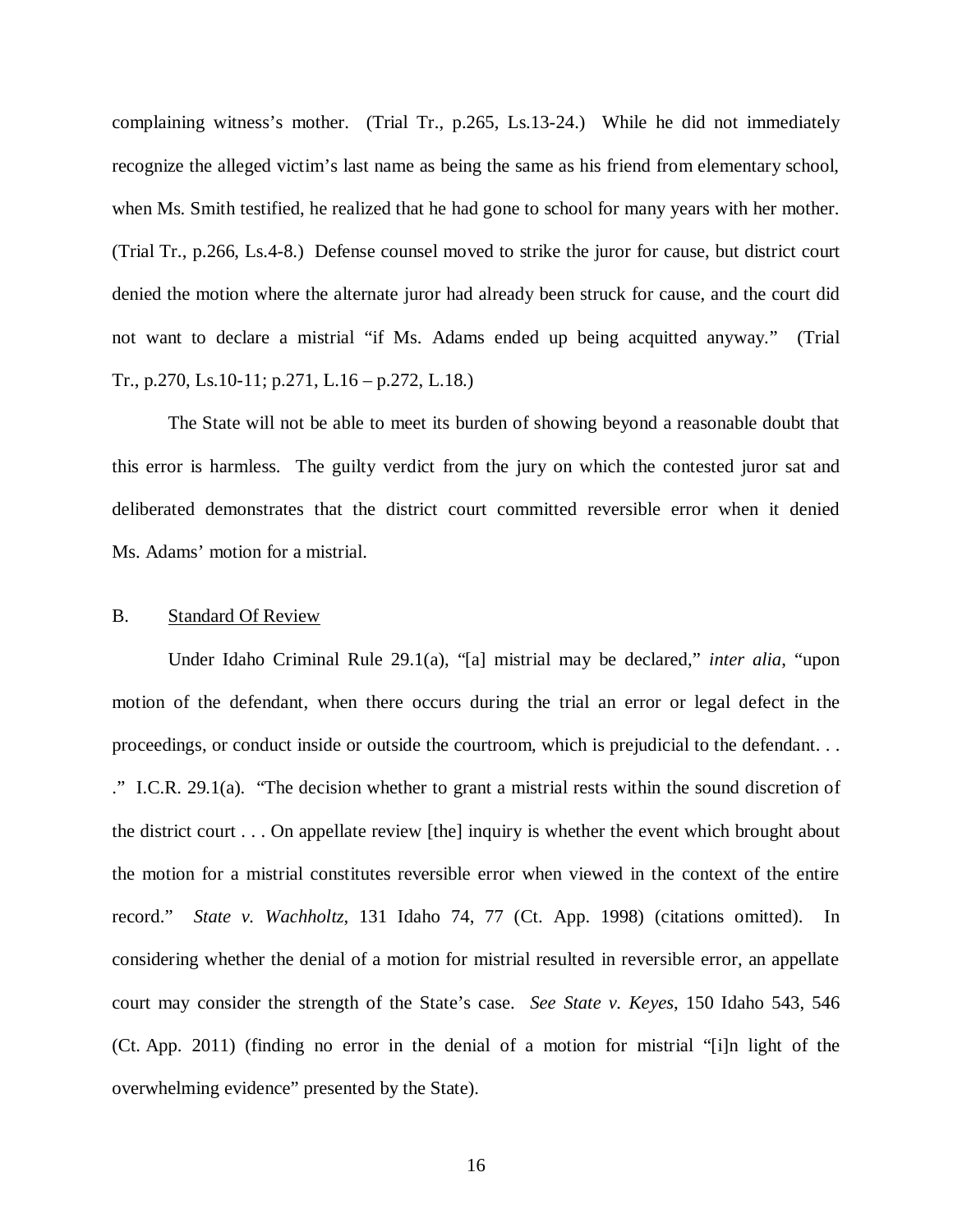The following standards are utilized when the denial of a motion for mistrial is reviewed on appeal:

[T]he question on appeal is not whether the trial judge reasonably exercised his discretion in light of circumstances existing when the mistrial motion was made. Rather, the question must be whether the event which precipitated the motion for mistrial represented reversible error when viewed in the context of the full record. Thus, where a motion for mistrial has been denied in a criminal case, the "abuse of discretion" standard is a misnomer. The standard, more accurately stated, is one of reversible error. Our focus is upon the continuing impact on the trial of the incident that triggered the mistrial motion. The trial judge's refusal to declare a mistrial will be disturbed only if that incident, viewed retrospectively, constituted reversible error.

*State v. Urquhart*, 105 Idaho 92, 95 (Ct. App. 1983). "Error is not reversible if this Court can conclude beyond a reasonable doubt that the verdict would have been the same if the error had not occurred." *State v. Pickens*, 148 Idaho 554, 558 (Ct. App. 2010); *see also State v. Perry*, 150 Idaho 209, 222 (2010) ("A defendant appealing from an objected-to, non-constitutionally-based error shall have the duty to establish that such an error occurred, at which point the State shall have the burden of demonstrating that the error is harmless beyond a reasonable doubt.")

## C. Ms. Adams' Constitutional Right To A Fair Trial With An Impartial Jury Was Violated When The District Court Denied Her Motion For Mistrial Following A Seated Juror's Disclosure That He Knew The Complaining Witness's Mother

When viewed in the context of the full record, the district court's refusal to excuse a juror for cause constituted reversible error. After the State was nearly finished presenting its case, one juror came forward because he realized that he knew the alleged victim's mother, as well as one of the witnesses that was scheduled to testify later that day. (Trial Tr., p.265, Ls.13-24.) The juror said he did not realize he knew the mother until the witness mentioned that her mother lived in Darby, Montana. (Trial Tr., p.266, Ls.4-6.) Then it "kind of clicked" and the juror remembered that they went through grade school together for a couple years. (Trial Tr., p.266,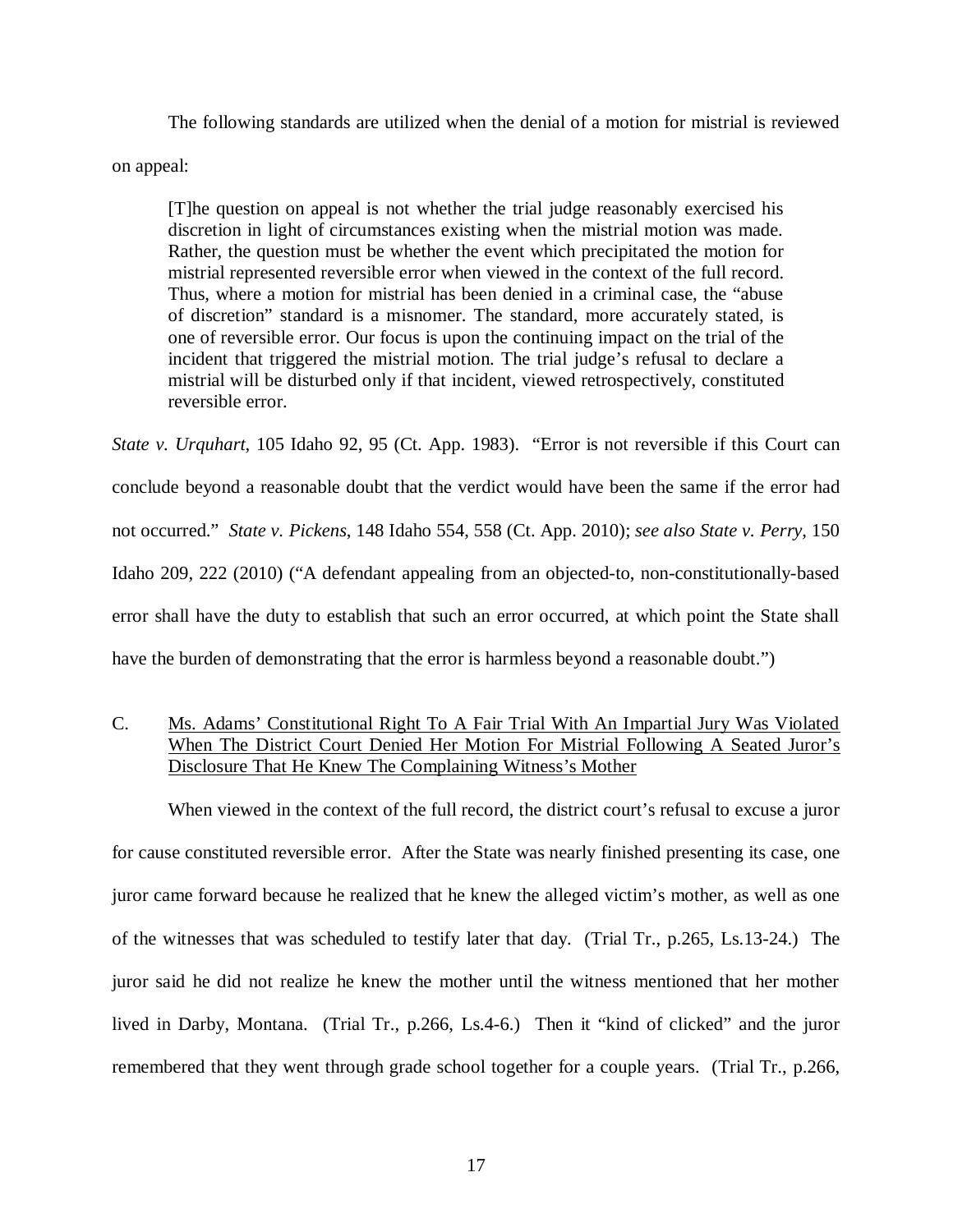Ls.6-8.) As for his relationship with Dale Bruno, a witness who was slated to testify for the defense later that day, the juror said that he was related by marriage to Mr. Bruno. (Trial Tr., p.267, Ls.10-16.) Mr. Bruno was the juror's brother-in-law's brother. (Trial Tr., p.267, Ls.14-16.) After both parties were given an opportunity to question the juror further, defense counsel asked that the juror be removed. (Trial Tr., p.270, Ls.10-11.) After asking if defense counsel would be willing to stipulate to try the case to only 11 jurors, which defense counsel would not agree, the district court denied the motion. (Trial Tr., p.271, L.11 – p.272, L.14.) The district court rationalized, "Well, the ramifications could be that we would either all have to agree to try the case to 11 jurors or if I excuse him and we can't agree on that, then I'd have to declare a mistrial." (Trial Tr., p.271, Ls.3-9.)

In denying the motion, the court said, "Okay. So here's how I'm -- I'm going to deny the motion. The State's already put on its evidence. There's no guarantee that there's going to be a guilty verdict. I mean, we could proceed, and it could be a defense verdict, and then your objection is moot. If there is a guilty verdict, then the court can consider whether or not it should set aside the verdict." (Trial Tr., p.271, Ls.16-23.) The district court reasoned, "And I think, as the judge, the prudent thing for me to do is to go forward. If there is an acquittal, your motion doesn't mean anything. If there's a guilty verdict, then I still have the option of setting aside the jury verdict, declaring a mistrial at that time, so . . ." (Trial Tr., p.272, Ls.12-18.) The district court made no finding as to whether the juror would have been disqualified for cause had the parties been aware of this information during *voir dire*.

However, the juror had been present during Ms. Adams' challenge to him remaining as a juror as defense counsel noted, and asked the district court to also consider this as an additional factor in the defense's motion for a mistrial: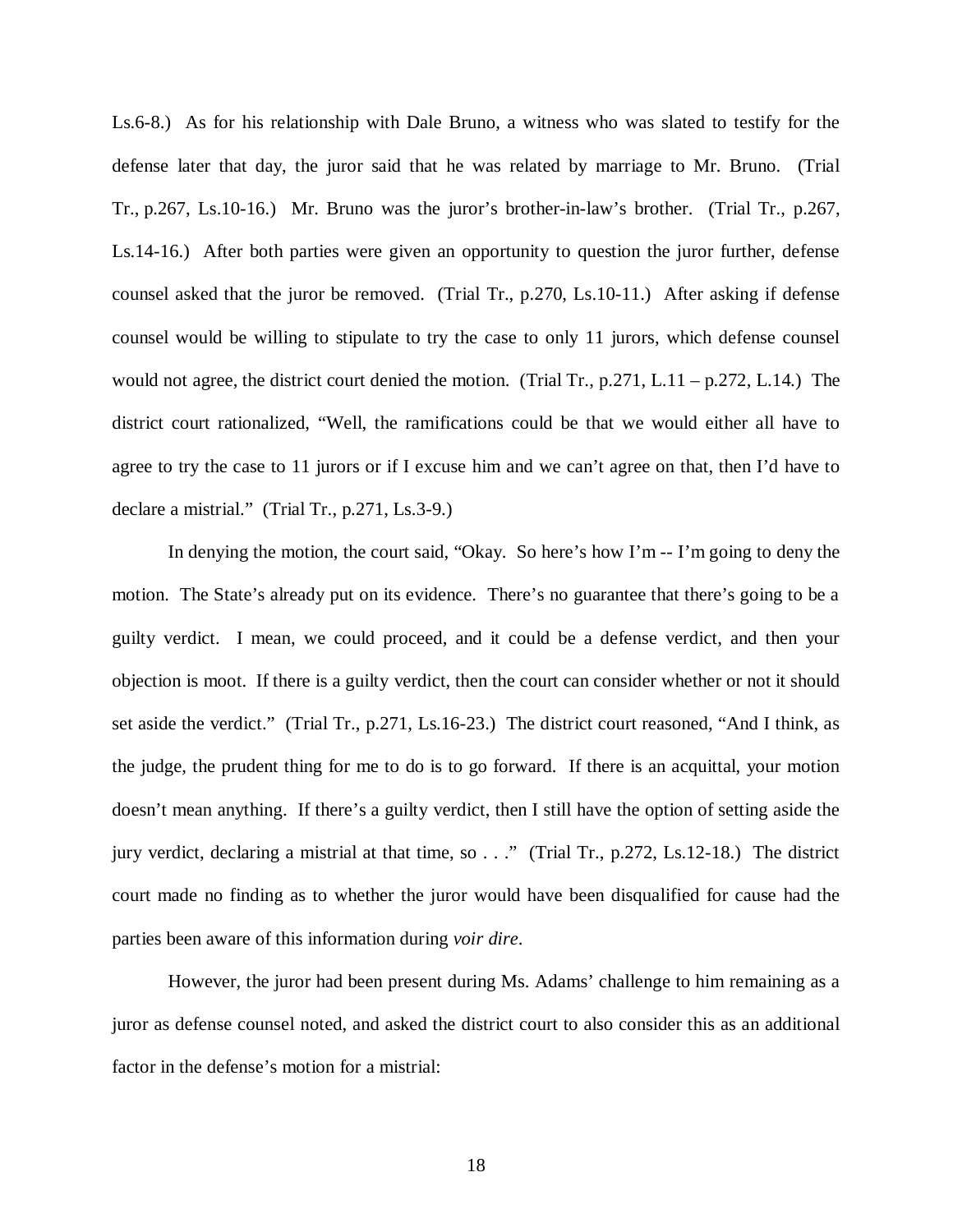"[T]he additional concern is: Does he feel slighted in any way that I'm asking him to be removed, and is that going to be a factor that will weigh on his mind going forward? That would be an additional reason to excuse him as a juror at this point.

(Trial Tr., p.273, Ls.8-15.) The district court expressed its understanding of the argument, but did not reconsider its decision. (Trial Tr., p.273, L.16.)

After the guilty verdict, relying on the district court's statements in denying the initial motion for mistrial, Ms. Adams renewed her motion for mistrial, but the district court denied it. (Trial Tr., p.386, L.2 – p.390, L.13; p.392, Ls.6-12.) The court said it was "not convinced that there was anything about him that would have made him a juror that would have likely been excluded by either side in peremptories." (Trial Tr., p.389, Ls.15-18.) In denying the motion, the court ruled that there was no unfair prejudice and that this was a fair trial. (Trial Tr., p.390, Ls.10-11.)

Two months after trial, Ms. Adams made another renewed motion for a mistrial, and the district court again denied the motion. (Trial Tr., p.391, Ls.23-24; p.400, Ls.17-18; R., pp.206- 208.) The motion was denied despite defense counsel's argument that had counsel been aware that the juror knew the complaining witness's mother during voir dire, they would not have selected him and would have asked that he be excused. (Trial Tr., p.392, Ls.13-21.)

The Idaho Supreme Court has explained that, pursuant to the Fifth, Sixth, and Fourteenth Amendments to the United States Constitution and Article I, §§ 7 and 13 of the Idaho Constitution, "A criminal defendant has a constitutional right to trial by an impartial jury." *State v. Ellington*, 151 Idaho 53, 69 (2011). "The requirement of an impartial jury does not end once the jury is empaneled." *State v. Moses*, 156 Idaho 855, 862 (2014). A juror's relationship with the complaining witness's family has been a basis for excusing that juror. *See Pena v. State*, 102 S.W.3d 450, 455 (Tx. Ct. App. 2003) (holding trial court did not err in refusing to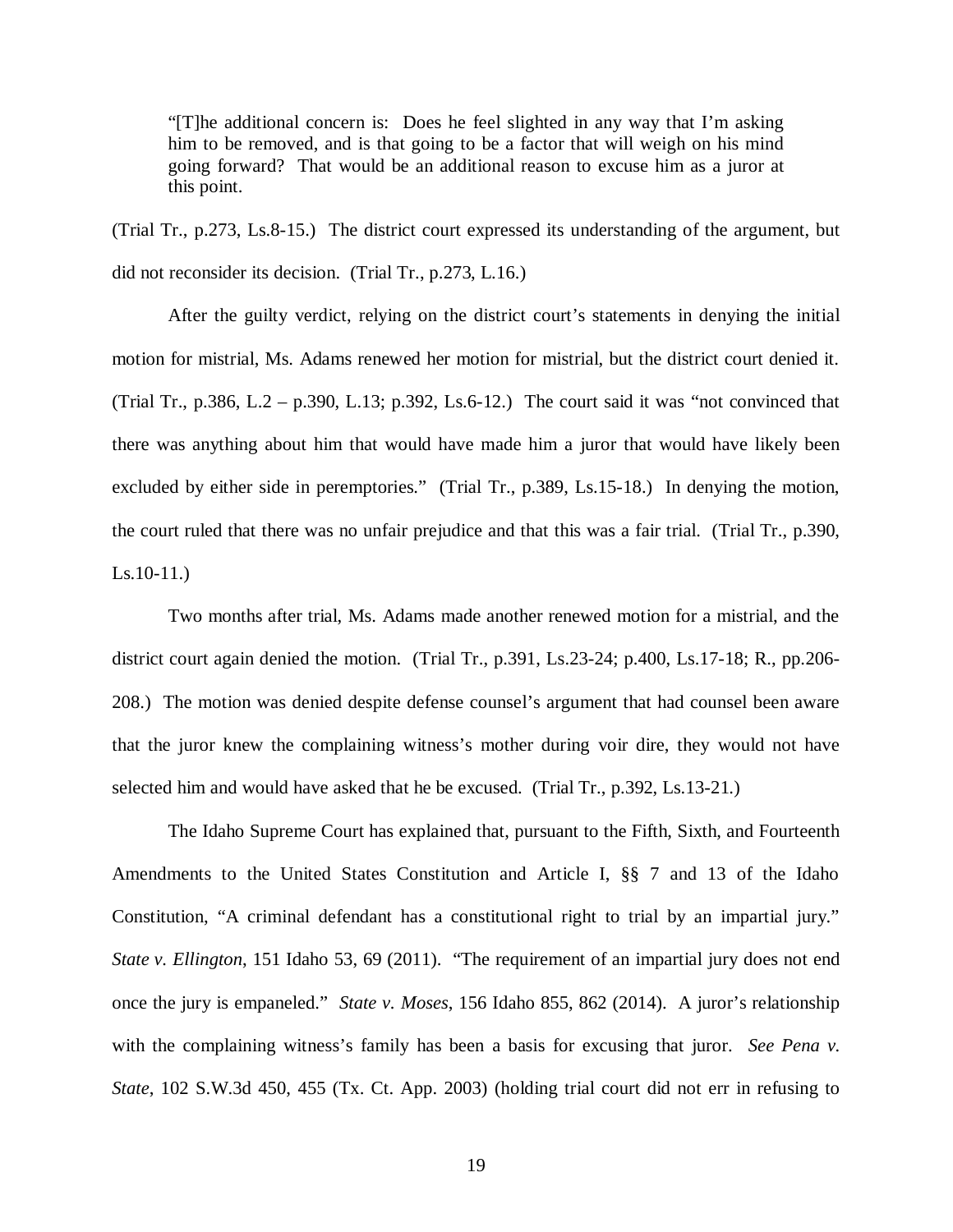excuse juror and in refusing to allow defense counsel to question juror in more detail, because juror who admitted to knowing the family of the victim was excused before deliberations began). *Jowers v. State*, 538 S.E.2d 853, 856 (Ga. Ct. App. 2000) (holding trial court did not err in denying motion for mistrial where juror realized her daughter was friends with the victim after victim testified—juror called error to court's attention and was then examined and excused outside presence of other jurors and there was no opportunity for juror to communicate her knowledge to other jurors).

In a case in which the evidence was hotly contested—it was solely a credibility battle with three witnesses testifying for the State that Ms. Adams was holding a knife (Trial Tr., p.178, Ls.11-14; p.217, Ls.6-8; p.248, L.23) and two witnesses testifying for the defense that there was no knife (Trial Tr., p.285, Ls.1-4; p.323, Ls.20-23)—the juror's relationship with Ms. Smith's mother would have affected his analysis of whether Ms. Smith was telling the truth; it is difficult not to conclude that the prospective juror's history with Ms. Smith's mother had a continuing impact on the verdict. As such, this Court should conclude that the district court's denial of Ms. Adams's motion for a mistrial constitutes reversible error.

### III.

## The Prosecutor Committed Misconduct By Disparaging Defense Counsel And By Lowering The State's Burden Of Proof By Misstating The Reasonable Doubt Standard During Closing **Arguments**

A. Introduction

The prosecutor committed misconduct during closing arguments by disparaging defense counsel and by misstating the State's burden of proof. Although Ms. Adams did not object to the prosecutor's arguments, she asserts that the misconduct violated her right to due process and a fair trial, was plain on the face of the record, and the misconduct constituted fundamental error.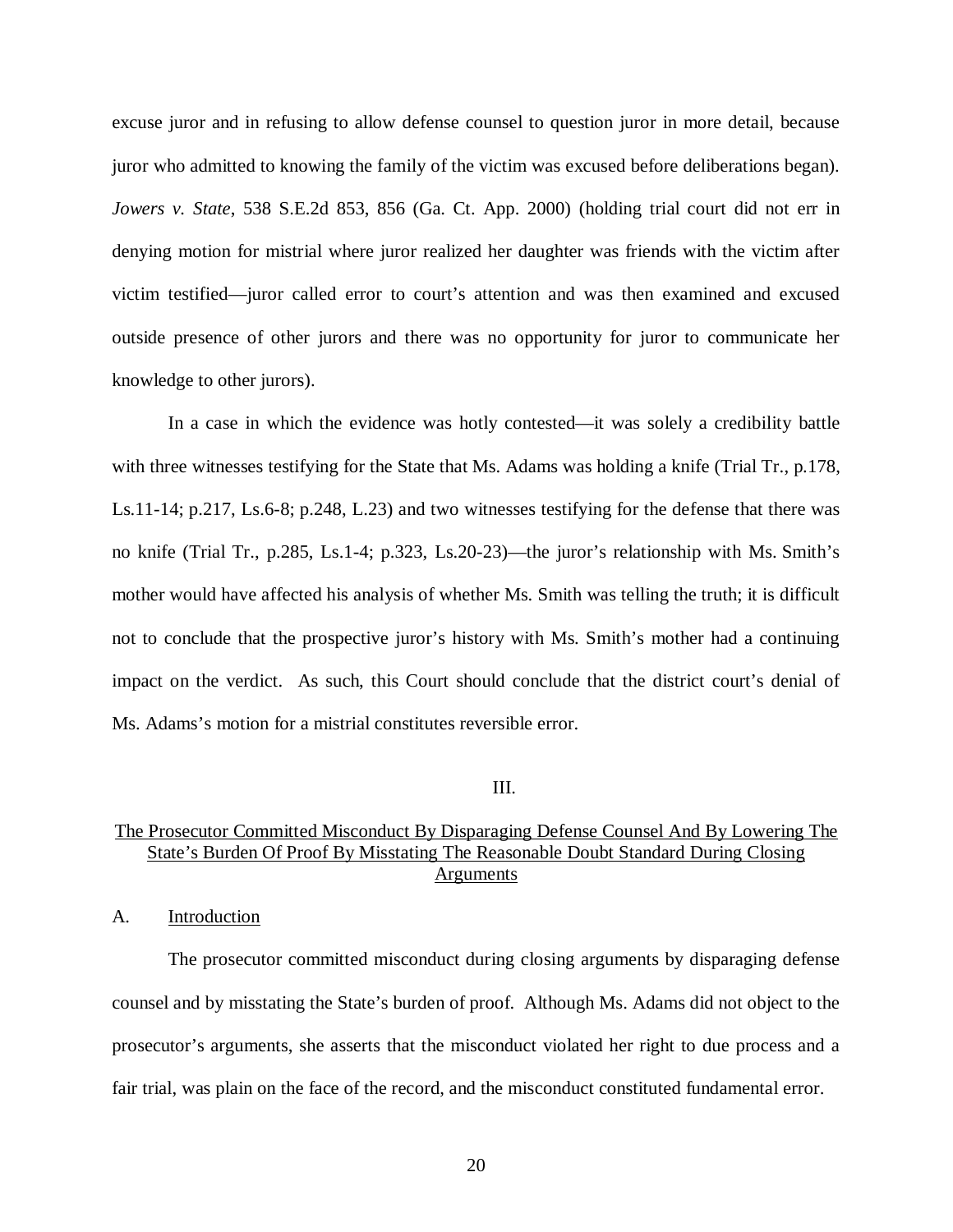#### B. Standard Of Review

"Where a prosecutor attempts to secure a verdict on any factor other than the law as set forth in the jury instructions and the evidence admitted during trial, including reasonable inferences that may be drawn from that evidence, this impacts a defendant's Fourteenth Amendment right to a fair trial." *State v. Perry*, 150 Idaho 209, 227 (2010). "Where prosecutorial misconduct was not objected to at trial, Idaho appellate courts may only order a reversal when the defendant demonstrates that the violation in question qualifies as fundamental error[.]" *[Id.](https://a.next.westlaw.com/Link/Document/FullText?findType=Y&serNum=2023954198&pubNum=0004645&originatingDoc=I63f648d2f82511e3a795ac035416da91&refType=RP&fi=co_pp_sp_4645_979&originationContext=document&transitionType=DocumentItem&contextData=(sc.Keycite)#co_pp_sp_4645_979)* "Such review includes a three-prong inquiry wherein the defendant bears the burden of persuading the appellate court that the alleged error: (1) violates one or more of the defendant's unwaived constitutional rights; (2) plainly exists (without the need for any additional information not contained in the appellate record, including information as to whether the failure to object was a tactical decision); and (3) was not harmless." *Id.* at 228.

#### C. The Prosecutor Committed Misconduct In Closing Arguments

"[I]t [is] the duty of the Government to establish . . . guilt beyond a reasonable doubt. This notion—basic in our law and rightly one of the boasts of a free society—is a requirement and a safeguard of due process of law in the historic, procedural content of 'due process.'" *Leland v. Oregon*, 343 U.S. 790, 802-803 (1952) (Frankfurter, J., dissenting). The Fifth Amendment to the United States Constitution states that, "[n]o person shall be . . . deprived of life, liberty, or property, without due process of law. . . ." U.S. Const. amend. V. Similarly, the Fourteenth Amendment states, "[n]o state shall … deprive any person of life, liberty, or property, without due process of law. . . ." U.S. Const. amend. XIV, § 1. Additionally, the Idaho Constitution also guarantees that, "[n]o person shall be … deprived of life, liberty or property without due process of law." Idaho Const. art. I, § 13. Due process requires criminal trials to be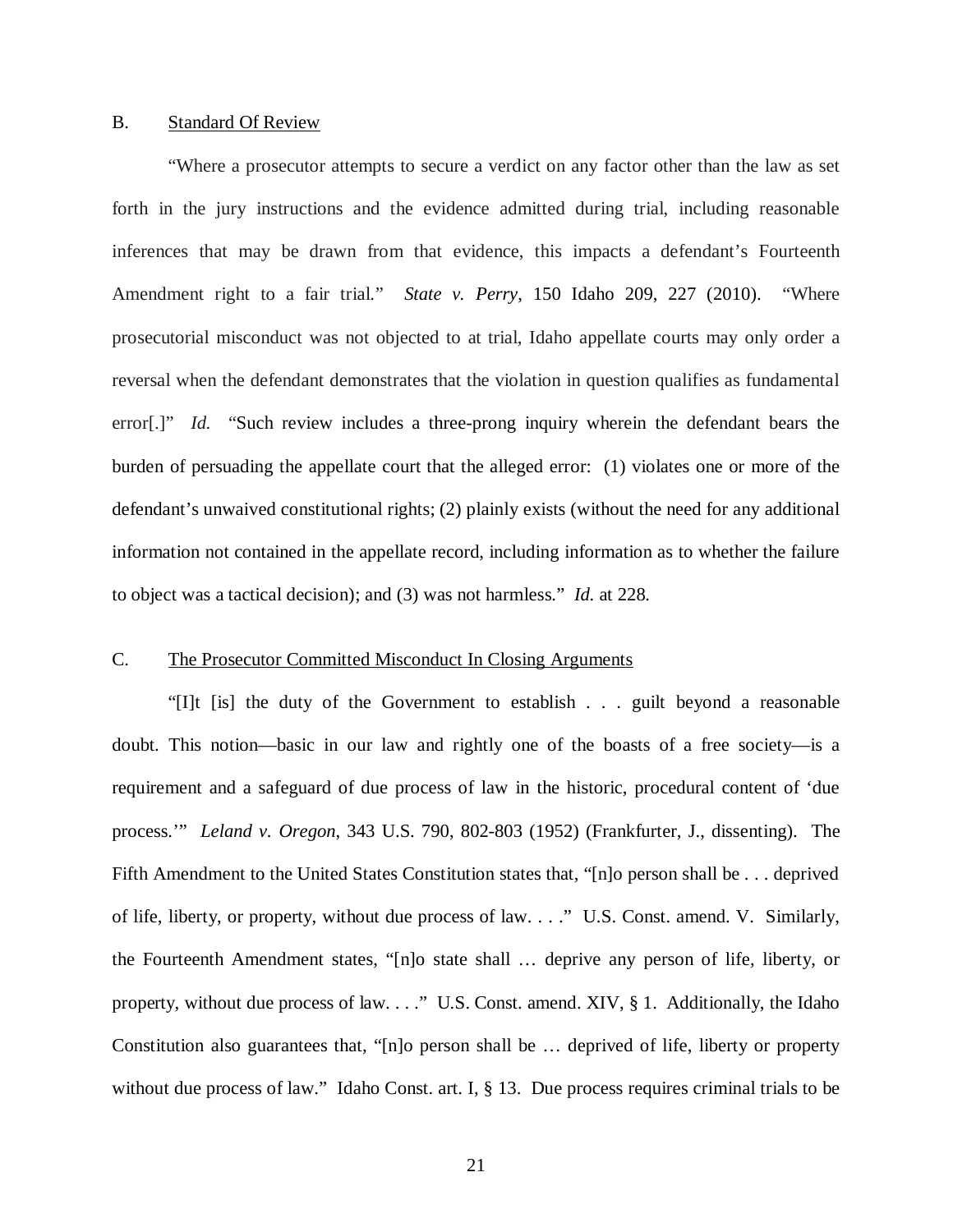fundamentally fair. *Schwartzmiller v. Winters*, 99 Idaho 18, 19 (1978). Prosecutorial misconduct may so unfairly contaminate the trial as to make the resulting conviction a denial of due process. *Greer v. Miller*, 483 U.S. 756, 765 (1987); *State v. Sanchez*, 142 Idaho 309, 318 (Ct. App. 2005). In order to constitute a due process violation, the prosecutorial misconduct must be of sufficient consequence to result in the denial of the defendant's right to a fair trial. The touchstone of due process analysis in cases of alleged prosecutorial misconduct is the fairness of the trial, not the culpability of the prosecutor. *Smith v. Phillips*, 455 U.S. 209, 219 (1982). The aim of due process is not the punishment of society for the misdeeds of the prosecutor but avoidance of an unfair trial to the accused. *Id*.

Prosecutors too often forget that they are a part of the machinery of the court, and that they occupy an official position, which necessarily leads jurors to give more credence to their statements, action, and conduct in the course of the trial and in the presence of the jury than they will give to counsel for the accused. *State v. Irwin*, 9 Idaho 35, 171 P. 608, 611 (1903). The prosecutor's duty is to see that the defendant has a fair trial by presenting only competent evidence and should avoid presenting evidence to prejudice the minds of the jury. *Id.*, 71 P. at 611. The prosecutor must refrain from deceiving the jury by use of inappropriate inferences. *Id.*, 71 P. at 611. "Where a prosecutor attempts to secure a verdict on any factor other than the law as set forth in the jury instructions and the evidence admitted during trial, including reasonable inferences that may be drawn from that evidence, this impacts a defendant's Fourteenth Amendment right to a fair trial." *Perry*, 150 Idaho at 227. This can occur where the prosecutor employs inflammatory language regarding the defendant or defense counsel, particularly where that language is "seemingly calculated to arouse negative emotions" on the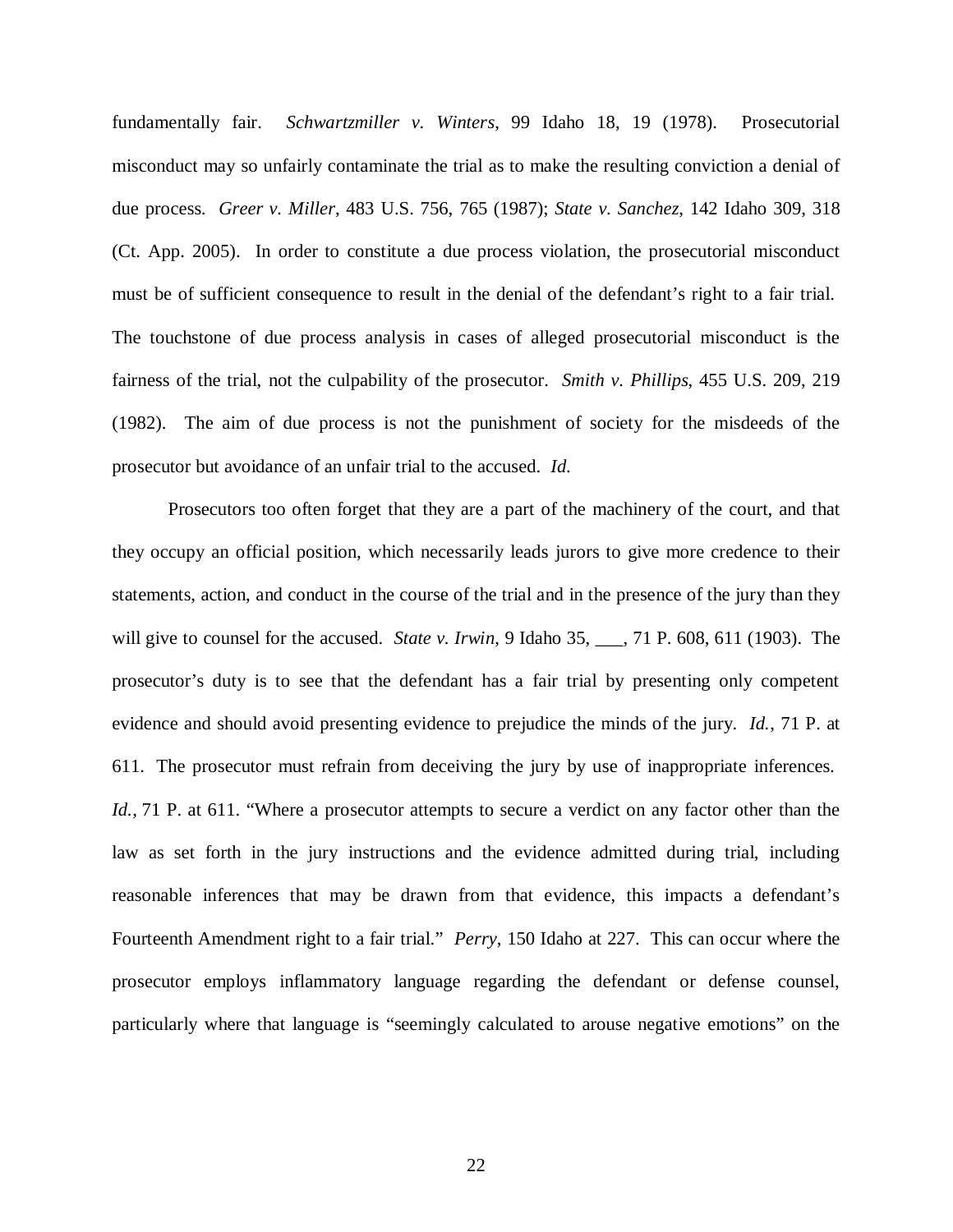part of the jury towards the defendant. *See Phillips*, 144 Idaho at 87; *see also State v. Gross*, 146 Idaho 15, 19 (Ct. App. 2008); *State v. Baruth*, 107 Idaho 651, 657 (Ct. App. 1985).

"Indeed, the prosecutor has a duty to avoid misrepresentation of the facts and unnecessarily inflammatory tactics." *State v. Moses*, 156 Idaho 855, 871 (2014) (internal punctuation marks omitted). "Appeals to emotion, passion or prejudice of the jury through use of inflammatory tactics are impermissible." *State v. Gross*, 146 Idaho 15, 20 (Ct. App. 2008). Misrepresentations or diminishments of the State's burden to prove the defendant's guilt beyond a reasonable doubt are impermissible. *State v. Raudebaugh*, 124 Idaho 758, 769 (1993); *State v. Phillips*, 144 Idaho 82, 86 (Ct. App. 2007). "It is improper to misrepresent or mischaracterize the evidence in closing argument." *Moses*, 156 Idaho at 871 (quoting *State v. Rothwell*, 154 Idaho 125, 133 (Ct. App. 2013)). Nor should closing argument include counsel's personal opinion about the credibility of a witness or the guilt or innocence of the accused. *State v. Garcia*, 100 Idaho 108, 110-11 (1979). Likewise, it impacts upon a defendant's right to a fair trial if a prosecutor misstates or misrepresents the evidence, or seeks to distort the defense presented at trial. *See State v. Troutman*, 148 Idaho 904, 909-910 (2010); *State v. Beebe*, 145 Idaho 570, 575-576 (Ct. App. 2007).

Although a prosecutor has considerable latitude in conducting closing arguments and can argue all reasonable inferences from the evidence, a prosecutor should avoid expressing a personal belief as to the credibility of the witnesses unless the comment is based solely on the evidence. *State v. Kuhn*, 139 Idaho 710, 715 (Ct. App. 2003). The prosecutor may not express a personal belief as to the credibility of witnesses, unless the comment is based solely on inferences from evidence presented at trial. *State v. Sheahan*, 139 Idaho 267, 280 (2003).

23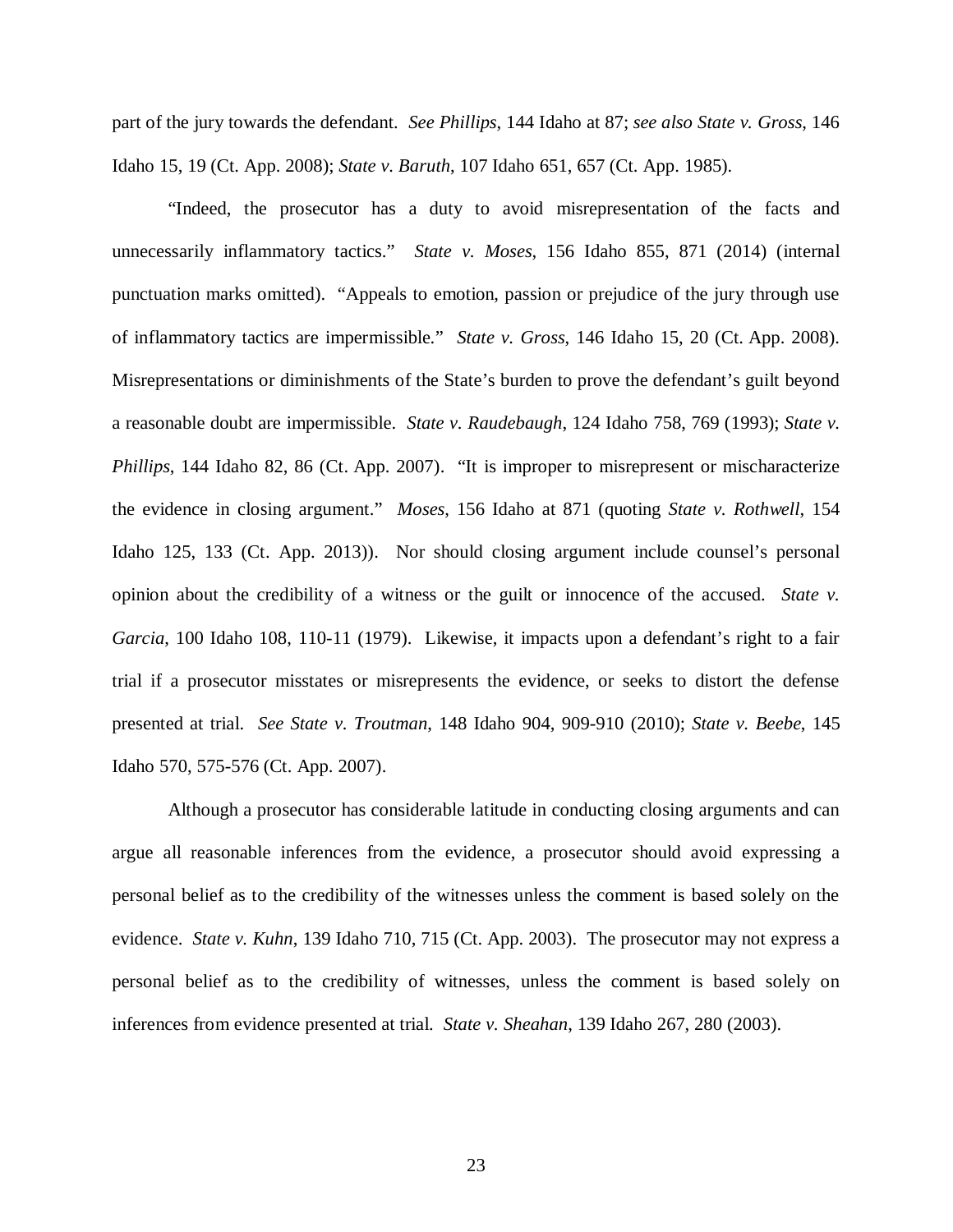#### 1. The Prosecutor Committed Misconduct By Disparaging Defense Counsel

During closing arguments, the prosecutor told the jurors:

Reasonable doubt. We have an instruction on the definition of reasonable doubt. And I will say that defense attorneys are good at raising doubt. That's what they're trained to do. That's what they are experienced in doing. Good ones can even avoid convictions, with multiple witnesses, like we have here, testifying to the crime. Sometimes can avoid a conviction, even with spectator video, which seems indisputable on its fact.

(Trial Tr., p.363, L.25 – p.364, L.9.)

It is misconduct for the prosecution to make personal attacks on defense counsel in closing argument. *Sheahan*, 139 Idaho at 280; *United States v. Young*, 470 U.S. 1, 9-10 & n. 7 (1985). In fact, it is improper for a prosecutor to disparage defense counsel or the defense function. *See, e.g., Young*, 470 U.S. at 9 & n. 6 (observing that neither counsel in a criminal case is "permitted to make unfounded and inflammatory attacks on the opposing advocate," and noting that although defense counsel's tactics may be unreviewable, "[t]he prosecutor's conduct and utterances . . . are always reviewable on appeal, for he is 'both an administrator of justice and an advocate'"); *Sheahan*, 139 Idaho at 280-82 ("The prosecutor's comments during closing argument that the defense counsel had misled and lied to the jury were improper. It would appear that the comments were intended to inflame the minds of jurors and arouse passion or prejudice against the defendant based upon asserted misconduct of defense counsel"); *State v. Contreras-Gonzales*, 146 Idaho 41, 49 (Ct. App. 2008) (finding misconduct in the prosecutor's argument that defense counsel had attempted to "deflect [the jury's] attention from the important things," "muddy the waters," and "distract [the jury] from your job"); *State v. Brown*, 131 Idaho 61, 69 (Ct. App. 1998) (noting that, generally, "it is misconduct for the prosecutor to mock or disparage the defense attorney," and going on to find such misconduct where the prosecutor said, "He should have been an actor, don't you think?"); *State v. Baruth*, 107 Idaho 651, 657 (Ct. App.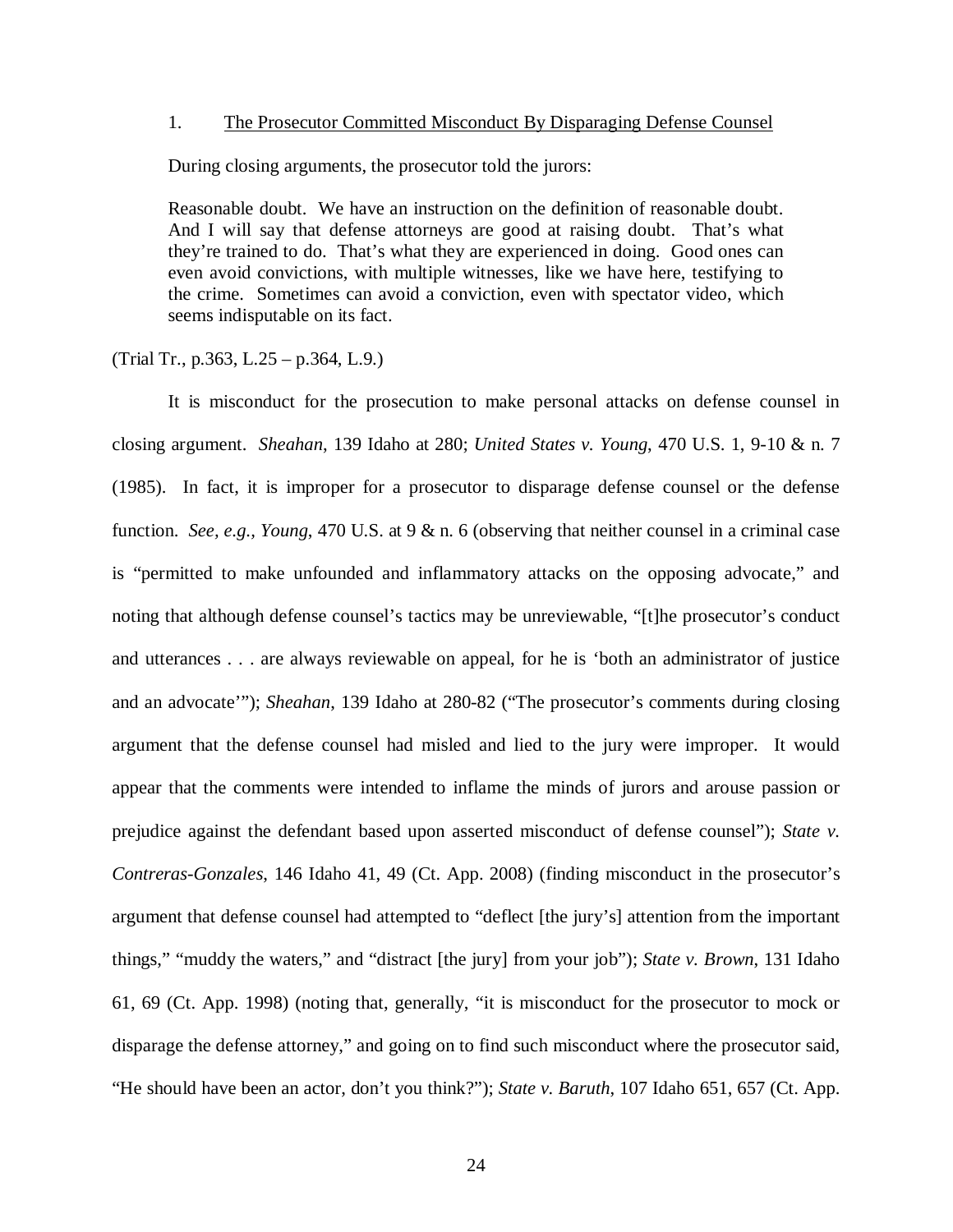1984) (finding misconduct in the prosecutor's argument where it "had the effect—if not the intent—to disparage Baruth's attorney," as the challenged statements "unfairly cast the role of a defendant's counsel").

In *State v. Givens,* the Idaho Supreme Court stated:

It is the duty of the prosecutor to see that a defendant has a fair trial, and [the prosecutor] should never seek by innuendo or inference to pervert the testimony, or make statements to the jury which, whether true or not, have not been proved. The desire for success should never induce [the prosecutor] to obtain a verdict by argument based upon anything except the evidence in the case and the conclusions legitimately deducible from the law applicable to the same.

*State v. Givens*, 28 Idaho 253, 268 (1915). A prosecutor must not impugn the role of or integrity of defense counsel. *Bruno v. Rushen*, 721 F.2d 1193, 1194-95 (9th Cir. 1983) (holding prosecutor's insidious attacks on Bruno's exercise of his constitutional right to counsel and his attacks on the integrity of defense counsel were error) *see also United States v. McDonald*, 620 F.2d 559, 564 (5th Cir. 1980) ("Comments that penalize a defendant for the exercise of his right to counsel and that also strike at the core of his defense cannot be considered harmless error. The right to counsel is so basic to all other rights that it must be accorded very careful treatment. Obvious and insidious attacks on the exercise of this constitutional right are antithetical to the concept of a fair trial and are reversible error.").

The *Bruno* Court held that, "the obvious import of the prosecutor's comments was that *all* defense counsel in criminal cases are retained solely to lie and distort the facts and camouflage the truth." 721 F.2d at 1194 n. 2. In *Bruno*, the Ninth Circuit reasoned:

"[A]bsent specific evidence in the record, no particular defense counsel can be maligned. Even though such prosecutorial expressions of belief are only intended ultimately to impute guilt to the accused, not only are they invalid for that purpose, they also severely damage an accused's opportunity to present his case before the jury. It therefore is an impermissible strike at the very fundamental due process protections that the Fourteenth Amendment has made applicable to ensure an inherent fairness in our adversarial system of criminal justice. Furthermore,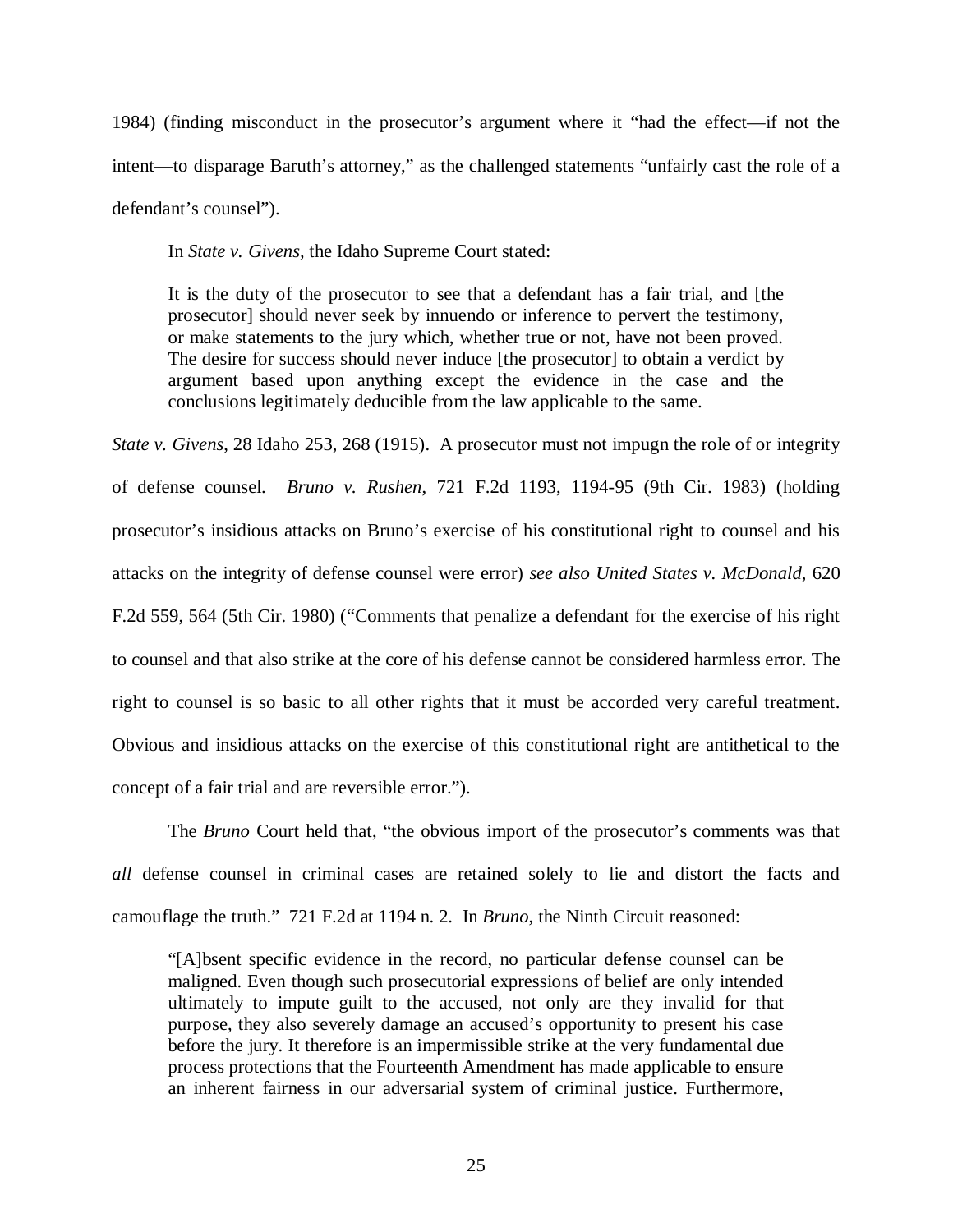such tactics unquestionably tarnish the badge of evenhandedness and fairness that normally marks our system of justice and we readily presume because the principle is so fundamental that all attorneys are cognizant of it. Any abridgment of its sanctity therefore seems particularly unacceptable.

*Bruno v. Rushen*, 721 F.2d at 1194–95 (internal citation omitted).

The Idaho Court of Appeals has distinguished between comments that disparage defense counsel personally and comments regarding defense theories or arguments. For example, in *State v. Norton*, 151 Idaho 176, 188-89 (Ct. App. 2011), the Court held that while prosecutors should not make disparaging comments about defense counsel during closing argument, it was not prosecutorial misconduct to refer to the defense arguments as "red herrings" and "smoke and mirrors."

In *Sheahan*, the Idaho Supreme Court held that the prosecutor's comments during closing argument that defense counsel had misled and lied to the jury were improper. 139 Idaho at 280. The Court held that the comments appeared to have been made with the goal of inflaming the minds of the jurors and arousing passion or prejudice against the defendant based upon the asserted misconduct of defense counsel. *Id*. at 281. Although the comments were improper, the Court ultimately held that they did not rise to the level of fundamental error because they could have been an attempt to analyze and refute defense counsel's arguments. *Id*.

One jurisdiction held that the prosecution, in saying, "Don't underestimate [defense counsel], he's good, he got a killer off," breached its duty to conduct trials in a fair and impartial manner. *See State v. Wade*, 581 N.W.2d 906, 912, 914 (Neb. Ct. App. 1998) (holding that it was error for the court to deny the defense's motion for a mistrial, "it is obvious that the language was extremely improper and prejudicial. The clear effect of the comment was to suggest that defense counsel was able to obtain acquittals for guilty defendants. Not only is such a statement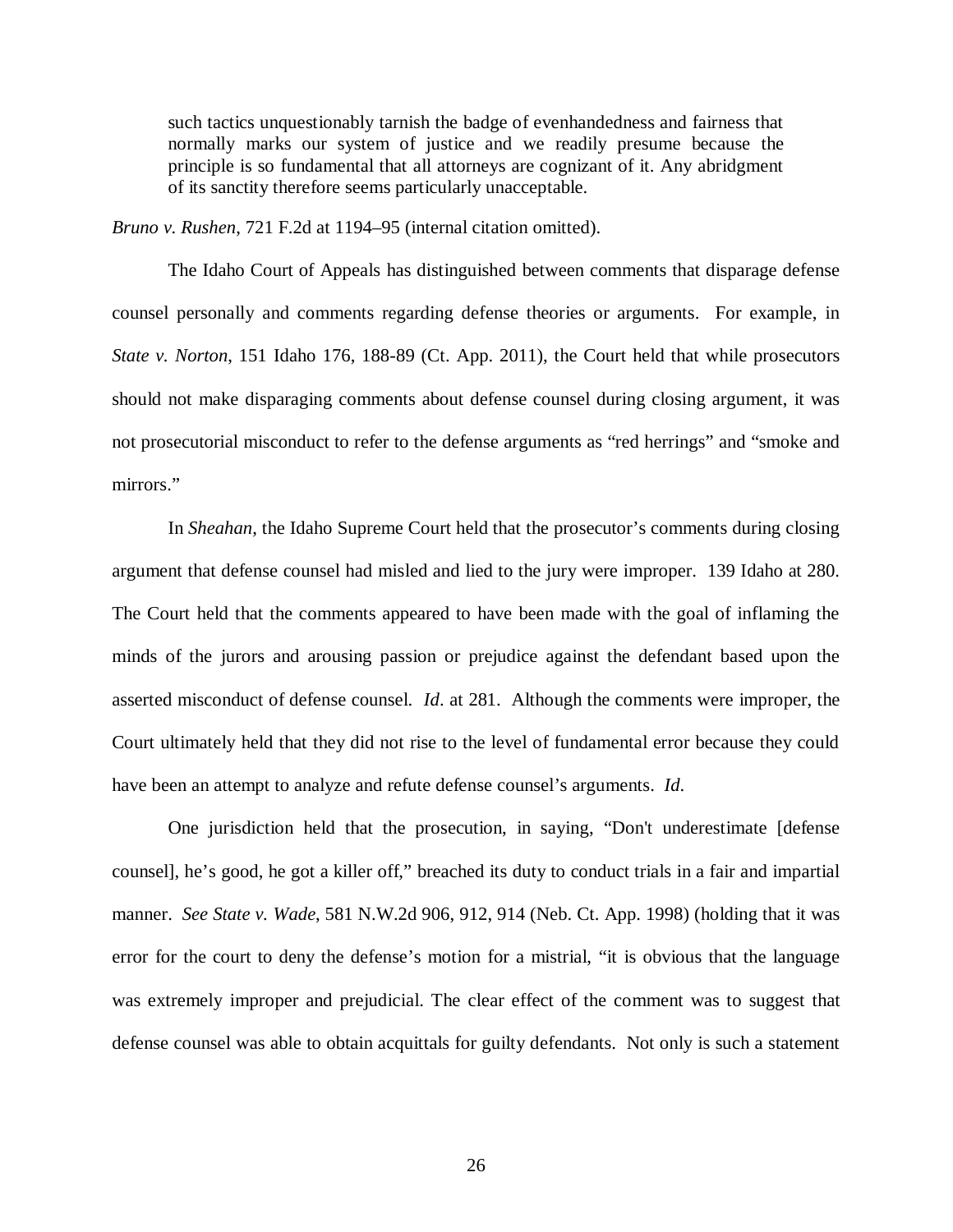prejudicial to the defendant, but it also strikes against the underpinnings of our system of criminal jurisprudence.")

The prosecutor's comments in this case were similar to the facts of *Bruno* and *Wade* and were disparaging comments about defense counsel, not counsel's specific arguments or theories. Here, as in *Bruno*, "the obvious import of the prosecutor's comments was that *all* defense counsel in criminal cases are retained solely to lie and distort the facts and camouflage the truth." *See Bruno*, 721 F.2d at 1194 n. 2. As in *Bruno* and *Wade*, the comments here were intended to scare the jury into convicting Ms. Adams. The necessary implication of these comments is that the jurors should not trust defense counsel—he was someone who was persuasive and could even get a defendant off when there was clear evidence that the defendant was guilty.

Unlike the facts of *Sheahan*, here the prosecutor was not saying that defense counsel's theory was not supported by the evidence, instead, the prosecutor was saying that defense counsel cannot be trusted, that defense counsel would use his powers of persuasion to trick the jury and convince them that something obviously true was perhaps not true after all. Such passion and prejudice encourages the jurors to render a decision based on matters outside the evidence admitted at trial. *See State v. Babb*, 125 Idaho 934, 942 (1994). When a prosecutor seeks "to secure a verdict on any factor other than the law as set forth in the jury instruction and the evidence admitted during trial, including reasonable inferences that may be drawn from that evidence, this impacts a defendant's Fourteenth Amendment right to a fair trial." *Perry*, 150 Idaho at 227.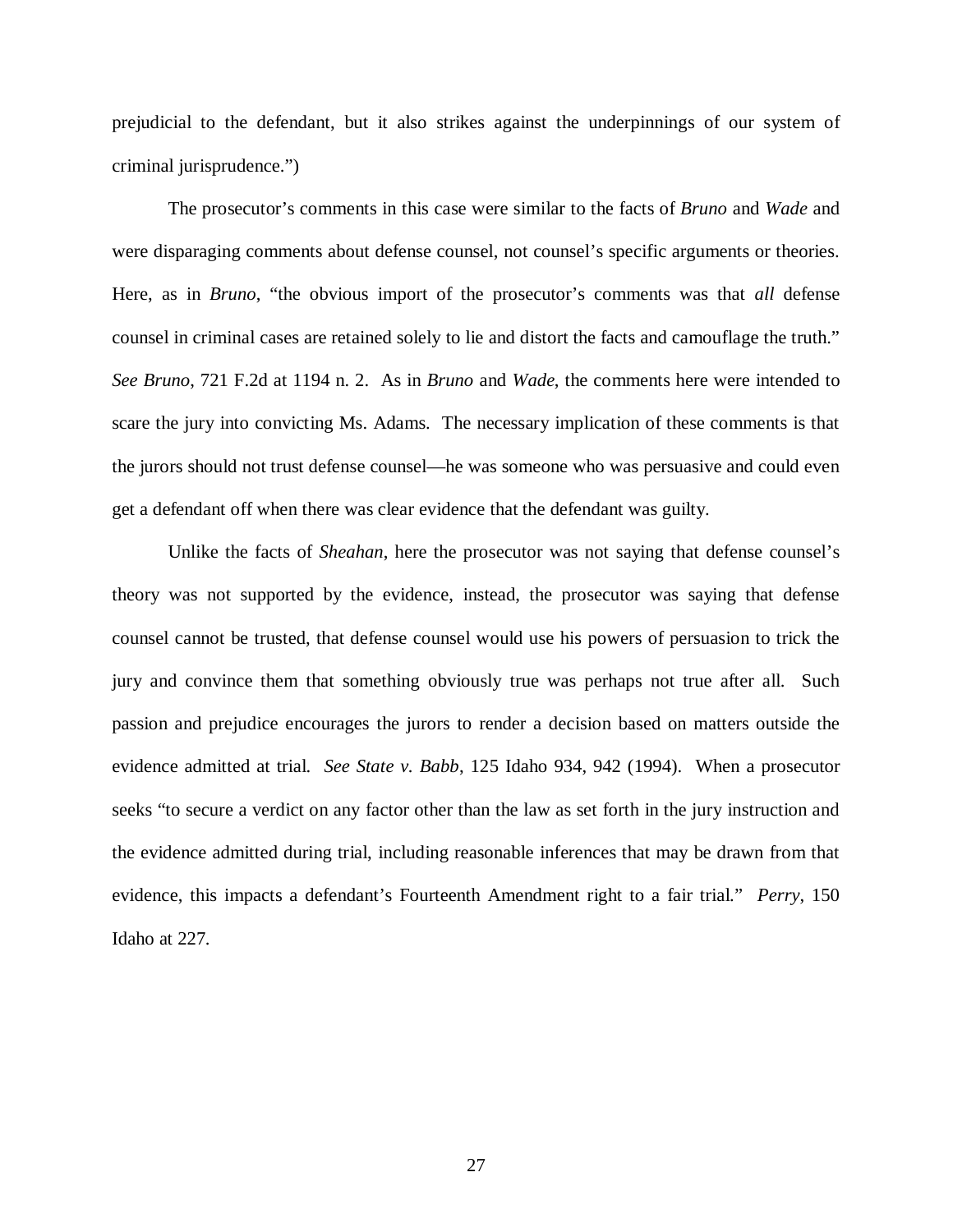## 2. The Prosecutor Committed Misconduct By Effectively Misstating The Reasonable Doubt Standard And Lowering The State's Burden Of Proof, Which Deprived Ms. Adams Of Her Right To A Fair Trial

The prosecutor, in telling the jurors during closing argument that, "*Your instructions says that if reason and common sense support a guilty verdict, the State has met its burden of proof*," committed misconduct which lowered the State's burden of proof.

The Due Process Clause protects the accused against conviction except upon proof beyond a reasonable doubt of every fact necessary to constitute the crime with which he is charged. *State v. Rhoades*, 121 Idaho 63, 82 (1991) (citing *In re Winship*, 397 U.S. 358, 364 (1970). The Supreme Court has held that an instruction defining "reasonable doubt" may not use language that has the effect of reducing the State's burden of proof. *Cage v. Louisiana*, 498 U.S. 39 (1990). A deficient reasonable doubt instruction is considered a structural defect requiring automatic reversal because a verdict based on an improper reasonable doubt instruction vitiates all of the jury's factual findings. *Sullivan v. Louisiana*, 508 U.S. 275 (1993); *c.f., State v. Herrera*, 152 Idaho 24, 31-32 (2011) (finding constitutional error under *Perry* for prosecution's misstatement of reasonable doubt standard, but holding such error harmless in light of subsequent corrections to this misstatement by both parties at trial).

A prosecutor commits misconduct during closing arguments by misstating the law and lowering the State's burden of proof. *State v. Phillips*, 144 Idaho 82, 86-88 (Ct, App. 2007) (citing *State v. Raudebaugh*, 124 Idaho 758, 769 (1992); *State v. Lovelass*, 133 Idaho 160, 168 (Ct. App. 1999); *State v. Missamore*, 114 Idaho 879, 882 (Ct. App. 1988).) A prosecutor who misstates the burden of proof deprives the defendant of a right essential to their defense and goes to the foundation of the case. *State v. Erickson*, 148 Idaho 679, 686 (Ct. App. 2010).

During the State's closing argument, the prosecutor stated the following: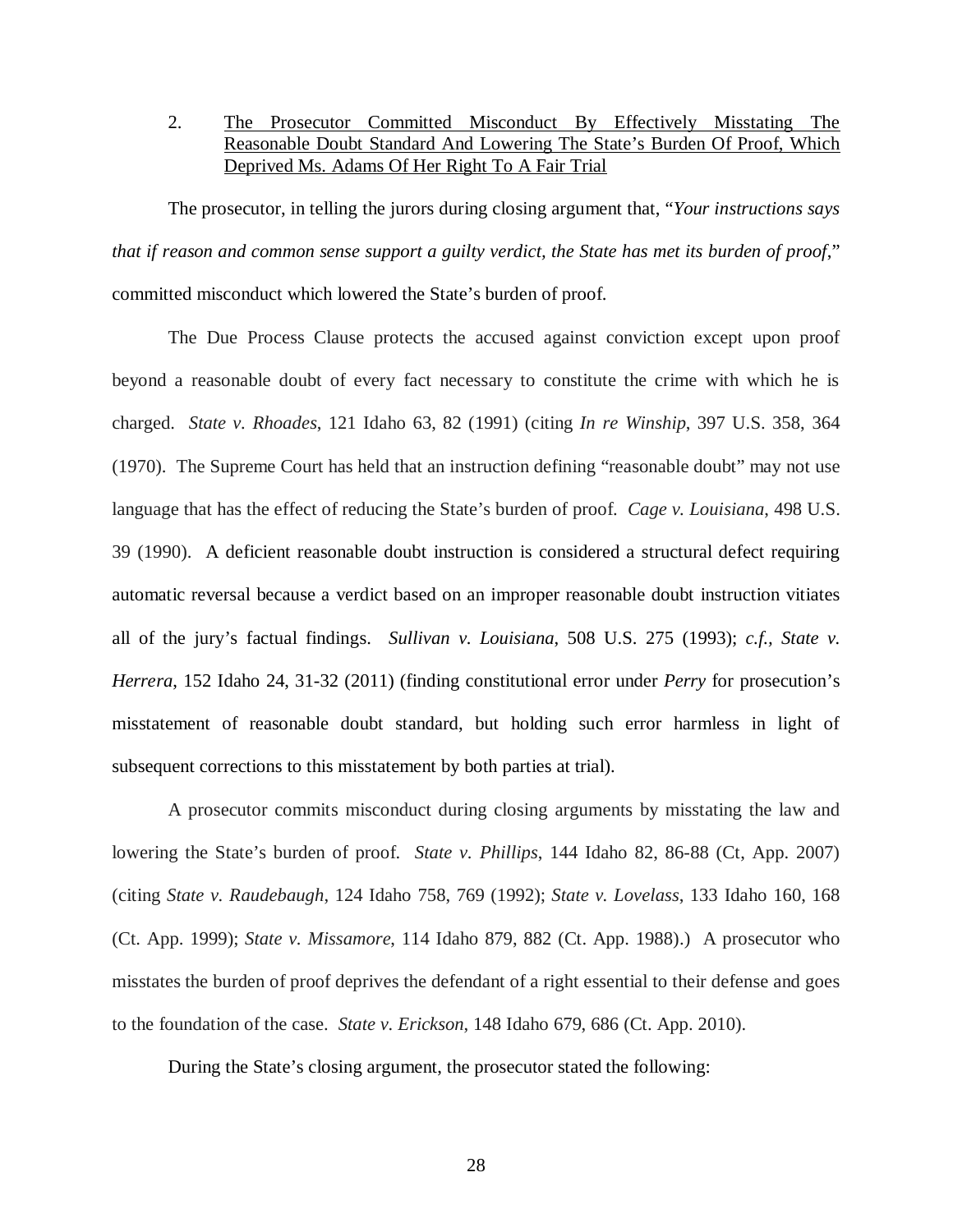There is no such thing -- I repeat it -- as a case without a doubt. That's why your reasonable doubt instruction says that proof beyond a reasonable doubt does not require proof beyond mere possible doubt.[2](#page-43-0) *Your instructions says that if reason and common sense support a guilty verdict, the State has met its burden of proof*. And I'll submit to you, ladies and gentlemen, that reason and common sense here support that verdict of guilty.

(Trial Tr., p.364, Ls.10-18.) (emphasis added). However, the prosecutor's argument was a misstatement of the reasonable doubt standard and effectively lowered the State's burden of proof.

Telling the jurors that if their reason and common sense told them that Ms. Adams threatened Ms. Smith with a knife that satisfied the beyond reasonable doubt standard was error. On the contrary, the jurors merely needed to have a reasonable doubt as to whether Ms. Smith's allegations were true. *See* Augmentation, p.1. Even if the jurors used their reason and common sense to conclude that Ms. Adams was guilty, the State had not necessarily met its burden of proof. It is only when the jurors are all *convinced*, *beyond a reasonable doubt*, of Ms. Adams' guilt, that the State had met its burden of proof. Thus, the prosecutor's argument was misconduct where it misstated the law which lowered the State's burden of proof.

"It follows that a misstatement to a jury of the State's burden rises to the level of fundamental error because it goes to the foundation of the case and would take away from a defendant a right essential to his or her defense." *State v. Erickson*, 148 Idaho 679, 685

 $2$  I.C.J.I. 103, the pattern jury instruction on reasonable doubt, provides, in relevant part:

Second, the state must prove the alleged crime beyond a reasonable doubt. A reasonable doubt is not a mere possible or imaginary doubt. It is a doubt based on reason and common sense. It may arise from a careful and impartial consideration of all the evidence, or from lack of evidence. If after considering all the evidence you have a reasonable doubt about the defendant's guilt, you must find the defendant not guilty.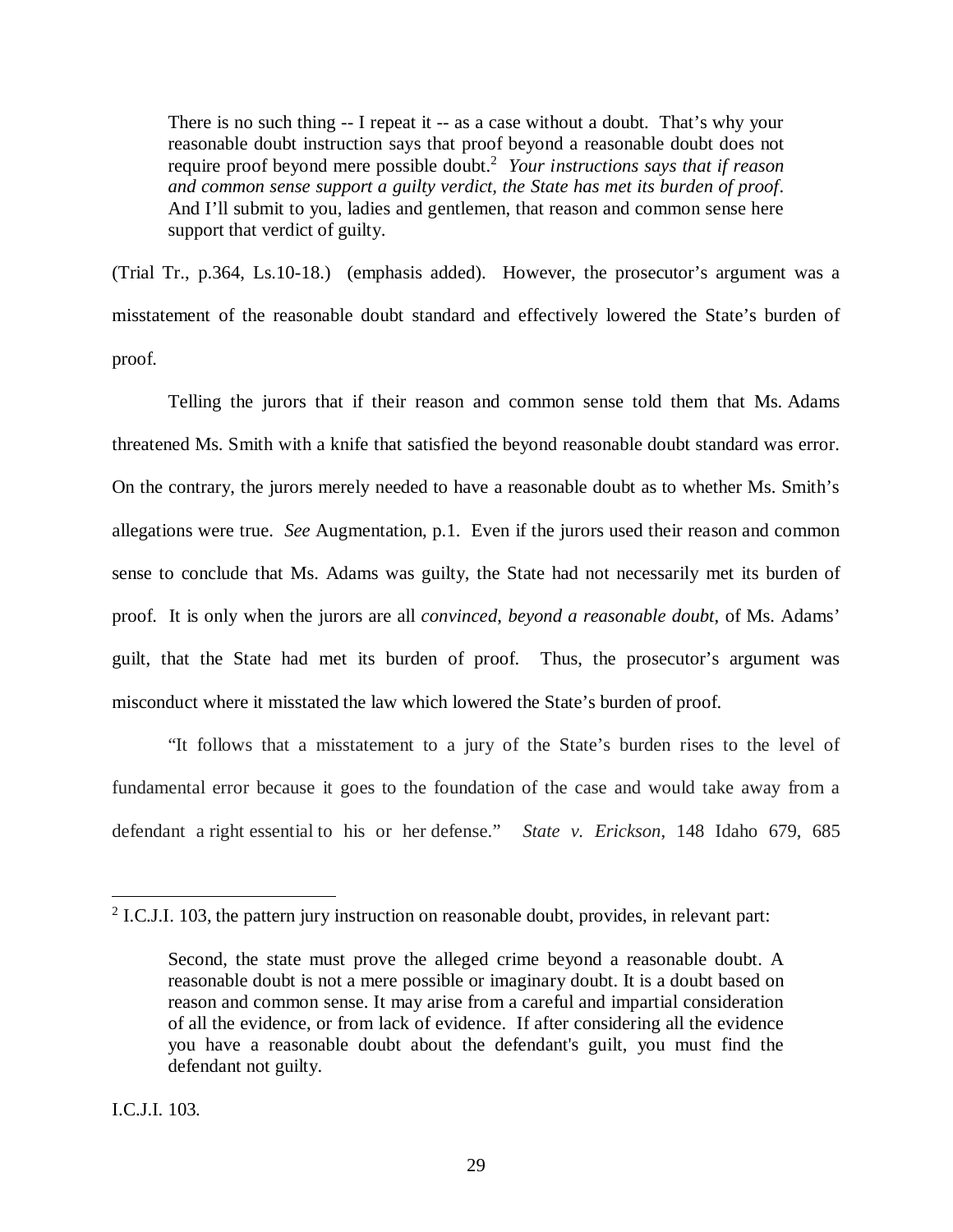(Ct. App. 2010) (holding the prosecutor's distortion of the State's burden of proof in closing argument was fundamental error and highly prejudicial).

The prosecutor's misconduct violated Ms. Adams' due process right to a fair trial.

#### 3. The Prosecutorial Misconduct Is Plain On Its Face

The prosecutorial misconduct in this case is plain on its face, and there is no reason to believe that Ms. Adams' counsel was "sandbagging" the district court by failing to object to the prosecutor lowering the State's burden of proof by falsely telling the jurors that they had been instructed that "if reason and common sense support a guilty verdict, the State has met its burden of proof." There is simply no strategic advantage that can possibly be gained by failing to object to, and to ask the court to correct, the prosecutor's misstatement of the law which radically lowered the State's burden of proof. Further, no strategic advantage could be gained by allowing the prosecutor to impliedly tell the jurors that defense counsel could not be trusted—that he could persuade juries even in the face of blatant evidence of guilt. Therefore, the prosecutorial misconduct is plain on its face.

#### 4. The Prosecutorial Misconduct Is Not Harmless

Because Ms. Adams did not object to the prosecutorial misconduct during trial, she bears "the burden of proving there is a reasonable possibility that the error affected the outcome of the trial." *Perry*, 150 Idaho at 226. Ms. Adams asserts that there is a reasonable possibility that the prosecutorial misconduct affected the outcome of her trial.

The prosecutor's evidence was far from overwhelming. All three of the State's witnesses told conflicting stories about who was present, what was said, and what happened that night. (*See* Trial Tr., p.177, Ls.5-23; p.179, L.8 – p.180, L.14; p.233, Ls.10-17; p.235, L.15 – p.236,

30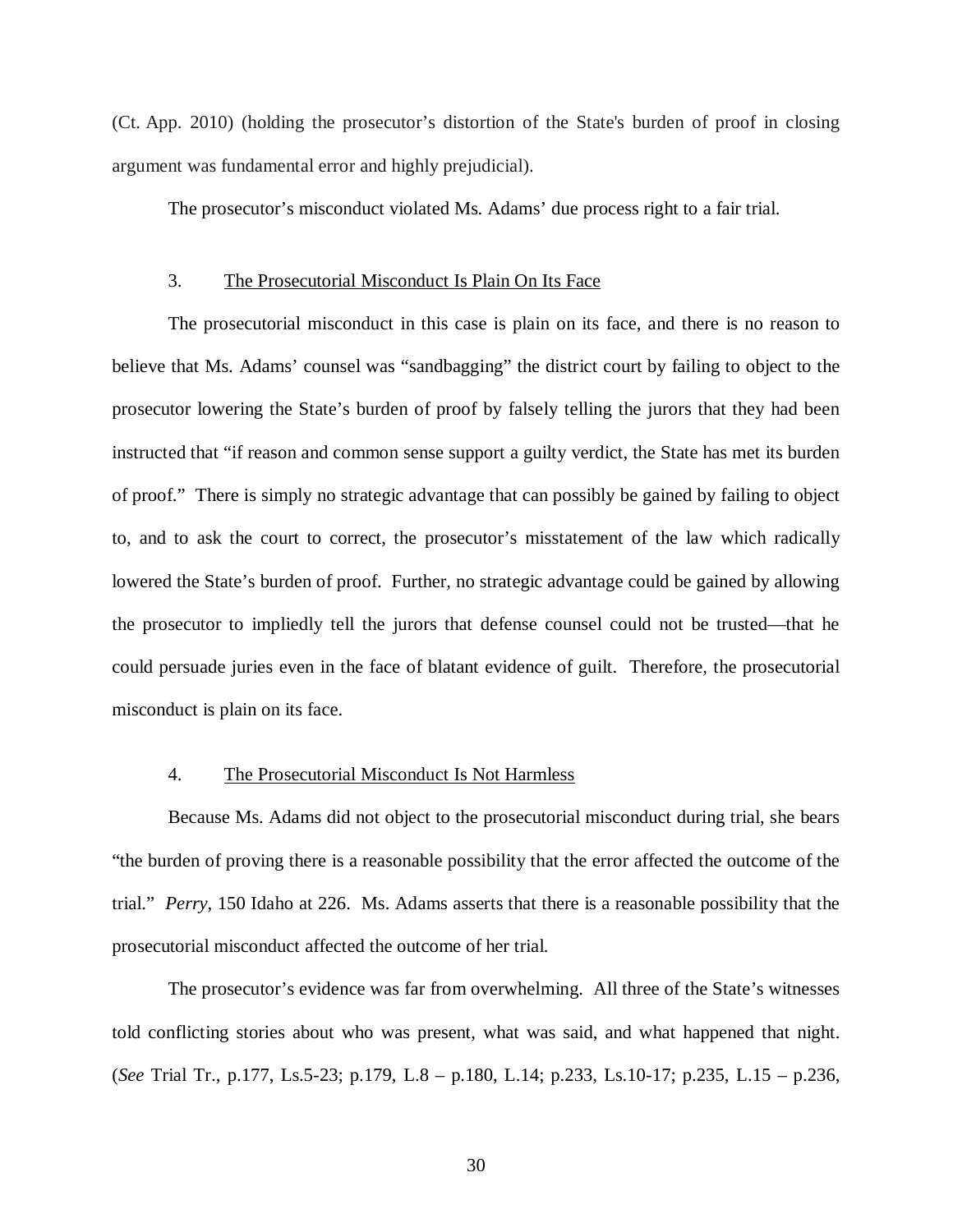L.2; p.248, Ls.3-24; p.369, L.2 – p.371, L.9.) The only thing the three stories from the State's witnesses had in common was that there was a knife. (Trial Tr., p.178, Ls.11-14; p.217, Ls.6-8; p.248, L.23.) Further, Ms. Adams had two witnesses who told similar versions of the events, but testified that there was no knife—that Ms. Adams did not re-engage with Ms. Smith but simply left the bar. (Trial Tr., p.284, Ls.2-8; p.285, Ls.1-8; p.321, L.5 – p.323, L.23.) It should be noted that Ms. Adams has maintained her innocence throughout the process, including sentencing. (Trial Tr., p.422, Ls.16-22; PSI, p.4.)

The prosecutor's misconduct was a targeted attempt at mitigating the shortcomings in the State's case. By telling the jurors that they had been instructed to find that if their "reason and common sense support[ed] a guilty verdict, the State has met its burden of proof," the prosecutor gave the jurors permission to find Ms. Adams guilty even if they actually had a reasonable doubt about whether the State's witnesses were telling the truth.

Ms. Adams asserts that there is a reasonable possibility that the prosecutor's misconduct affected the outcome of the trial, and the error is not harmless. *See Perry*, 150 Idaho at 226.

#### IV.

## The District Court Abused Its Discretion In Denying Ms. Adams' Motion For A New Trial As The Court's Finding That Ms. Adams' Newly Discovered Evidence Was Evidence The Defense Should Have Located Had It Exercised Due Diligence Is Not Supported By Substantial Evidence And Misapplies The Applicable Law

A. Introduction

Ms. Adams' motion for new trial was based upon newly discovered evidence that Wes Sherwood, an eyewitness to the incident, had spoken to the investigating deputy the night before trial and told him that Ms. Adams did not have a knife during the altercation. (R., pp.216-217.) In his sworn statement, Mr. Sherwood said Deputy Talbot told him that he did not need to show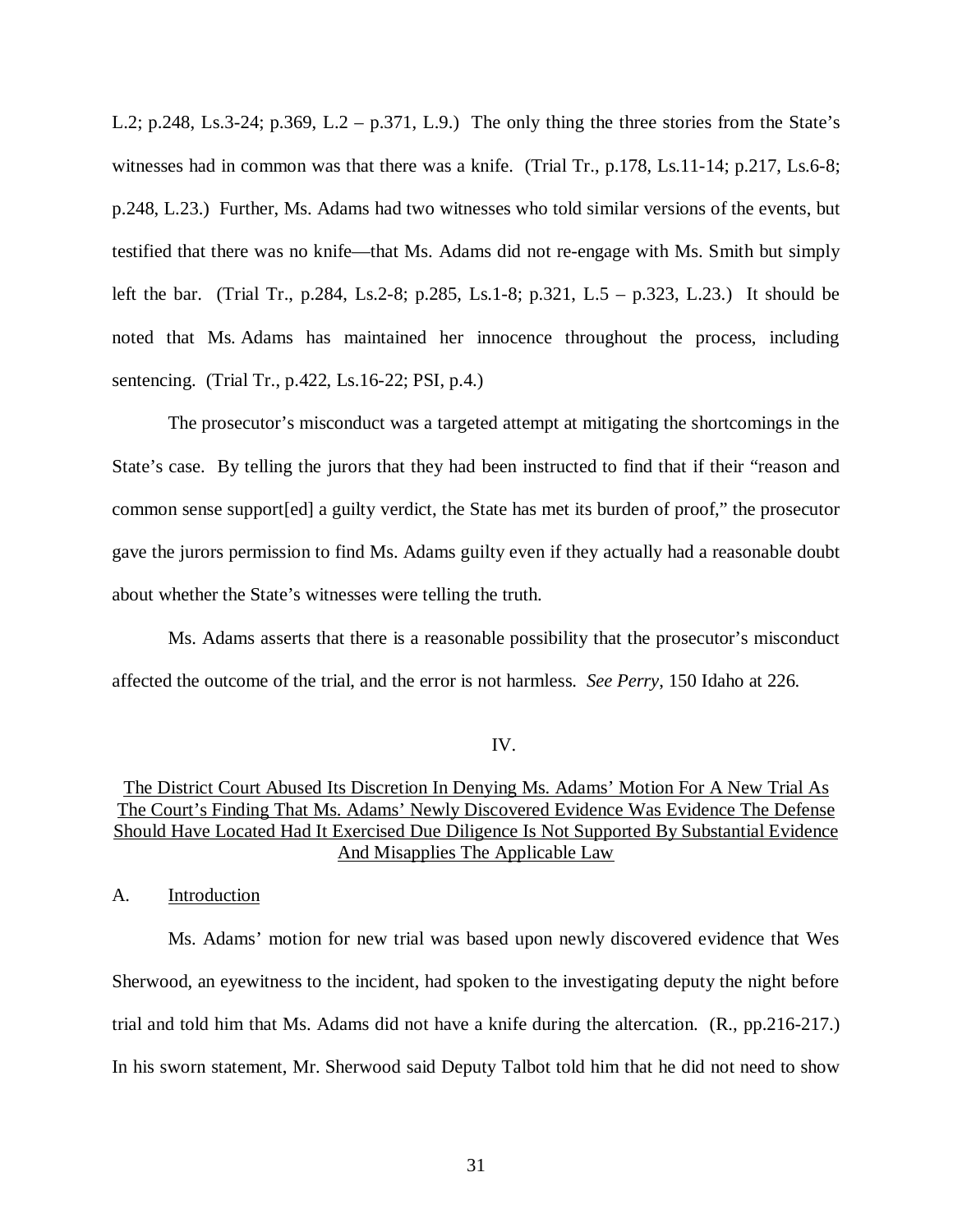up at court to testify. (R., p.217.) The district court found that the proffered evidence was newly discovered and found the failure to discover the evidence was due to a lack of diligence by the defense, but never analyzed whether the proffered evidence was material.

By suppressing this exculpatory evidence, the State violated Ms. Adams' due process rights. Despite conducting an interview with Mr. Sherwood the night before trial, the State withheld evidence of this interview and the results of which—that Mr. Sherwood was present during the altercation and did not see either party with a knife—evidence that could have been used to undermine the credibility of the State's witnesses and cast doubt on their testimony.

Ms. Adams asserts that the district court abused its discretion in denying her motion for a new trial. Although the State attempted to minimize the importance of the new information by submitting an affidavit from the officer (apparently in lieu of interview notes or a recording) in which the officer contradicts the substance of Mr. Sherwood's testimony, and claims that the witness did not want to cooperate, and "To the best of my knowledge, Wes Sherwood never told me that he did or did not see a knife." (R., pp.226-227.) However, this type of information goes to whether the government intended to call the witness, not whether the witness had exculpatory information that the defense could have further investigated. Further, Mr. Sherwood was described as a friend of Ms. Smith's, thus, it would be reasonable for the defense to assume that his testimony would not be exculpatory but would instead favor his friend, Ms. Smith. (Trial Tr., p.170, L.22 – p.171, L.8.) Ms. Smith testified that Mr. Sherwood was there, holding her back during the encounter thus, because he played a role in the encounter, his testimony may have been the testimony that tipped the balance in favor of Ms. Adams. (*See* Trial Tr., p.180, Ls.18-19; p.395, Ls.14-20; p.411, Ls.18-22.) A third witness for the defense, one like Mr. Sherwood who was friends with the complaining witness and who was involved in breaking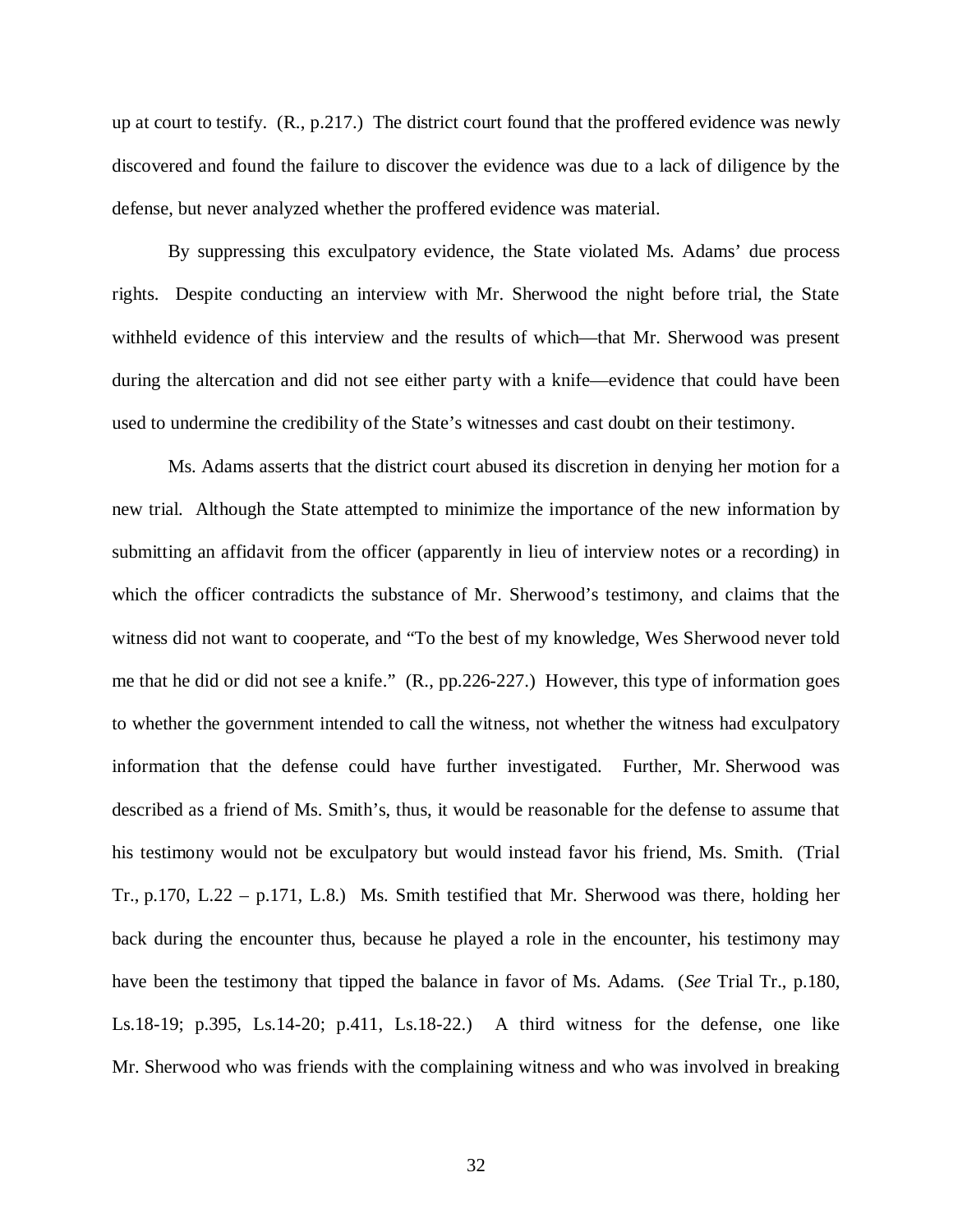up the scuffle, would likely have very persuasive testimony which would likely have resulted in a not guilty verdict.

#### B Standard Of Review

"'The denial of a motion for new trial is reviewed for an abuse of discretion.'" *State v. Ellington*, 157 Idaho 480, 485 (2014) (quoting *State v. Stevens*, 146 Idaho 139, 144 (2008). "Abuse of discretion review involves three questions: '(1) whether the lower court rightly perceived the issue as one of discretion; (2) whether the court acted within the boundaries of such discretion and consistently with any legal standards applicable to specific choices; and (3) whether the court reached its decision by an exercise of reason.'" *Id.* (quoting *Cantwell v. City of Boise*, 146 Idaho 127, 133–34 (2008)). "Because a motion for a new trial based upon newly discovered evidence involves both factual and legal questions, '[a]n abuse of discretion will be found if the trial court's findings of fact are not supported by substantial evidence or if the trial court does not correctly apply the law.'" *Id.* (quoting *Stevens*, 146 Idaho at 144.)

Idaho Criminal Rule 34 grants the district court discretion to order a new trial if doing so is "in the interest of justice." I.C.R. 34. However, Idaho Code § 19-2406 sets forth the only grounds upon which a district court may grant a motion for a new trial. *Ellington*, at 485 (quoting *State v. Cantu*, 129 Idaho 673, 675 (1997)). A court may grant a motion for a new trial "[w]hen new evidence is discovered material to the defendant, and which he could not with reasonable diligence have discovered and produced at trial." I.C. § 19-2406(7). Generally, a defendant seeking a new trial on the basis of newly discovered evidence has the burden of showing:

(1) that the evidence is newly discovered and was unknown to the defendant at the time of trial; (2) that the evidence is material, not merely cumulative or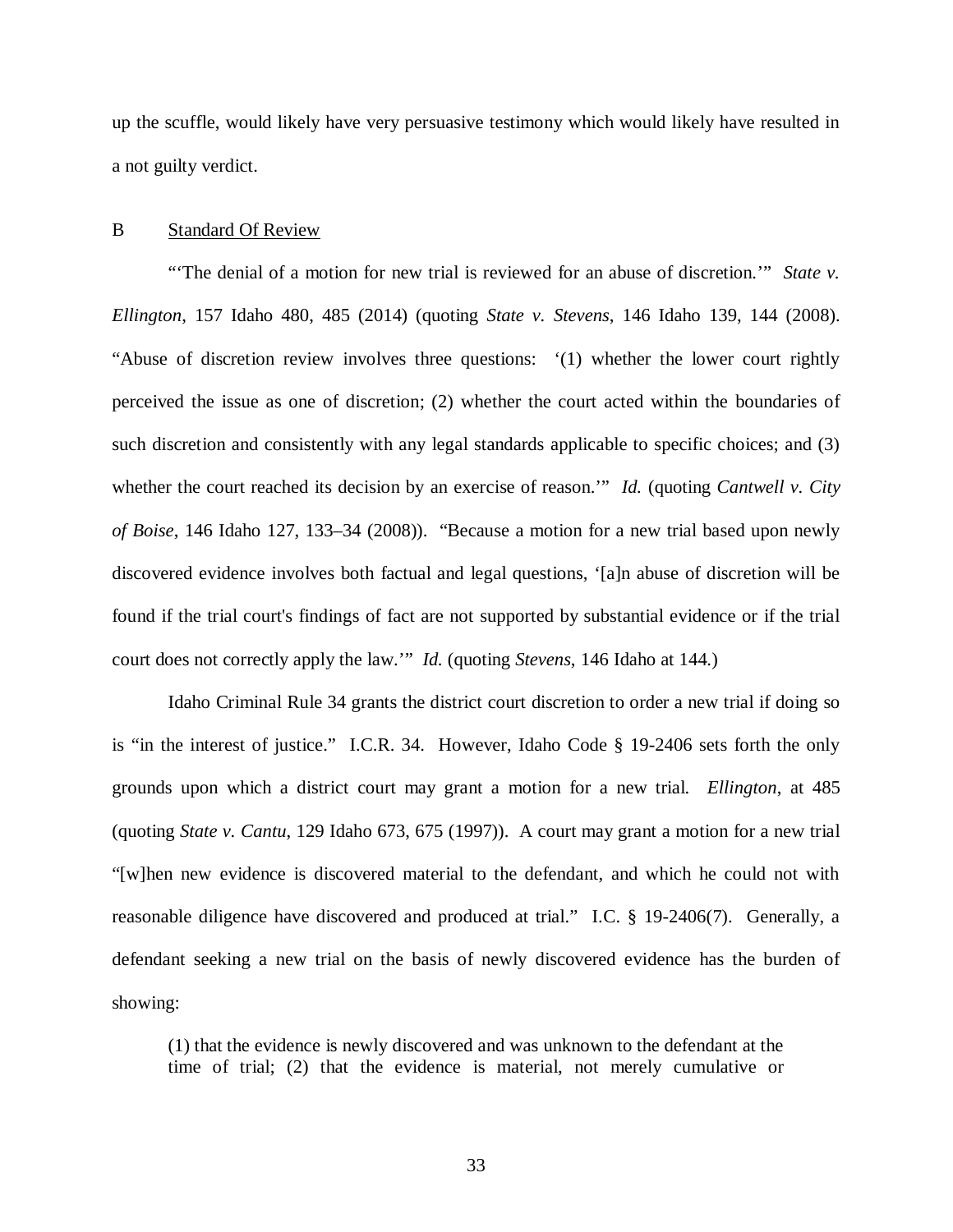impeaching; (3) that it will probably produce an acquittal; and (4) that failure to learn of the evidence was due to no lack of diligence on the part of the defendant.

*Ellington* at 485 (quoting *State v. Drapeau*, 97 Idaho 685, 691 (1976)). However, when the State fails to disclose exculpatory evidence, the *Brady* standard applies.

The Fourteenth Amendment Due Process Clause guarantees a criminal defendant the right to the production of exculpatory evidence. *Brady v. Maryland*, 373 U.S. 83 (1963). *Brady* requires prosecutors to turn over exculpatory evidence when they have actual or imputed knowledge of, and access to, such evidence. *United States v. Santiago*, 46 F.3d 885, 893 (9th Cir.1995). *Brady* held "that the suppression by the prosecution of evidence favorable to an accused upon request violates due process where the evidence is material either to guilt or to punishment, irrespective of the good faith or bad faith of the prosecution." 373 U.S. at 87.

In *Brady*, the United States Supreme Court held that a State violates a defendant's due process rights when it suppresses evidence favorable to a defendant, where such evidence is material either to a defendant's guilt or punishment. *Id*. at 87. There are three components to a *Brady* violation: (1) the evidence must be favorable to the accused, which includes impeachment evidence relating to state witnesses; (2) the evidence must have been suppressed by the state, either intentionally or inadvertently; and (3) prejudice must have ensued. *Strickler v. Greene*, 527 U.S. 263, 281-82 (1999).

## <span id="page-43-0"></span>C. The District Court Abused Its Discretion In Denying Ms. Adams' Motion For A New Trial As The Court's Finding That Mr. Sherwood's Interview Was Not Suppressed Is Not Supported By Substantial Evidence And Misapplies The Applicable Law

Ms. Adams supported her motion for a new trial with an affidavit. (R., pp.209-213, 216- 217.) In the affidavit, Wes Sherwood swore that the day before trial, he had several conversations with Deputy Talbot about the incident and told the deputy that he was present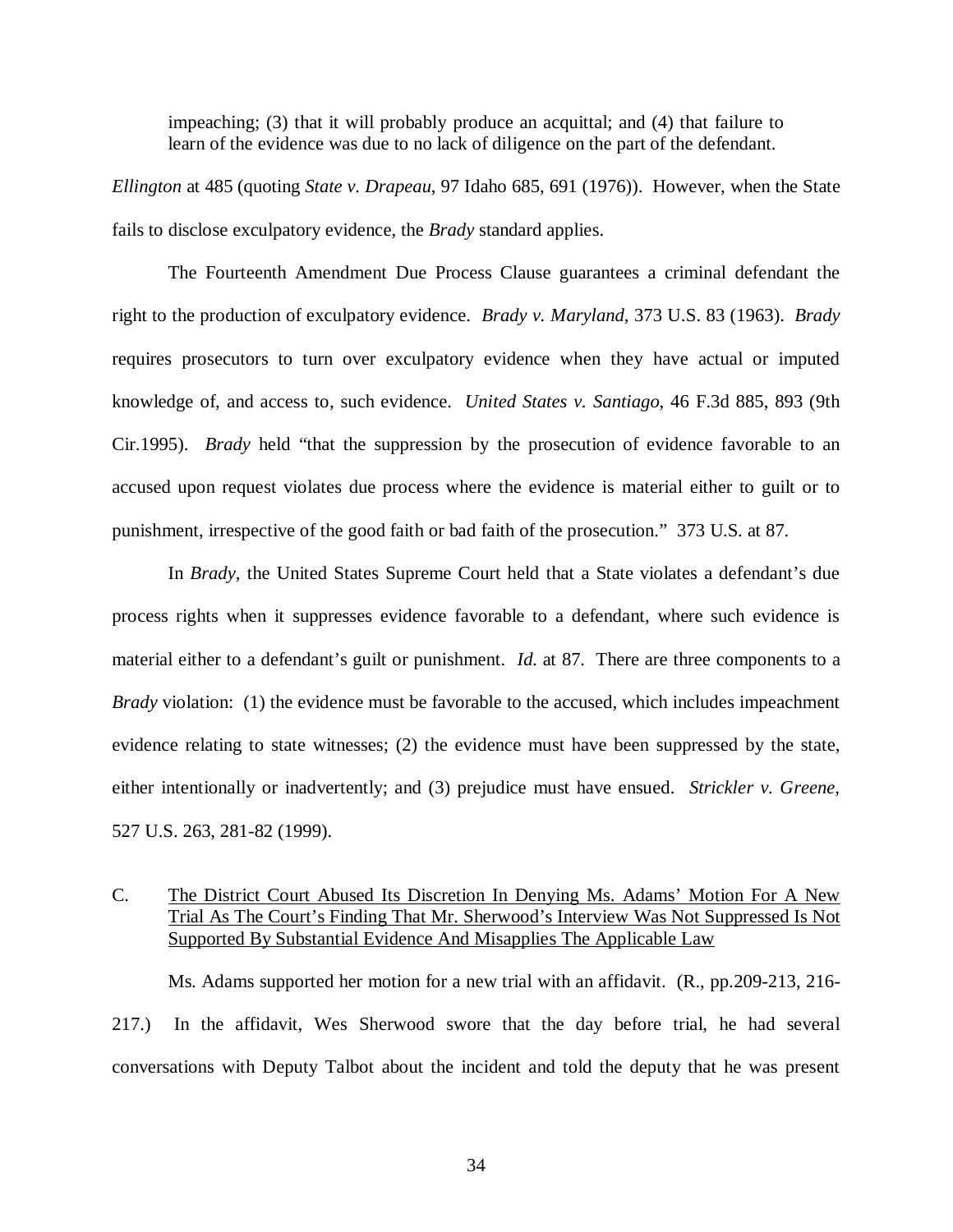during the altercation and had heard rumors that there was a knife; however, Mr. Sherwood verified that there was no knife present during the altercation—neither Ms. Smith nor Ms. Adams had a knife. (R., pp.216-217.) During his final conversation with Deputy Talbot, Mr. Sherwood was told not to show up at court because his testimony was not needed. (R., p.217.)

The court held a hearing on Ms. Adams' motion where the parties provided no further evidence. (Trial Tr., p.400, L.19 – p.412, L.24.) After hearing each party's arguments, the court issued a written ruling. (Trial Tr., p.400, L.19 – p.412, L.24; R., pp.229-231.) The court held that the proffered evidence was not suppressed because the witness was disclosed to Ms. Adams at the preliminary hearing. (R., p.229.)

Ms. Adams asserts that the district court, in concluding that the evidence was not suppressed, and that "[t]he prosecution does not have the duty to investigate exculpatory leads or to subpoena witnesses for the Defendant," misapplied the law governing a motion for new trial. (R., pp.229-230.) Ms. Adams further asserts that the district court's conclusion that the evidence was not suppressed is not supported by substantial evidence. Therefore, Ms. Adams asserts that the district court abused its discretion in denying her motion for a new trial based upon newly discovered evidence.

## D. The Court Erred When It Denied Ms. Adams' Motion For A New Trial In Light Of The *Brady* Claim Regarding The State's Interview Of A Potential Witness

The prosecutor is responsible for "any favorable evidence known to the others acting on the government's behalf in the case, including the police." *Kyles v. Whitley*, 514 U.S. 419, 437 (1995). Idaho has recognized the duty of disclosure extends not only to all the government agents investigating and prosecuting the offense, but also "any others who have participated in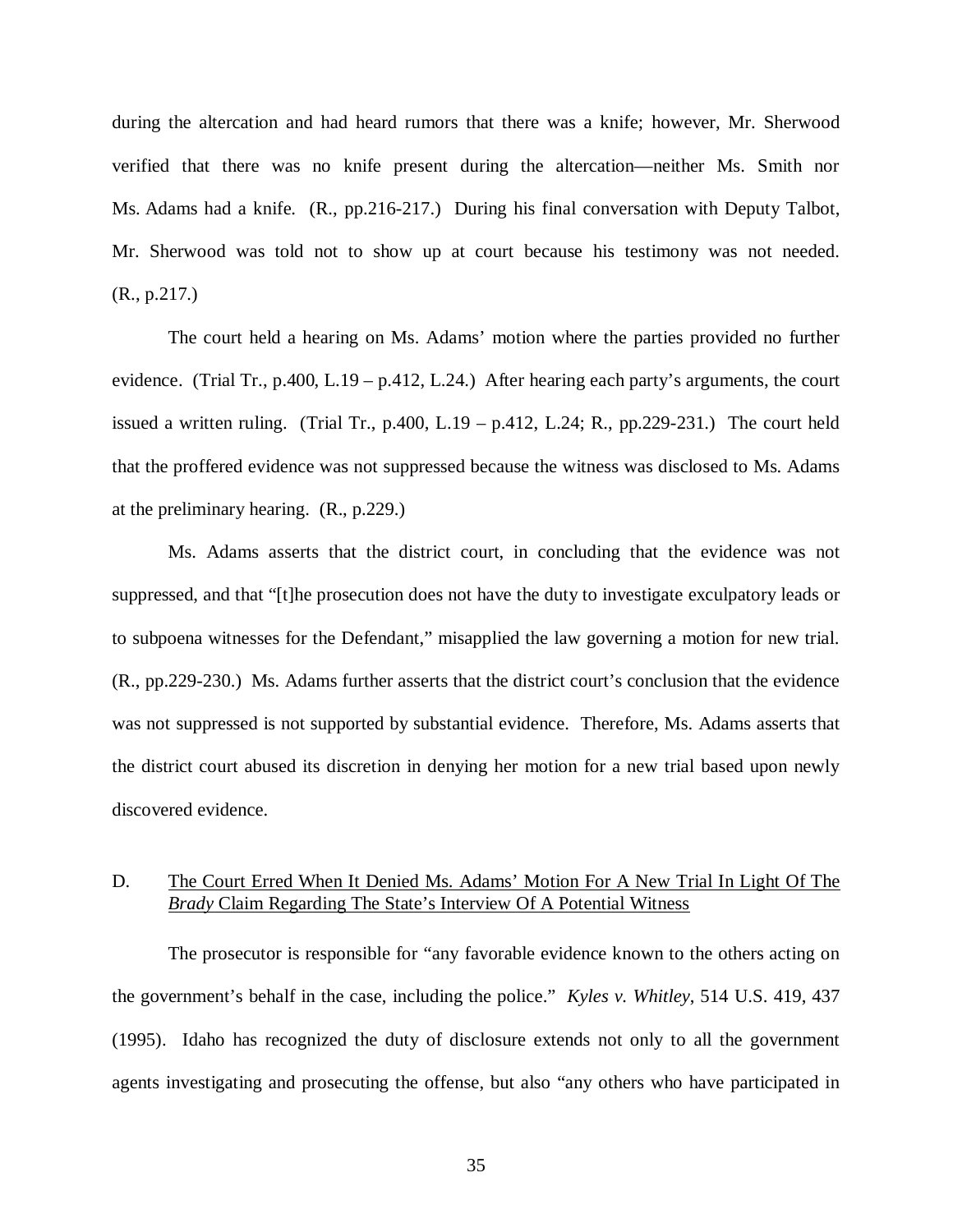the investigation or evaluation of the case who either regularly report, or with reference to the particular case have reported, to the office of the prosecuting attorney." *State v. Gardner*, 126 Idaho 428, 433 (Ct. App. 1994); *see also* I.C.R. 16 (a)); *State v. Roles*, 122 Idaho 138, 149 n.6 (Ct. App. 1992) (prosecutor's duty under the Due Process Clause is coextensive with ICR 16 duty).

Idaho Criminal Rule 16(a) and 16(b)(6) deal with exculpatory "*Brady*" evidence and statements by witness. The State has a duty to provide discovery on any statement, whether oral, written, or recorded that is relevant to the case. Under I.C.R. 16(b)(6), the State has a duty of responsibility to disclose such evidence, including statements made by a witness to the incident, that would negate the guilt of the Defendant. The State has a continual duty to provide such evidence. I.C.R. 16(j).

The "materiality" standard for establishing prejudice is the same as the prejudice standard under *Strickland*. *United States v. Bagley*, 473 U.S. 667, 682 (1985). The question is whether the defense, relying on evidence unavailable at the first trial, had a "reasonable probability" (less than a preponderance) of shifting even one juror's vote. *Cone v. Bell*, 556 U.S. 449, 452, 470 (2009); *see Kyles*, 514 U.S. at 434. It is important to remember a "reasonable probability" or "reasonable likelihood" is a burden less strenuous than a preponderance of the evidence, requiring a showing only that the suppressed evidence *undermines confidence* in the outcome, not that the outcome *would have* been different. *Bagley*, 473 U.S. at 682; *Kyles*, 514 U.S. at 433- 35. Even if a defendant cannot show the undisclosed evidence may have affected the jury's verdict, relief must be granted. *Wearry v. Cain*, 136 S. Ct. 1002, 1006 (2016); *Kyles*, 514 U.S. at 434-35. As the United States Supreme Court has repeatedly acknowledged, the materiality of evidence cannot be evaluated in isolation, but must be considered cumulatively. *Wearry*, 136 S.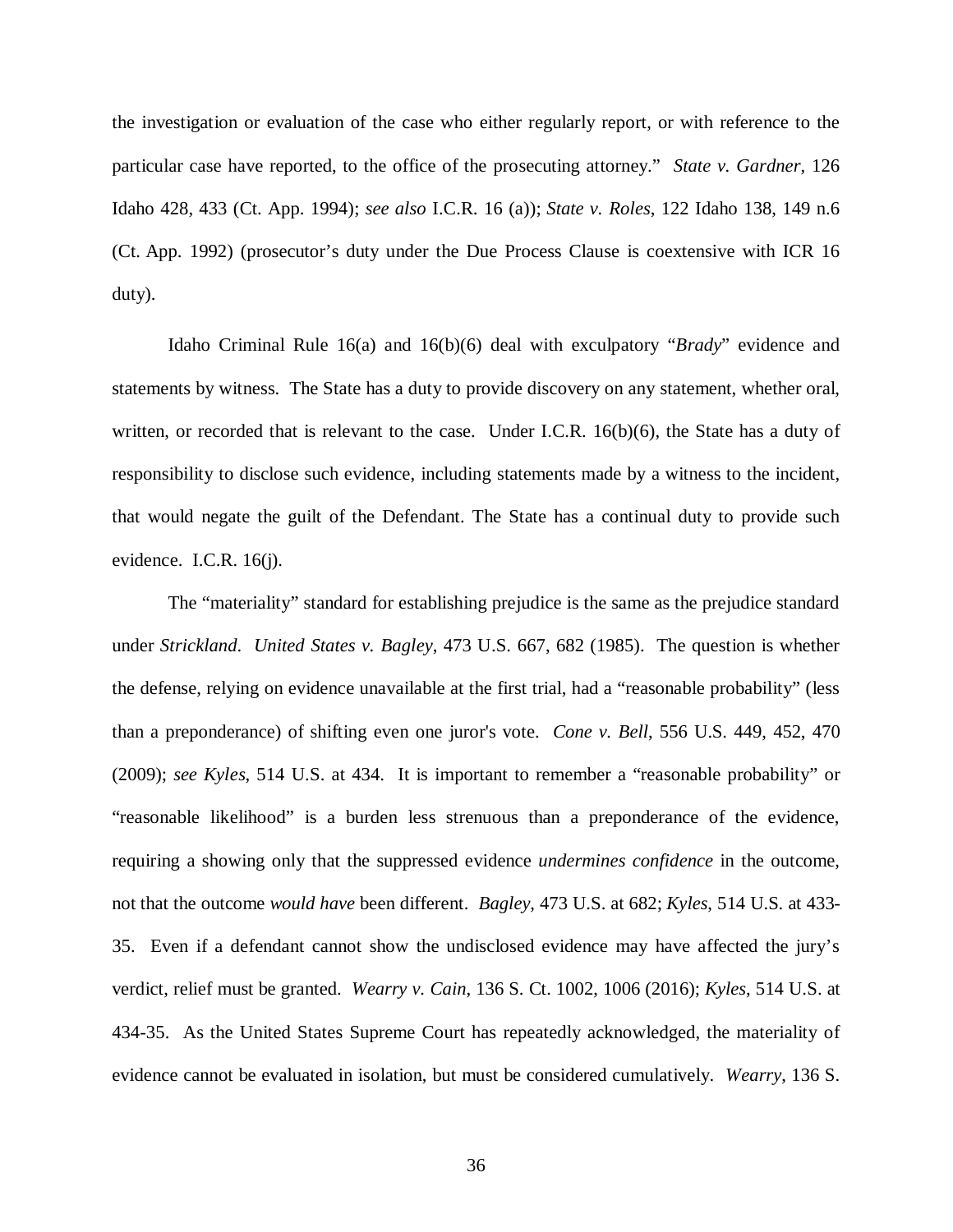Ct. at 1007 (citations omitted). Even if the jury *could* have still convicted the defendant, despite the new evidence, the lack of confidence they *would* have done so entitles the defendant to relief. *Id*. (citation omitted).

A defendant is entitled to a new trial only if she "establis[hes] the prejudice necessary to satisfy the 'materiality' inquiry." *Turner v. United States*, 137 S. Ct. 1865 (2017) (quoting *Strickler*, at 282). As the *Turner* Court analyzed:

Consequently, the issue before us here is legally simple but factually complex. We must examine the trial record, "evaluat[e]" the withheld evidence "in the context of the entire record," *United States v. Agurs,* 427 U.S. 97, 112, 96 S.Ct. 2392 (1976), and determine in light of that examination whether "there is a reasonable probability that, had the evidence been disclosed, the result of the proceeding would have been different." *Cone, supra,* at 470, 129 S.Ct. 1769 (citing *Bagley*, *supra,* at 682, 105 S.Ct. 3375).

*Turner v. United States*, \_\_\_ U.S. \_\_\_, \_\_\_, 137 S. Ct. 1885, 1893 (2017) (holding there was no such reasonable probability because the withheld evidence, when viewed "in the context of the entire record" was "too little, too weak, or too distant from the main evidentiary points to meet *Brady*'s standards"). The *Turner* Court "conclude [d] only that in the context of this trial, with respect to these witnesses, the cumulative effect of the withheld evidence is insufficient to 'undermine confidence' in the jury's verdict", but noted that it was not "suggest[ing] that impeachment evidence is immaterial with respect to a witness who has already been impeached with other evidence." *Turner*, \_\_\_ U.S. at \_\_\_, 137 S. Ct. at 1895 (quoting *Kyles*, 514 U.S., at 434).

Here, less than one month after the complaint was filed, defense counsel requested "Any statements made by prosecution witnesses or prospective prosecution witnesses to the prosecuting attorney or his agents or to any official involved in the investigative process of the case." (R., p.22.) The duty to supplement was ongoing. (R., p.22.) Two weeks before trial, the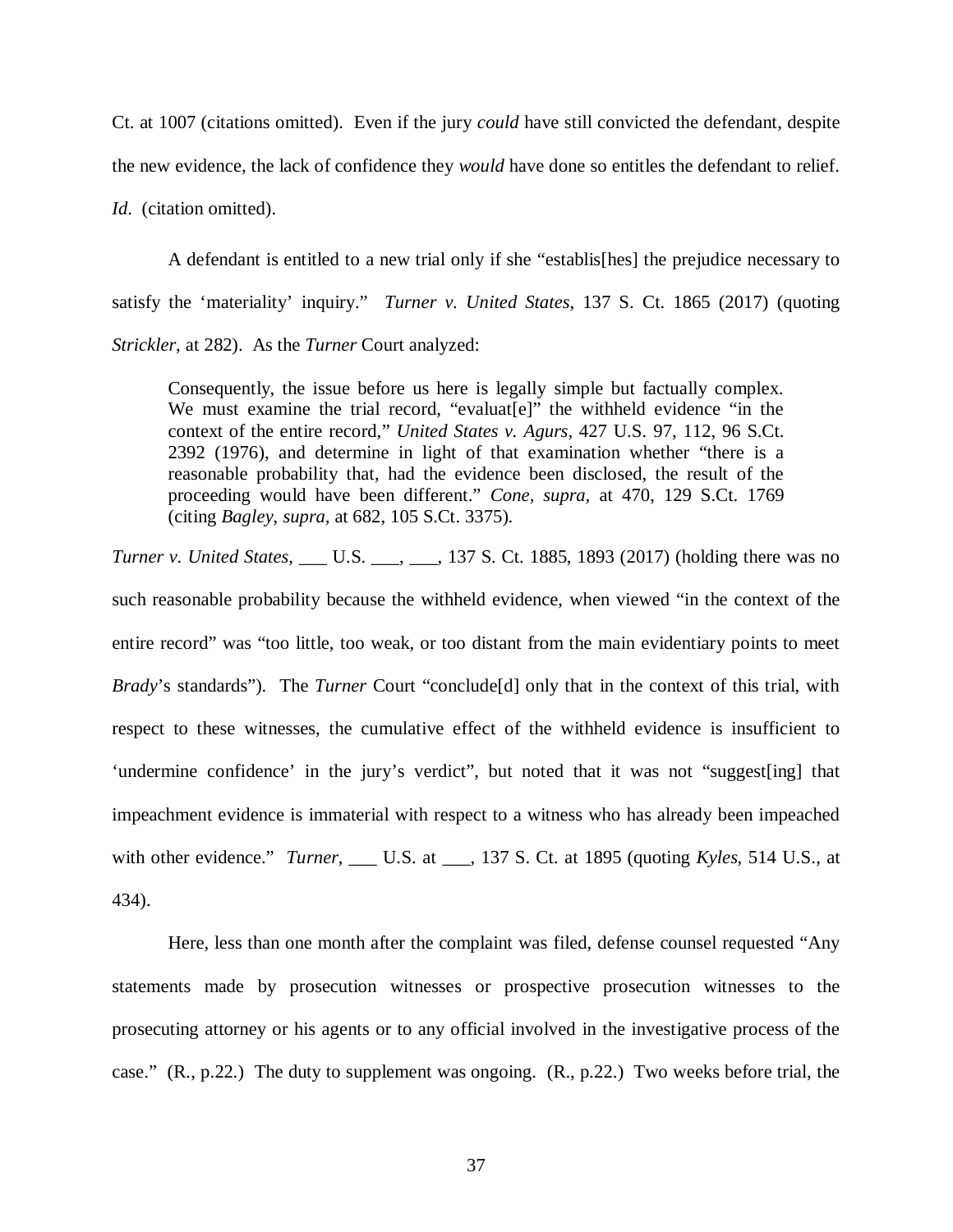State filed a supplemental discovery response in which it asserted, when asked for evidence and material subject to automatic disclosure under I.C.R. 16(a) for material or information that tends to negate the defendant's guilt or would reduce her punishment: "The State has no exculpatory or mitigatory material or information." (R., p.111.)

In support of her motion for a new trial, Ms. Adams submitted a notarized statement from Wes Sherwood. (R., pp.216-219.) Wes Sherwood swore that the day before trial, he had several conversations with Deputy Talbot about the incident and told the deputy that he was present during the altercation and had heard rumors that there was a knife. (R., pp.216-217.) Mr. Sherwood verified that he told Deputy Talbot there was no knife present during the altercation—neither Ms. Smith nor Ms. Adams had a knife. (R., pp.216-217.)

In response, the State submitted an affidavit by the investigating officer who interviewed Mr. Sherwood the night before trial. (R., pp.226-227.) In the affidavit, the officer stated that Mr. Sherwood "indicated he would not cooperate and indicated that he didn't see anything." (R., p.226.) The officer believed Mr. Sherwood was hesitant to cooperate, and told Mr. Sherwood he didn't have to appear in court unless he was served with a subpoena.  $(R., p.226.)$  The officer recalled "[t]o the best of my knowledge,<sup>3</sup> Wes Sherwood never told me he did or did not see a knife." (R., p.226.)

At the hearing on Ms. Adams' motion for a new trial, the prosecutor primarily argued due diligence—that Ms. Adams should have been on notice that Mr. Sherwood was there at the bar and actively participated in the altercation.  $(3/15/17 \text{ Tr.}, p.401, L.20 - p.408, L.5)$  The prosecutor asserted that the additional exculpatory evidence was not known to the State as being

<sup>&</sup>lt;sup>3</sup> Apparently, the officer is relying entirely on his memory to recall the witness interview as no notes or recordings of the officer's interview with Mr. Sherwood were submitted in support of his affidavit.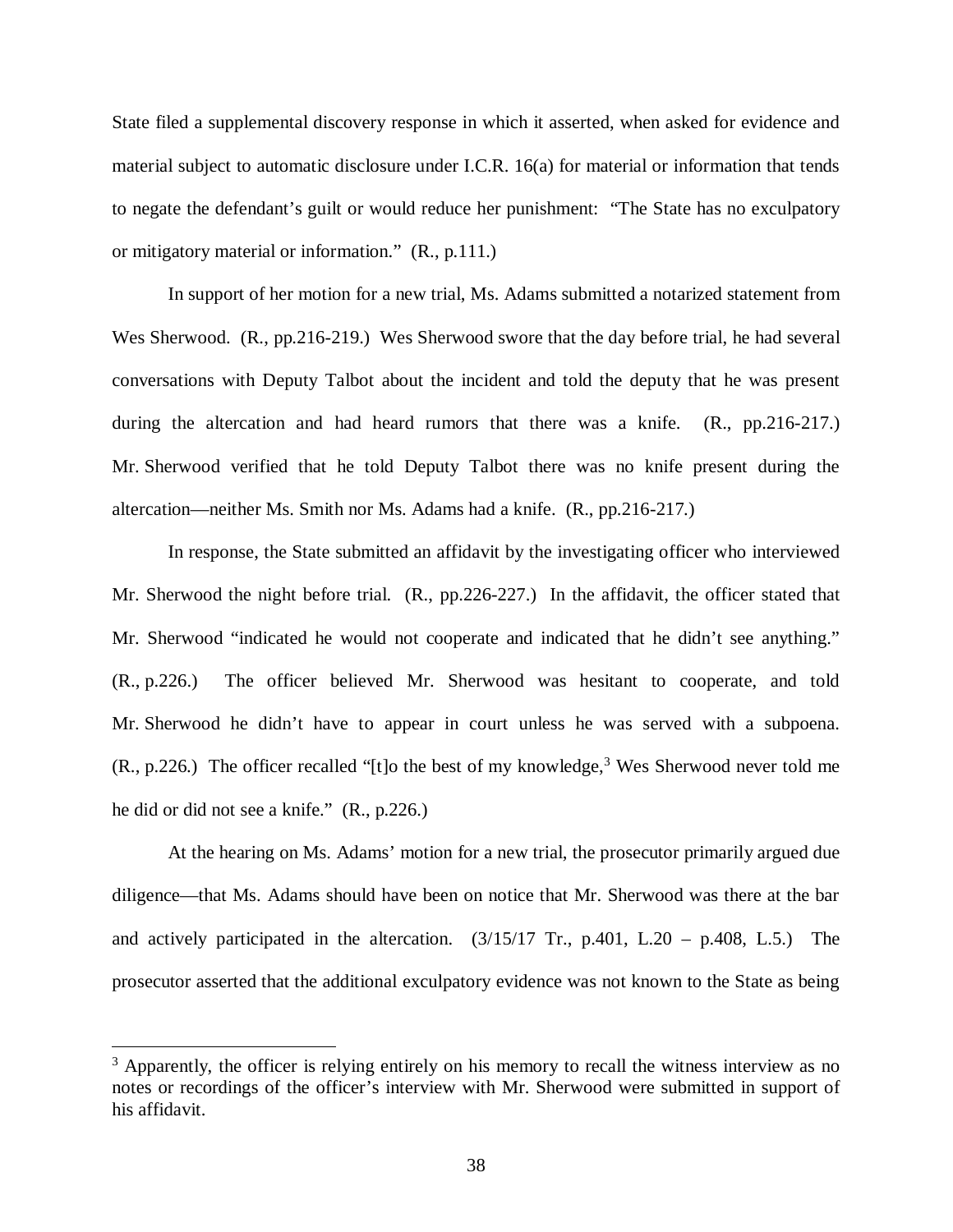exculpatory.<sup>4</sup> (Trial Tr., p.406, Ls.11-20.) The district court noted that the two affidavits were "somewhat contradictory," but did not make factual findings regarding either affidavit, instead believing the important question to be: "What duty, if any, does the defendant have to come up with -- I mean, she was there. . . what duty did she have to subpoena him to be there at trial? Or did she have -- not have a duty? Is that all the State's responsibility?" (Trial Tr., p.404, Ls.1- 18.)

After the hearing, the district court issued a written decision and order on Ms. Adams' motion for a new trial. (R., pp.229-230.) The district court acknowledged that *Brady* was applicable in this instance, but denied the motion, holding:

The suppression, by the prosecution, of evidence that is material either to guilt or punishment and is favorable to a Defendant, whether in good faith or bad, is a violation of due process. *Brady v. State of Maryland*, 373 U.S. 83, 87 (1963). The Defendant argues that evidence was suppressed by the prosecution regarding a known witness who claims not to have seen a knife during the altercation. However, the Defendant admits in the Motion that the witness was disclosed to the Plaintiff at the preliminary hearing. Since it is admitted that the Defendant was made aware of the existence of the additional witness, his existence was not suppressed.

The prosecution does not have the duty to investigate exculpatory leads or to subpoena witnesses for the Defendant. In this case, the identity of the witness in question was disclosed to the Defendant at the preliminary hearing and his existence was not suppressed. Therefore, the Motion for New Trial is HEREBY DENIED.

(R., pp.229-230.)

However, there is a difference between defense counsel simply knowing a witness was

<sup>&</sup>lt;sup>4</sup> Knowledge of exculpatory information is imputed to prosecutors, even if evidence is not personally known by the particular prosecutor, so long as it is known by prosecutorial staff or government agents investigating a particular case. *See, e.g., Kyles*, 514 U.S. at 438 (police investigator); *Giglio v. Untied States*, 405 U.S. 150, 154 (1972) (fellow prosecutor); *United States v. Thornton*, 1 F.3d 149 (3rd Cir. 1993) (Drug Enforcement Administration agents); *United States v. Morrell*, 524 F.2d 550, 555 (2nd Cir. 1975) (government agent supervising confidential informant).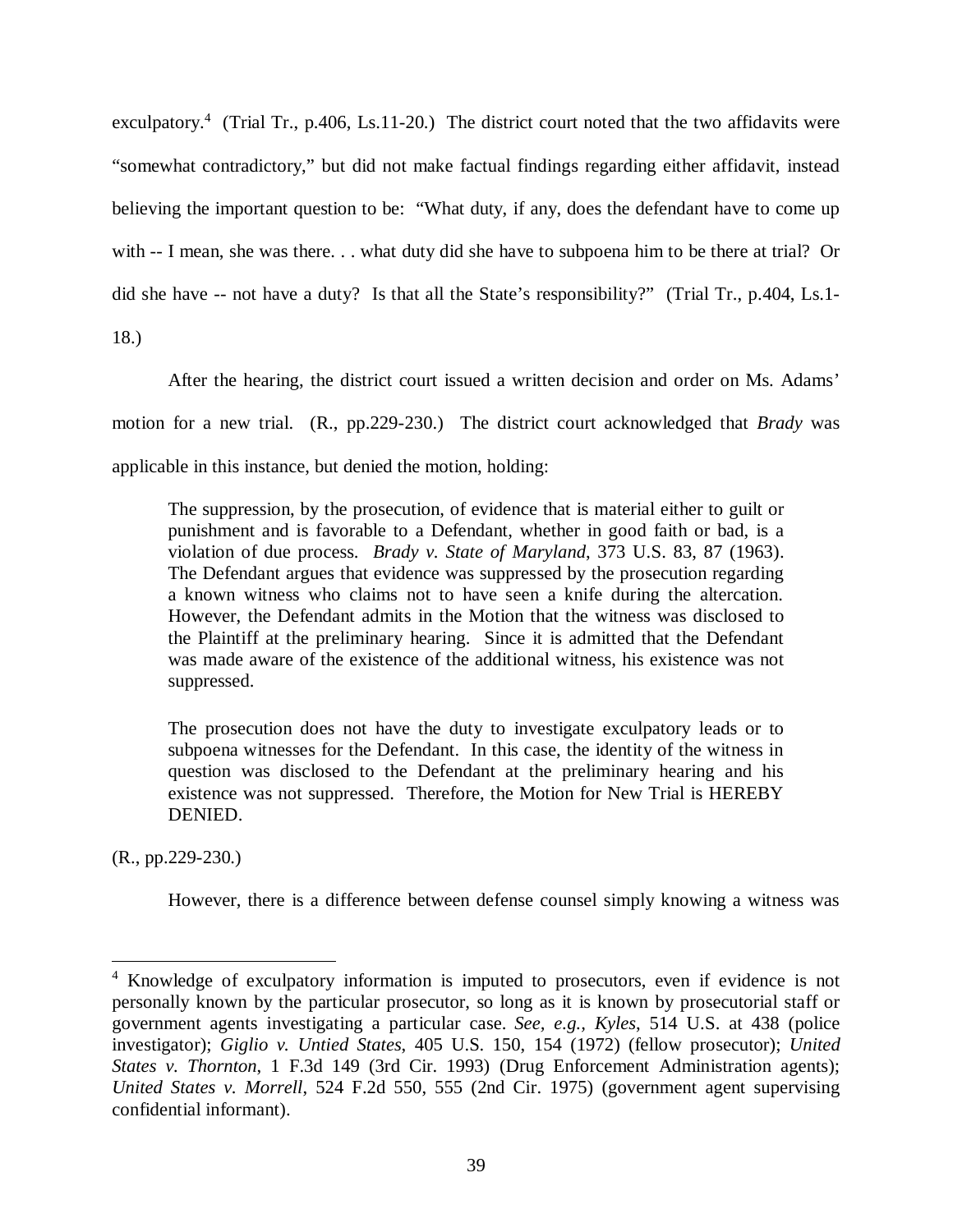present at the scene, and defense counsel knowing that the witness was interviewed by an investigating officer the day before trial, told the officer exculpatory information, and was then told his testimony would not be needed at trial. Here, the prosecutor is responsible for "any favorable evidence known to the others acting on the government's behalf in the case, including the police." *See Kyles*, 514 U.S. at 437.

 Moreover, the district court's implicit conclusion that defense counsel's failure to *independently* learn of exculpatory evidence regarding the substance of Mr. Sherwood's testimony somehow excuses the State from complying with its constitutional obligations under *Brady* is erroneous*.* The Supreme Court has explicitly rejected the argument that a prosecutor's constitutional duties are excused by a defendant's (or his counsels') lack of diligence. *Banks v. Dretke*, 540 U.S. 668 (2004). In*. Banks,* the Supreme Court rejected a due diligence requirement, concluding:

We rejected a similar argument in *Strickler.* There, the State contended that examination of a witness' trial testimony, alongside a letter the witness published in a local newspaper, should have alerted the petitioner to the existence of undisclosed interviews of the witness by the police. We found this contention insubstantial. In light of the State's open file policy, we noted, "it is especially unlikely that counsel would have suspected that additional impeaching evidence was being withheld." Our decisions lend no support to the notion that defendants must scavenge for hints of undisclosed *Brady* material when the prosecution represents that all such material has been disclosed. As we observed in *Strickler,* defense counsel has no "procedural obligation to assert constitutional error on the basis of mere suspicion that some prosecutorial misstep may have occurred." The "cause" inquiry, we have also observed, turns on events or circumstances "external to the defense."

The State here nevertheless urges, in effect, that "the prosecution can lie and conceal and the prisoner still has the burden to ... discover the evidence," so long as the "potential existence" of a prosecutorial misconduct claim might have been detected. *A rule thus declaring "prosecutor may hide, defendant must seek," is not tenable in a system constitutionally bound to accord defendants due process*.

*Id.* at 695-98. (internal citations omitted) (emphasis added). In addition, the Ninth Circuit Court

of Appeals recently reiterated the parameters of the prosecution's obligations with respect to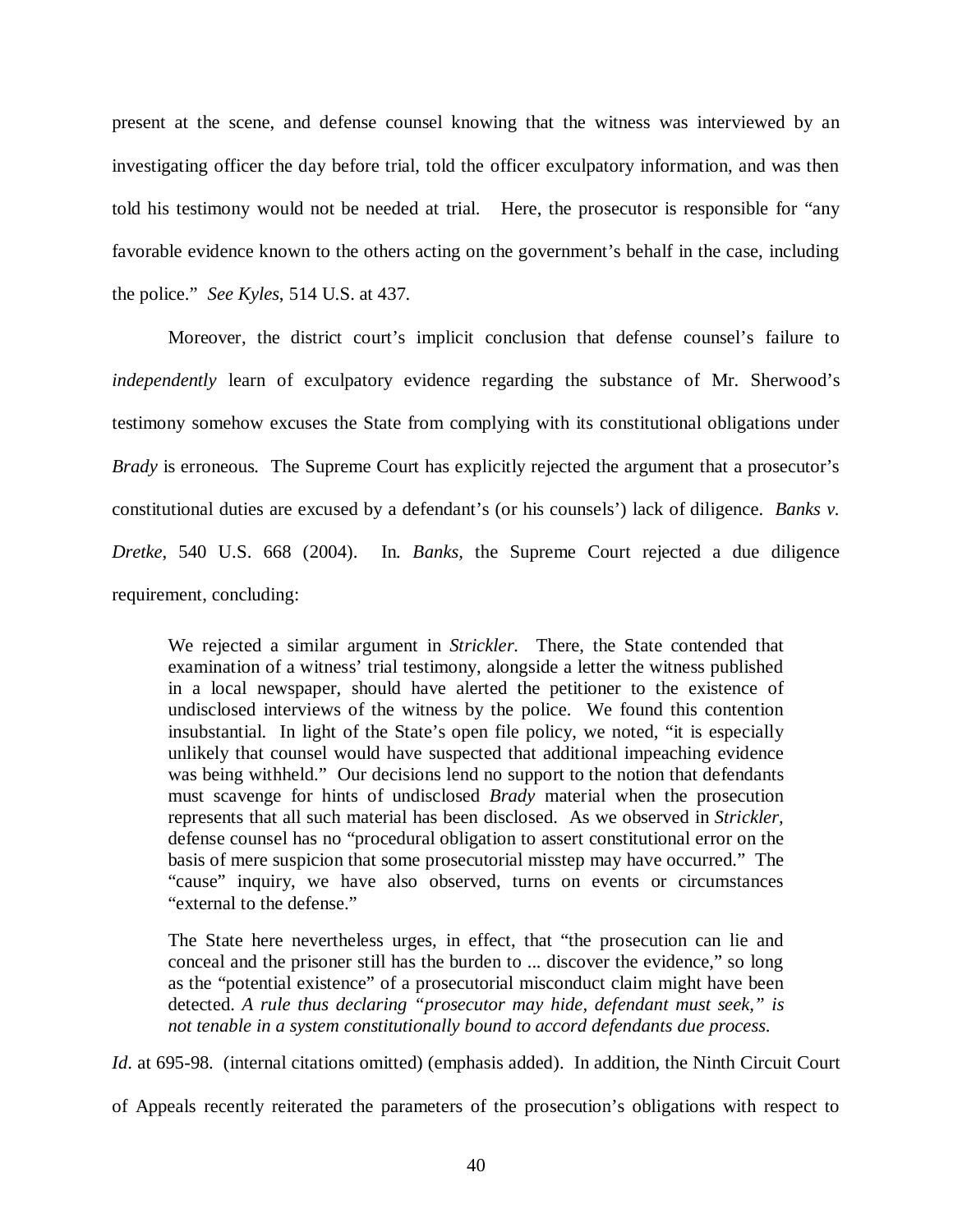exculpatory evidence in *Amado v. Gonzalez*, 758 F.3d 1119 (9th Cir. 2014), and rejected the

State's plea to impose a due diligence requirement upon the defense:

Interpreting *Kyles,* our circuit has observed that "[b]ecause the prosecution is in a unique position to obtain information known to other agents of the government, it may not be excused from disclosing what it does not know but could have learned." *Carriger v. Stewart*, 132 F.3d 463, 480 (9th Cir. 1997) (en banc).

. . .

The Court of Appeal's requirement of due diligence would flip that obligation, and enable a prosecutor to excuse his failure by arguing that defense counsel could have found the information himself. The proposition is contrary to federal law as clearly established by the Supreme Court, *see Early*, 537 U.S. at 8. . . , and unsound public policy. Especially in a period of strained public budgets, a prosecutor should not be excused from producing that which the law requires him to produce, by pointing to that which conceivably could have been discovered had defense counsel expended the time and money to enlarge his investigations. No *Brady* case discusses such a requirement, and none should be imposed. *See Banks*, 540 U.S. at 691 . . . (setting forth the essential elements of a *Brady* claim).

#### *Amado*, 758 F.3d at 1134, 1136-37.

Here, the district court ruled that there had been no *Brady* violation because, "The prosecution does not have the duty to investigate exculpatory leads or to subpoena witnesses for the Defendant. In this case, the identity of the witness in question was disclosed to the Defendant at the preliminary hearing and his existence was not suppressed." (R., p.229.) However, because there is no due diligence requirement, the district court's implicit reliance on an inapplicable due diligence standard to excuse the State's failure to comply with its *Brady* obligations was error.

Further, even though *Banks* negated a due diligence requirement, the Idaho Supreme Court's pre-*Banks* holding in *Grube v. State*, is instructive in Ms. Adams' case. 134 Idaho 24 (2000). In *Grube*, the State claimed that, with due diligence, the defense could have obtained the testimony of Lynn Gifford, a witness with information that contradicted the testimony of the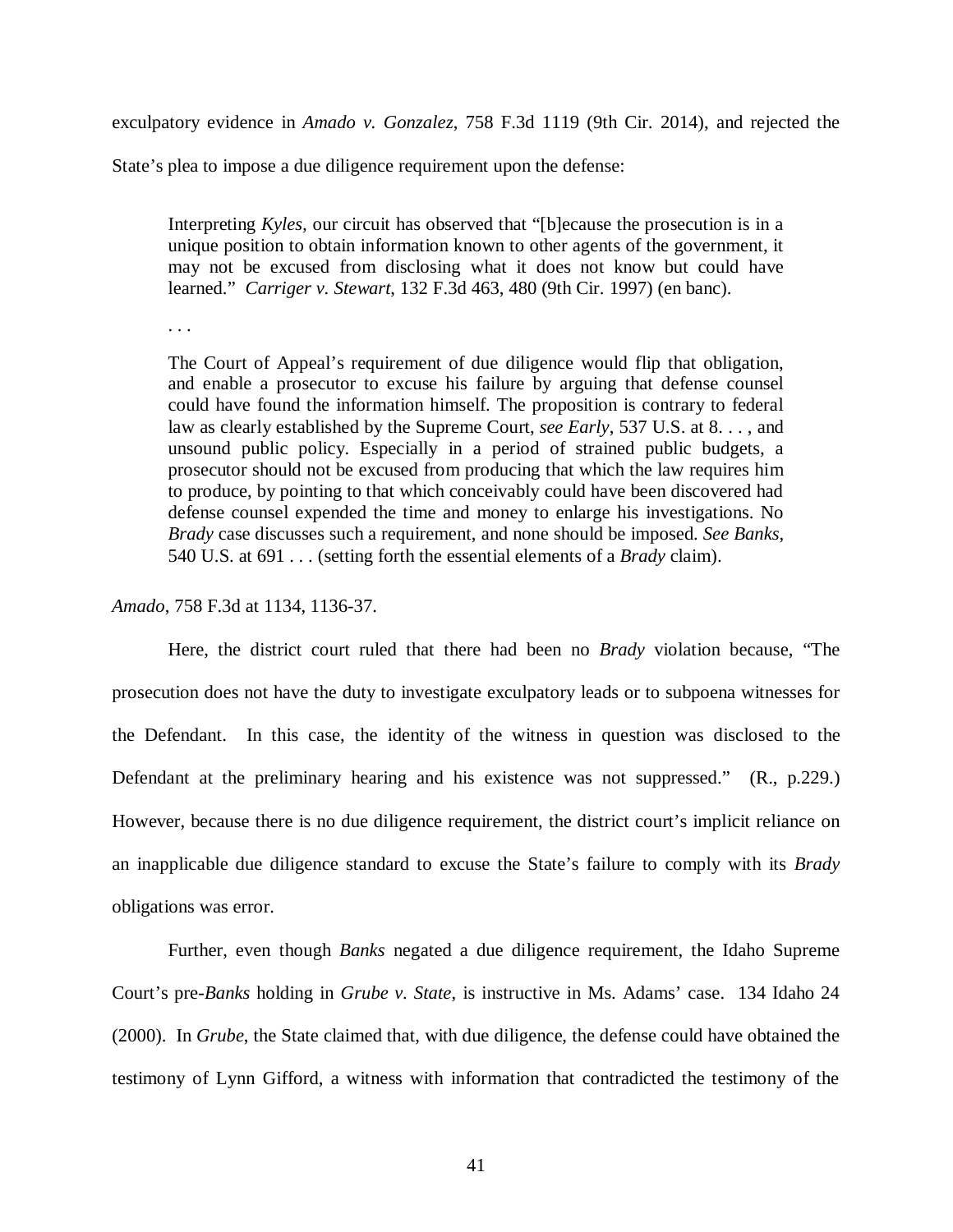State's primary witness, put into question the other suspect's alibi, and supported the defense's alternate perpetrator theory, because Mr. Grube had mentioned Gifford in an interview with the police. *Id*. at 27, 30. The Idaho Supreme Court found the State's excuse for not providing the defense with the Gifford interview was without merit:

Although the state is not required to furnish a defendant with exculpatory evidence that is fully available through the exercise of due diligence by the defendant, *United States v. McMahon*, 715 F.2d 498, 501 (11th Cir.1983), *there is no evidence in the record to suggest that Grube had any knowledge that Gifford had been questioned and the interview recorded by the state investigator*.

*Grube*, 134 Idaho at 30 (emphasis added).

Here, the district court essentially made the same mistake as the district court in *Grube* the court analyzed whether, with due diligence, the defense could have obtained the witness's testimony. However, the United States Supreme Court's decision in *Banks* overruled any "due diligence" requirement, thus the correct analysis under *Brady* is whether the defense had any knowledge that Mr. Sherwood had been questioned by the investigator the night before trial. This Court must examine the withheld evidence in Ms. Adams' case to determine whether Deputy Talbot's undisclosed interview with Mr. Sherwood substantially undermined confidence in the outcome of the jury's verdict, thus entitling Ms. Adams to a reversal of her conviction and a new trial. *See Grube*, 134 Idaho at 30.

The State had a duty to disclose favorable evidence to Ms. Adams regarding its witness interviews, even those that occurred the day before Ms. Adams' trial. Regardless of whether counsel could have uncovered this evidence with reasonable diligence, the State had an independent obligation to provide the evidence to Ms. Adams prior to trial. *See Banks v. Dretke*, 540 U.S. 668, 695-98 (2004) (rejecting State's argument that defendant was barred from obtaining relief on his *Brady* claims because of his failure to diligently pursue and investigate his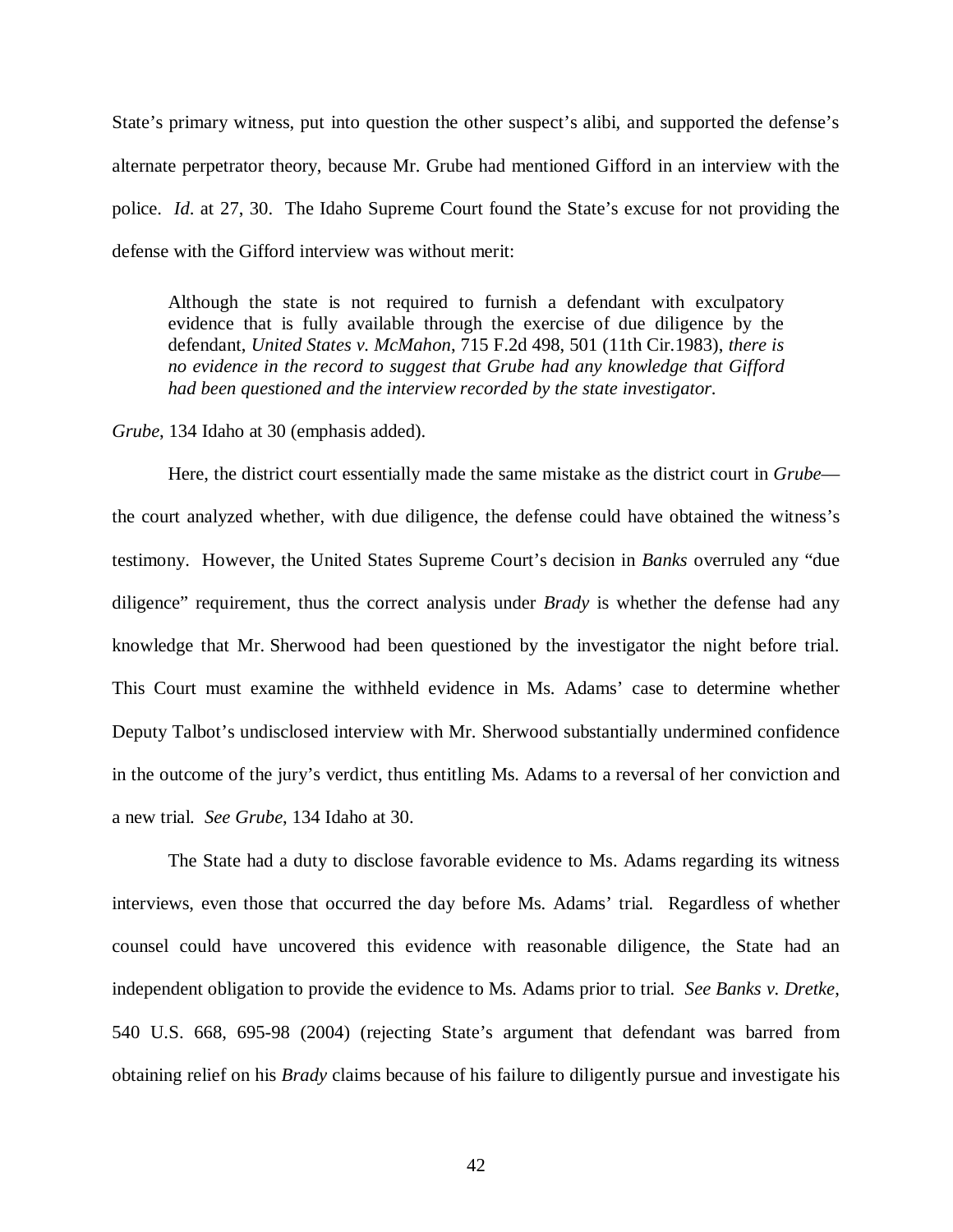*Brady* claims). Evidence that Deputy Talbot had interviewed Mr. Sherwood the day before trial and that Mr. Sherwood told the deputy that he was there during the altercation, but did not see either party with a knife, was suppressed, it was material to the question of Ms. Adams' guilt, and it was evidence that could have been used by the defense to impeach or discredit the State's witnesses' testimony.

### **CONCLUSION**

Ms. Adams respectfully requests that this Court vacate her conviction and remand her case to the district court for further proceedings.

DATED this 27<sup>th</sup> day of March, 2018.

 $\sqrt{s/2}$ 

SALLY J. COOLEY Deputy State Appellate Public Defender